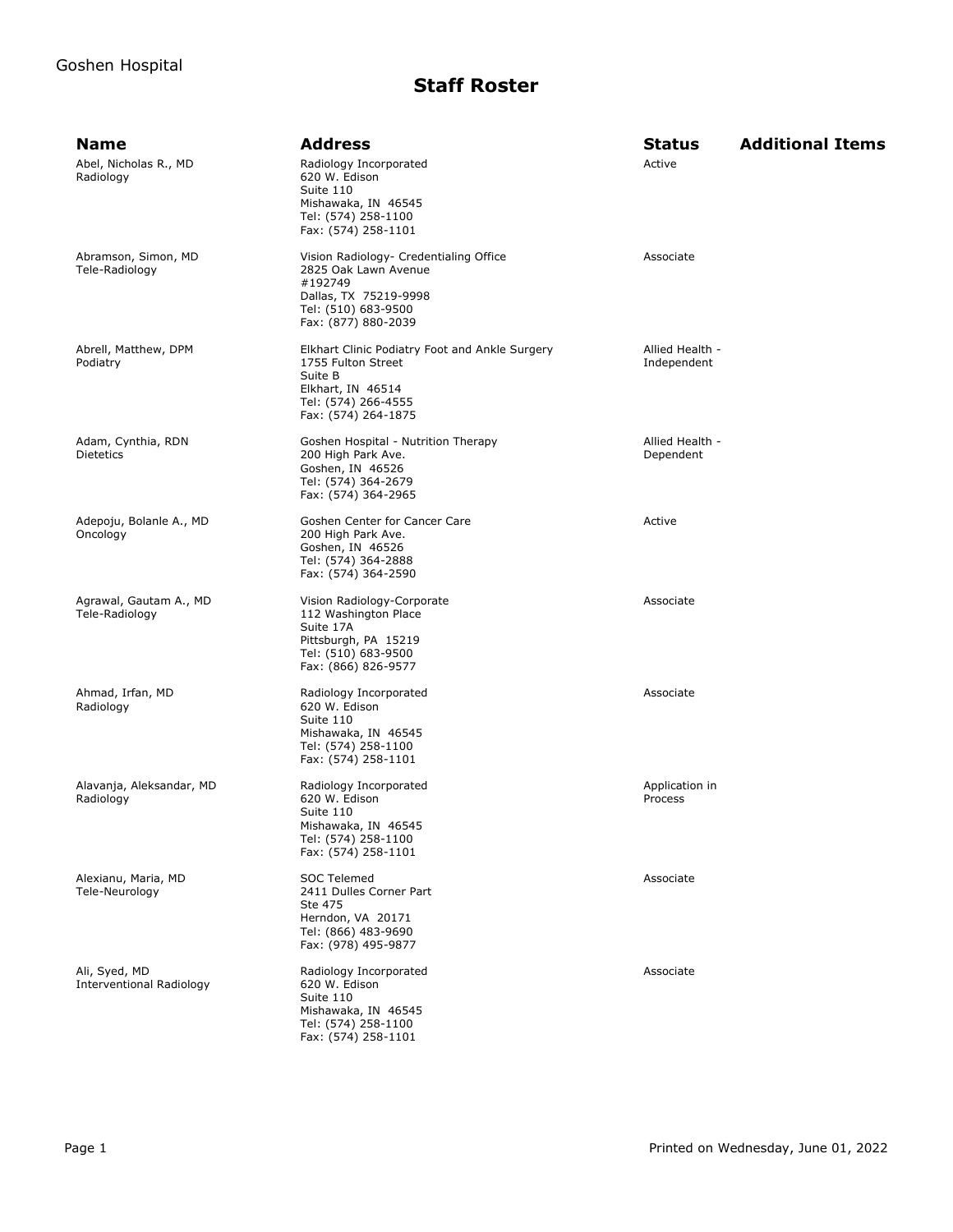| Allen, Larry D., MD<br><b>Family Medicine</b>       | Goshen Physicians Syracuse Family Medicine<br>1033 N. Indiana Ave<br>P.O. Box. 158<br>Syracuse, IN 46567-1017<br>Tel: (574) 457-5701<br>Fax: (574) 457-5609        | Active                       |
|-----------------------------------------------------|--------------------------------------------------------------------------------------------------------------------------------------------------------------------|------------------------------|
| Alonzo, Rene, MD                                    | Goshen Physicians Family Medicine - Pro Park 2014<br>2014 S. Main Street<br>Suite B<br>Goshen, IN 46526-1431<br>Tel: (574) 533-8639<br>Fax: (574) 534-9542         | Application in<br>Process    |
| Anchala, Praveen, MD<br>Tele-Radiology              | Vision Radiology- Credentialing Office<br>2825 Oak Lawn Avenue<br>#192749<br>Dallas, TX 75219-9998<br>Tel: (510) 683-9500<br>Fax: (877) 880-2039                   | Associate                    |
| Anglemeyer, Walter D., DO<br><b>Family Medicine</b> | Goshen Physicians Osteopathic Family Medicine Nappanee<br>1953 Waterfall Drive<br>Suite A<br>Nappanee, IN 46550-8961<br>Tel: (574) 773-4101<br>Fax: (574) 773-5483 | Affiliate                    |
| Annis, Christopher M., MD<br>Pain Management        | <b>OSMC</b><br>2310 California Road<br>Elkhart, IN 46514<br>Tel: (574) 264-0791<br>Fax: (574) 262-5183                                                             | Associate                    |
| Annis, Christy L., MD<br><b>Emergency Medicine</b>  | Elite Emergency Physicians<br>600 East Blvd.<br>Elkhart, IN 46514<br>Tel: (574) 523-3160<br>Fax: (574) 523-3221                                                    | Associate                    |
| Anusim, Nwabundo, MD<br><b>Internal Medicine</b>    | Apogee Physicians<br>8117 Preston Road<br>Suite 800<br>Dallas, TX 75225<br>Tel: (214) 368-9600<br>Fax: (480) 393-2986                                              | Associate                    |
| ASM, TEST                                           | Tel:                                                                                                                                                               |                              |
|                                                     | Fax:                                                                                                                                                               |                              |
| Augustine, Stephanie, NP<br>Nurse Practitioner      | Goshen Physicians Pediatrics<br>1852 Ashburn Dr.<br>Goshen, IN 46526-6537<br>Tel: (574) 533-5808<br>Fax: (574) 534-7215                                            | Allied Health -<br>Dependent |
| Bailey, Jason A., MD<br><b>Emergency Medicine</b>   | Elite Emergency Physicians<br>600 East Blvd.<br>Elkhart, IN 46514<br>Tel: (574) 523-3160<br>Fax: (574) 523-3221                                                    | Active                       |
| Barber, Jody M., MD<br>Radiology                    | Radiology Incorporated<br>620 W. Edison<br>Suite 110<br>Mishawaka, IN 46545<br>Tel: (574) 258-1100<br>Fax: (574) 258-1101                                          | Active                       |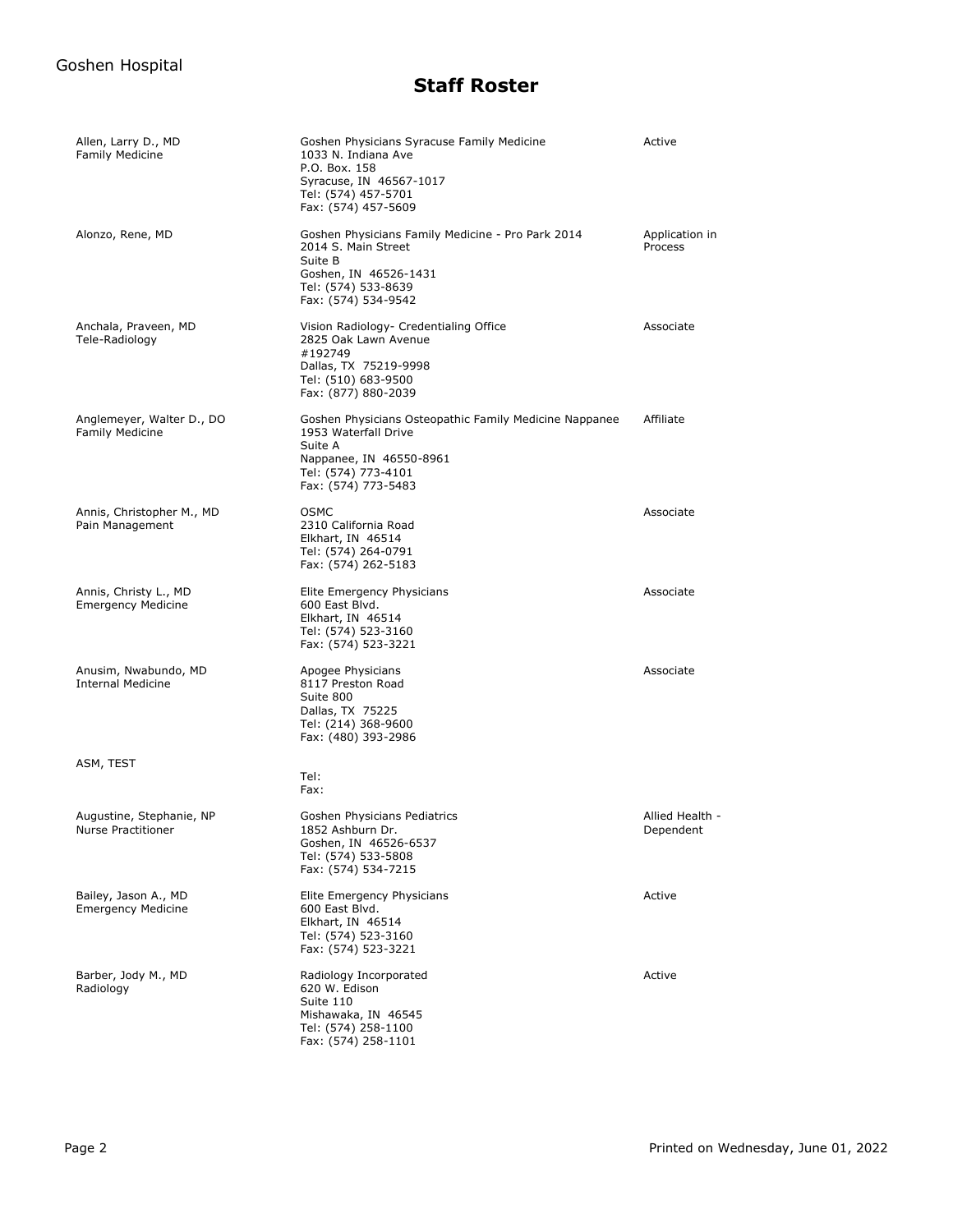| Barghouthi, Tamara, MD<br>Tele-Neurology              | SOC Telemed<br>2411 Dulles Corner Part<br>Ste 475<br>Herndon, VA 20171<br>Tel: (866) 483-9690<br>Fax: (978) 495-9877                    | Associate                    |
|-------------------------------------------------------|-----------------------------------------------------------------------------------------------------------------------------------------|------------------------------|
| Barkow, Keith C., MD, FAAFP<br><b>Family Medicine</b> | Goshen Physicians Parkway at 17<br>851 Parkway Ave<br>Elkhart, IN 46516-9334<br>Tel: (574) 537-0521<br>Fax: (574) 537-1217              | Active                       |
| Bar-Zvi, Maya, RDN<br><b>Dietetics</b>                | Goshen Hospital - Nutrition Therapy<br>200 High Park Ave.<br>Goshen, IN 46526<br>Tel: (574) 364-2679<br>Fax: (574) 364-2965             | Allied Health -<br>Dependent |
| Bast, Catherine K., MD<br><b>Family Medicine</b>      | Mosaic Health & Healing Arts<br>330 Lakeview Drive<br>Goshen, IN 46528<br>Tel: (574) 537-2680<br>Fax: (574) 533-0218                    | Affiliate                    |
| Batra, Neha, MD<br>Pediatrics                         | Goshen Physicians Pediatrics<br>1852 Ashburn Dr.<br>Goshen, IN 46526-6537<br>Tel: (574) 533-5808<br>Fax: (574) 534-7215                 | Active                       |
| Beatty, David A., MD<br>Pain Management               | <b>OSMC</b><br>2310 California Road<br>Elkhart, IN 46514<br>Tel: (574) 264-0791<br>Fax: (574) 262-5183                                  | Associate                    |
| Bender, Emily, RN<br><b>Registered Nurse</b>          | Retreat<br>1135 Professional Dr.<br>Goshen, IN 46526<br>Tel: (574) 364-4600<br>Fax: (574) 364-4670                                      | Allied Health -<br>Dependent |
| Bender, Justine, RDN<br>Dietetics                     | 200 High Park Ave.<br>Nutrition Therapy Dept.<br>Goshen, IN 46526<br>Tel:<br>Fax:                                                       |                              |
| Berger, Daniel J., MD<br><b>Family Medicine</b>       | Goshen Physicians Family Medicine - Bristol<br>304 E. Vistula Street<br>Bristol, IN 46507<br>Tel: (574) 848-4039<br>Fax: (574) 848-4076 | Active                       |
| Betina, P. R., MD, FCCP<br><b>Internal Medicine</b>   | Dr. P. Rao Betina, MD<br>200 High Park Avenue<br>Goshen, IN 46526<br>Tel: (574) 533-7202<br>Fax: (574) 533-2901                         | Active                       |
| Bhagat, Dicky G., MD<br><b>Internal Medicine</b>      | Goshen Medical Practice, LLC<br>2240 Karisa Drive<br>Suite 1<br>Goshen, IN 46526<br>Tel: (574) 534-6757 6757<br>Fax: (574) 537-0357     | Affiliate                    |
| Bhat, Madhav, MD<br>Tele-Neurology                    | Fort Wayne Neurological Center<br>7956 W. Jefferson Blvd<br>Fort Wayne, IN 46804<br>Tel: (260) 436-2416<br>Fax: (260) 436-9662          | Associate                    |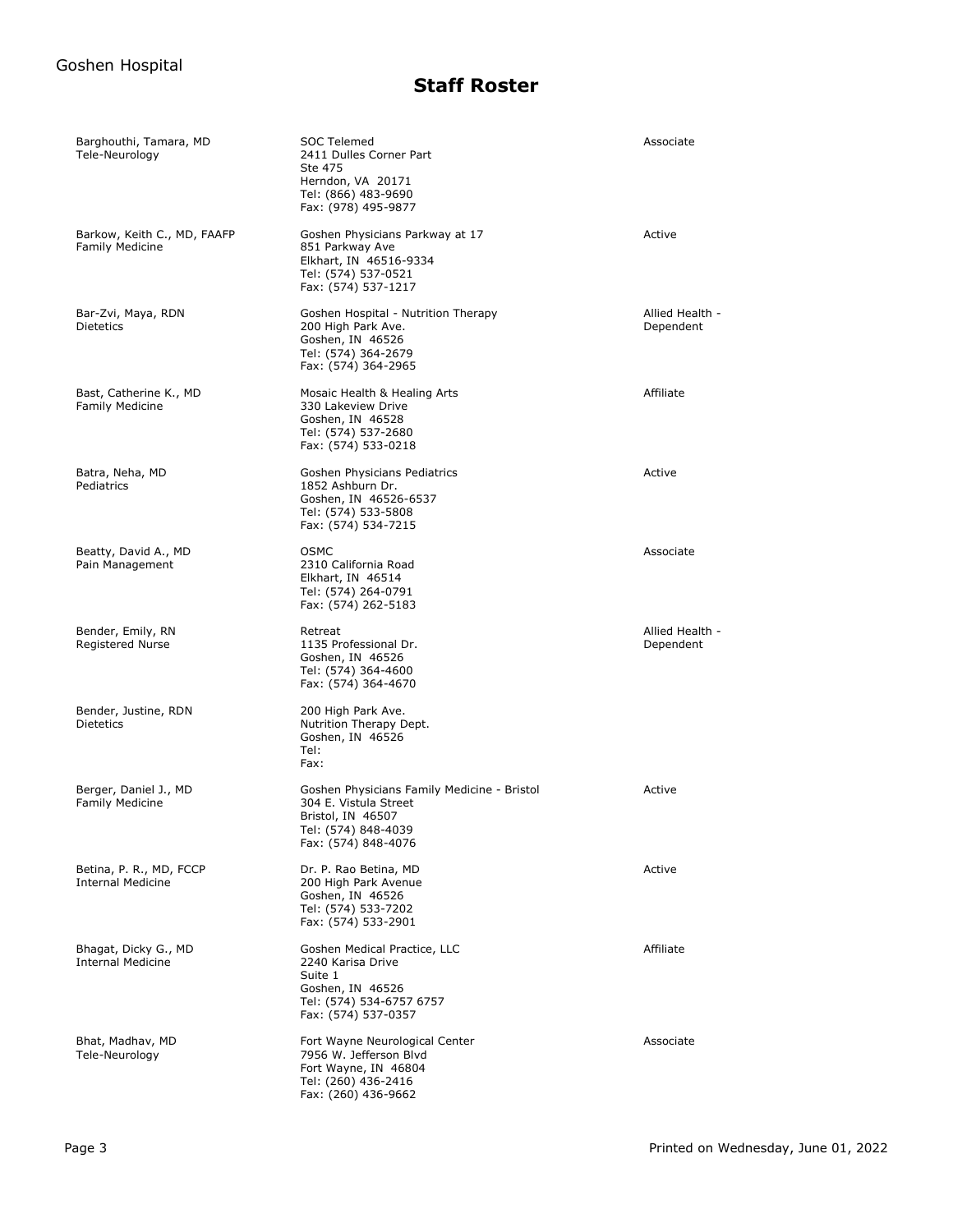| Bhatt, Harshil, MD<br><b>Internal Medicine</b>                        | Hospitalist - Apogee Physicians<br>200 High Park Ave.<br>Goshen, IN 46526<br>Tel: (574) 364-2510<br>Fax: (574) 364-2499                                               | Active                       |
|-----------------------------------------------------------------------|-----------------------------------------------------------------------------------------------------------------------------------------------------------------------|------------------------------|
| Bierlein, Alan H., MD<br><b>Family Medicine</b>                       | Alan Bierlein, MD<br>220 Bloomingdale Drive<br>Bristol, IN 46507<br>Tel: (574) 848-4449<br>Fax: (574) 848-1343                                                        | Affiliate                    |
| Bolduan, Jeffrey P., MD<br>Urology                                    | Goshen Physicians Urology<br>1615 Winsted Dr., Suite 4<br>Goshen, IN 46526-4696<br>Tel: (574) 537-0861<br>Fax: (574) 537-0872                                         | Active                       |
| Boling, Whitney, MD<br>Ophthalmology                                  | <b>Boling Vision Center</b><br>2746 Old US 20<br>Suite B<br>Elkhart, IN 46514<br>Tel: (574) 293-3545 1524<br>Fax: (574) 522-0599                                      | Associate                    |
| Bontrager, Warren D., MD<br>Anesthesiology                            | Southeast Anesthesiologists, PC<br>200 High Park Avenue<br>Goshen, IN 46526<br>Tel:<br>Fax:                                                                           | Active                       |
| Books, Candie C., NP<br><b>Nurse Practitioner</b>                     | Apogee Physicians<br>8117 Preston Road<br>Suite 800<br>Dallas, TX 75225<br>Tel: (214) 368-9600<br>Fax: (480) 393-2986                                                 | Allied Health -<br>Dependent |
| Borkowski, Gayle J., MD<br>Gynecology                                 | North Central Indiana Medical<br>112 S. Main Street<br>Milford, IN 46542<br>Tel: (574) 832-6246<br>Fax: (574) 832-2001                                                | Active                       |
| Bosman, Suzanne, MD<br>Radiology                                      | Radiology Incorporated<br>620 W. Edison<br>Suite 110<br>Mishawaka, IN 46545<br>Tel: (574) 258-1100<br>Fax: (574) 258-1101                                             | Associate                    |
| Bower, Charles W., MD<br><b>Interventional Radiology</b><br>Radiology | Goshen Physicians Heart & Vascular<br>1855 S. Main St.<br>Suite A<br>Goshen, IN 46526-4723<br>Tel: (574) 533-7476<br>Fax: (574) 533-7145                              | Active                       |
| Bowser, Ingrid K., NP<br><b>Nurse Practitioner</b>                    | Goshen Center for Cancer Care<br>200 High Park Ave.<br>Goshen, IN 46526<br>Tel: (574) 364-2888<br>Fax: (574) 364-2590                                                 | Allied Health -<br>Dependent |
| Boyts, Edward W., MD<br>Family Medicine                               | Goshen Physicians Family Medicine New Paris<br>P.O. Box 48<br>68370 Clinton Street, Suite A<br>New Paris, IN 46553-0048<br>Tel: (574) 831-5440<br>Fax: (574) 831-6922 | Affiliate                    |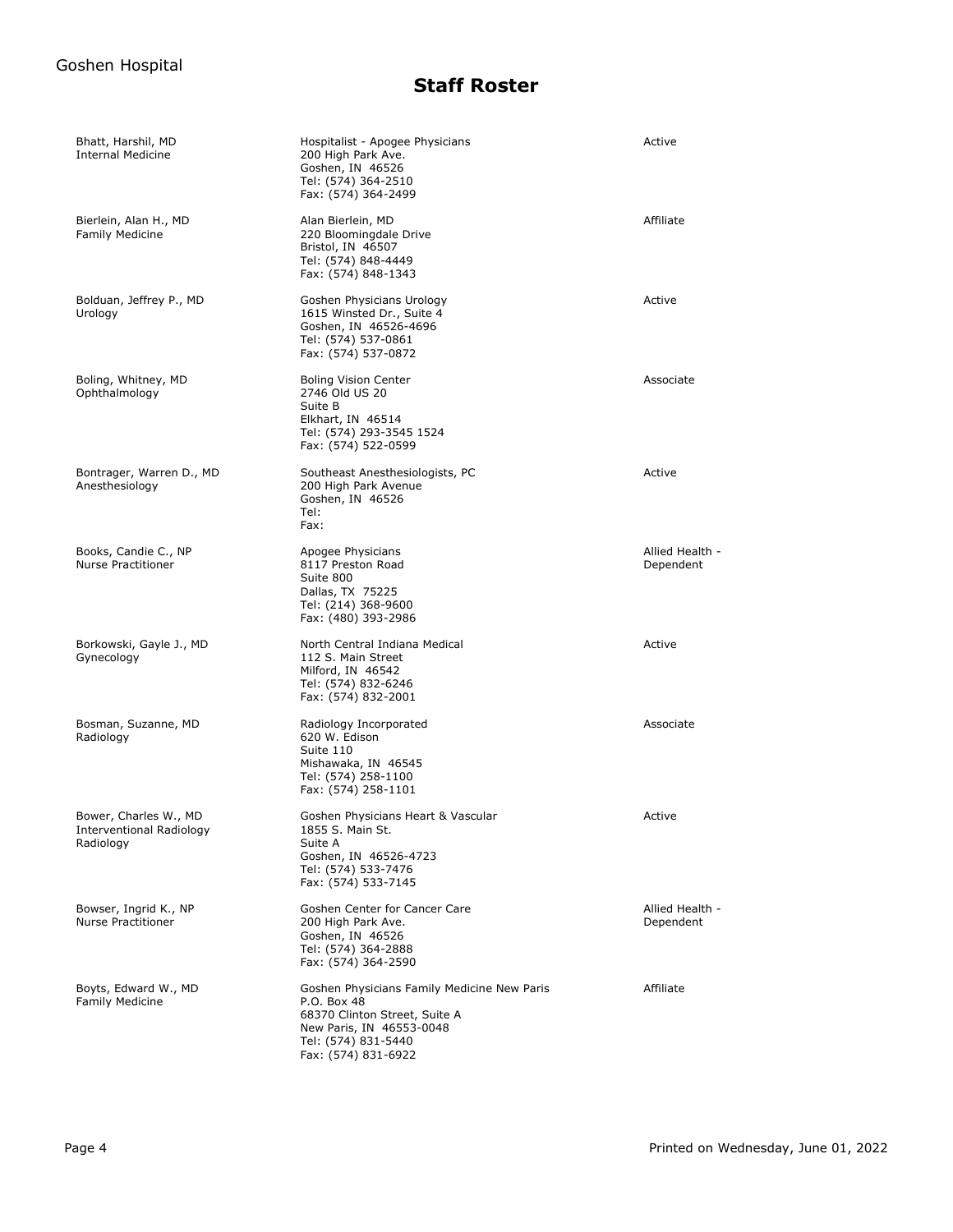| Brathwaite, Marlon, MD<br>Pediatrics                  | Goshen Physicians Pediatrics<br>1852 Ashburn Dr.<br>Goshen, IN 46526-6537<br>Tel: (574) 533-5808<br>Fax: (574) 534-7215                                    | Active                         |
|-------------------------------------------------------|------------------------------------------------------------------------------------------------------------------------------------------------------------|--------------------------------|
| Brendle, Michael T., MD<br>Radiology                  | Radiology Incorporated<br>620 W. Edison<br>Suite 110<br>Mishawaka, IN 46545<br>Tel: (574) 258-1100<br>Fax: (574) 258-1101                                  | Active                         |
| Brock, Kyle F., MD<br>Radiology                       | Radiology Incorporated<br>620 W. Edison<br>Suite 110<br>Mishawaka, IN 46545<br>Tel: (574) 258-1100<br>Fax: (574) 258-1101                                  | Active                         |
| Brookhyser, Anne, C.N.M.<br>Certified Nurse Midwife   | Maple City Health Care Center<br>213 Middlebury Street<br>Goshen, IN 46528<br>Tel: (574) 534-3300<br>Fax: (574) 534-5412                                   | Allied Health -<br>Independent |
| Brown, Amy, NP<br><b>Nurse Practitioner</b>           | Elite Emergency Physicians<br>600 East Blvd.<br>Elkhart, IN 46514<br>Tel: (574) 523-3160<br>Fax: (574) 523-3221                                            | Allied Health -<br>Dependent   |
| Brown, Maria L., RDN                                  | Goshen Hospital - Nutrition Therapy<br>200 High Park Ave.<br>Goshen, IN 46526<br>Tel: (574) 364-2679<br>Fax: (574) 364-2965                                | Application in<br>Process      |
| Buller, Paul H., MD<br><b>Family Medicine</b>         | Dr. Paul H. Buller, MD<br>1302 College Ave., Suite 1<br>Goshen, IN 46526<br>Tel: (574) 534-4880 4880<br>Fax: (574) 534-4868                                | Affiliate                      |
| Bultemeyer, Marlene, MD<br>Tele-Neurology             | Fort Wayne Neurological Center<br>7956 W. Jefferson Blvd<br>Fort Wayne, IN 46804<br>Tel: (260) 436-2416<br>Fax: (260) 436-9662                             | Associate                      |
| Caldwell II, Joseph M., MD<br>Orthopedics             | <b>OSMC</b><br>2310 California Road<br>Elkhart, IN 46514<br>Tel: (574) 264-0791<br>Fax: (574) 262-9650                                                     | Associate                      |
| Cammenga, Randall J., MD<br><b>Emergency Medicine</b> | Oaklawn - Goshen<br>330 Lakeview Drive<br>P.O. Box 809<br>Goshen, IN 46527-0809<br>Tel: (574) 533-1234<br>Fax: (574) 537-2673                              | Affiliate                      |
| Carlson, Kyle R., DO<br>Orthopedics                   | Goshen Physicians Orthopedics & Sports Medicine<br>1824 Dorchester Court<br>Suite A<br>Goshen, IN 46526-6819<br>Tel: (574) 534-2548<br>Fax: (574) 534-3622 | Active                         |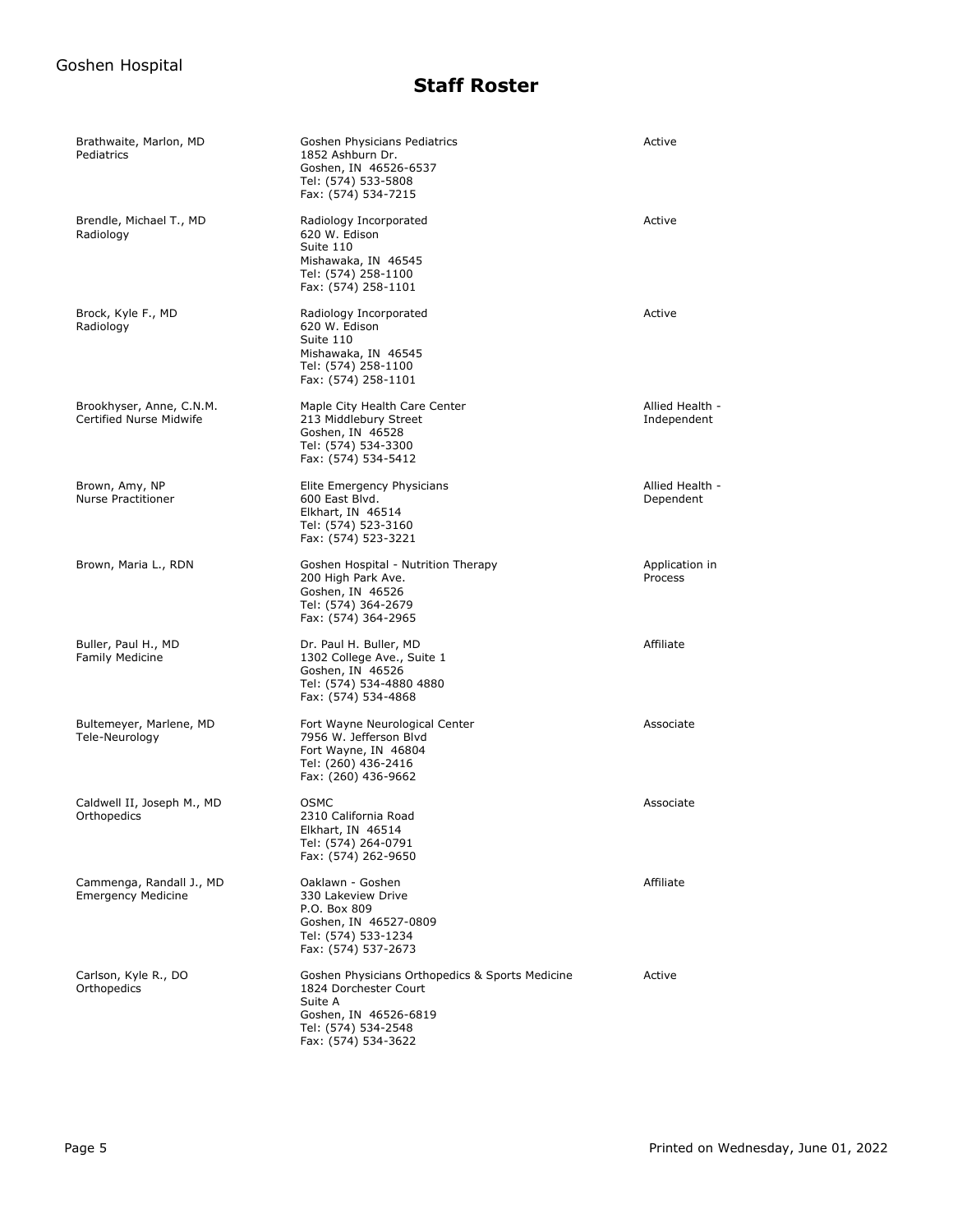| Carrigan III, Warren, MD<br>Tele-Neurology              | SOC Telemed<br>2411 Dulles Corner Part<br>Ste 475<br>Herndon, VA 20171<br>Tel: (866) 483-9690<br>Fax: (978) 495-9877                                               | Associate                    |
|---------------------------------------------------------|--------------------------------------------------------------------------------------------------------------------------------------------------------------------|------------------------------|
| Chesnut, Christopher, MD<br><b>Emergency Medicine</b>   | Elite Emergency Physicians<br>600 East Blvd.<br>Elkhart, IN 46514<br>Tel: (574) 523-3160<br>Fax: (574) 523-3221                                                    | Associate                    |
| Cho, Albert W., MD<br>Radiology                         | Radiology Incorporated<br>620 W. Edison<br>Suite 110<br>Mishawaka, IN 46545<br>Tel: (574) 258-1100<br>Fax: (574) 258-1101                                          | Active                       |
| Coalson, Antoinette S., NP<br><b>Nurse Practitioner</b> | Hospitalist - Apogee Physicians<br>200 High Park Ave.<br>Goshen, IN 46526<br>Tel: (574) 364-2510<br>Fax: (574) 364-2499                                            | Allied Health -<br>Dependent |
| Coil, David L., DO<br><b>Family Medicine</b>            | Goshen Physicians Osteopathic Family Medicine Nappanee<br>1953 Waterfall Drive<br>Suite A<br>Nappanee, IN 46550-8961<br>Tel: (574) 773-4101<br>Fax: (574) 773-5483 | Affiliate                    |
| Coody Jr., Leon C., NP<br><b>Nurse Practitioner</b>     | Goshen Center for Cancer Care<br>200 High Park Ave.<br>Goshen, IN 46526<br>Tel: (574) 364-2888<br>Fax: (574) 364-2590                                              | Allied Health -<br>Dependent |
| Crowder, Rachelle L., MD<br><b>Family Medicine</b>      | Goshen Physicians Family Medicine Charlton Ct<br>1808 Charlton Court<br>Goshen, IN 46526-6463<br>Tel: (574) 533-2599<br>Fax: (574) 533-2681                        | Affiliate                    |
| Cuddeback, Arjuna J., DO<br>Orthopedics                 | Goshen Physicians Orthopedics & Sports Medicine<br>1824 Dorchester Court<br>Suite A<br>Goshen, IN 46526-6819<br>Tel: (574) 534-2548<br>Fax: (574) 534-3622         | Active                       |
| Darnell, Grace C., NP<br><b>Nurse Practitioner</b>      | Goshen Center for Cancer Care<br>200 High Park Ave.<br>Goshen, IN 46526<br>Tel: (574) 364-2888<br>Fax: (574) 364-2590                                              | Allied Health -<br>Dependent |
| Datzman, Erin E., MD<br>Anesthesiology                  | Southeast Anesthesiologists, PC<br>200 High Park Avenue<br>Goshen, IN 46526<br>Tel:<br>Fax:                                                                        | Active                       |
| Datzman, Nicholas J., MD<br>Anesthesiology              | Southeast Anesthesiologists, PC<br>200 High Park Avenue<br>Goshen, IN 46526<br>Tel:<br>Fax:                                                                        | Active                       |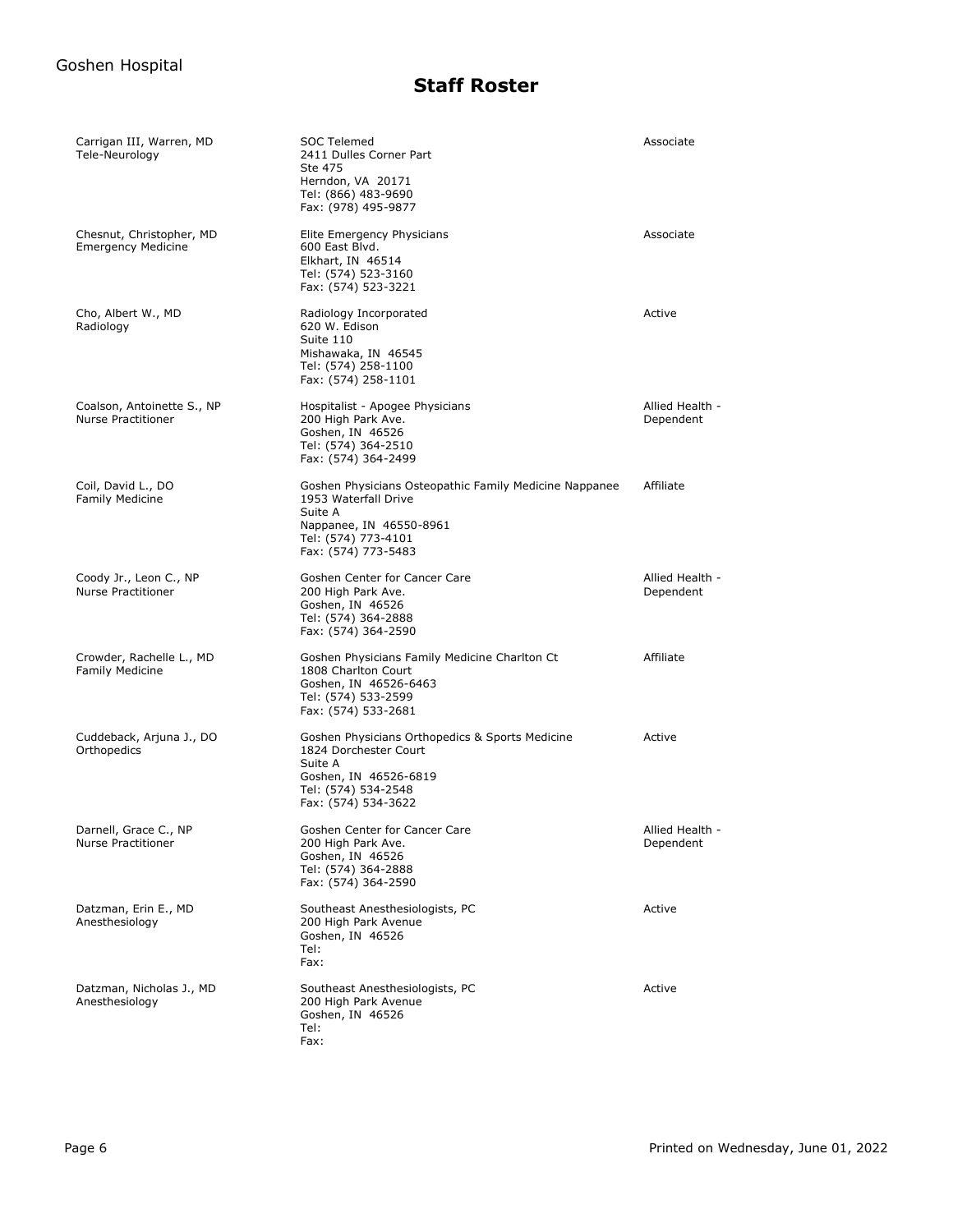| Davis, Kristine E., NP<br>Nurse Practitioner             | Goshen Physicians Pain Management<br>1824 Dorchester Court<br>Suite A<br>Goshen, IN 46526<br>Tel: (574) 537-0423<br>Fax: (574) 537-0440                    | Allied Health -<br>Dependent |
|----------------------------------------------------------|------------------------------------------------------------------------------------------------------------------------------------------------------------|------------------------------|
| DeFauw, Nicholas, DO<br>Sports Medicine                  | Goshen Physicians Orthopedics & Sports Medicine<br>1824 Dorchester Court<br>Suite A<br>Goshen, IN 46526-6819<br>Tel: (574) 534-2548<br>Fax: (574) 534-3622 | Associate                    |
| DeLeo, Andrea J., DO<br>Tele-Neurology                   | <b>SOC Telemed</b><br>2411 Dulles Corner Part<br>Ste 475<br>Herndon, VA 20171<br>Tel: (866) 483-9690<br>Fax: (978) 495-9877                                | Associate                    |
| Denham, Fiona, MD<br>General Surgery                     | Retreat<br>1135 Professional Dr.<br>Goshen, IN 46526<br>Tel: (574) 364-4600<br>Fax: (574) 364-4670                                                         | Active                       |
| DeNucci, Christopher C., MD<br>Tele-Radiology            | Vision Radiology- Credentialing Office<br>2825 Oak Lawn Avenue<br>#192749<br>Dallas, TX 75219-9998<br>Tel: (510) 683-9500<br>Fax: (877) 880-2039           | Associate                    |
| Desai, Naman S., MD<br>Tele-Radiology                    | Vision Radiology- Credentialing Office<br>2825 Oak Lawn Avenue<br>#192749<br>Dallas, TX 75219-9998<br>Tel: (510) 683-9500<br>Fax: (877) 880-2039           | Associate                    |
| DeShields III, Laurence M., MD<br><b>Family Medicine</b> | Apogee Physicians<br>8117 Preston Road<br>Suite 800<br>Dallas, TX 75225<br>Tel: (214) 368-9600<br>Fax: (480) 393-2986                                      | Active                       |
| Detwiler, Jamie M., NP<br><b>Nurse Practitioner</b>      | Goshen Hospital - CCB<br>200 High Park Ave<br>Goshen, IN 46526<br>Tel: (574) 364-2730<br>Fax: (574) 364-2796                                               | Allied Health -<br>Dependent |
| DeVliegher, Carolyn, CST<br>Surgical Tech                | Goshen Hospital - Surgery<br>200 High Park Avenue<br>Goshen, IN 46526<br>Tel: (574) 364-2721<br>Fax: (574) 364-2789                                        | Allied Health -<br>Dependent |
| Dew, Nathaniel T., MD<br>General Surgery                 | Gerig Surgical Associates - Goshen<br>2006 S. Main St.<br>Suite A<br>Goshen, IN 46526<br>Tel: (574) 535-9100 1472<br>Fax: (574) 535-1020                   | Active                       |
| Dick, John M., MD<br><b>Family Medicine</b>              | Center for Healing and Hope - Goshen<br>902 S. Main Street<br>Goshen, IN 46526<br>Tel: (574) 534-4744<br>Fax: (574) 537-1186                               | Affiliate                    |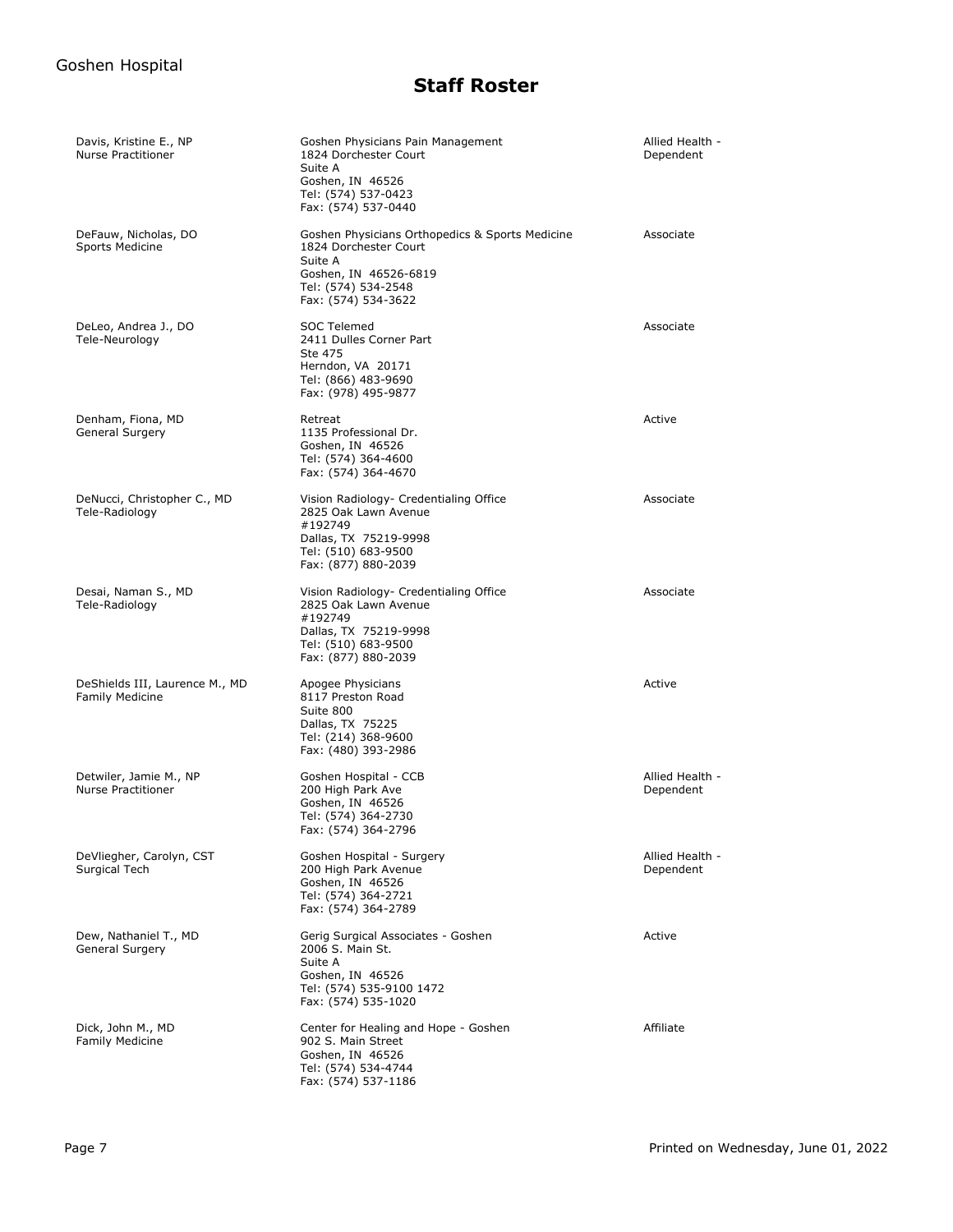| Diener, Daniel A., MD<br>General Surgery                       | Gerig Surgical Associates - Goshen<br>2006 S. Main St.<br>Suite A<br>Goshen, IN 46526<br>Tel: (574) 535-9100 1472<br>Fax: (574) 535-1020                   | Active                       |
|----------------------------------------------------------------|------------------------------------------------------------------------------------------------------------------------------------------------------------|------------------------------|
| Downs, Ronald K., MD<br><b>Plastic Surgery</b>                 | The Centre, P.C.<br>611 E. Douglas Road<br>Suite 108<br>Mishawaka, IN 46545<br>Tel: (574) 968-9100<br>Fax: (574) 217-4824                                  | Associate                    |
| Dynes, Mary C., MD<br>Radiology                                | Radiology Incorporated<br>620 W. Edison<br>Suite 110<br>Mishawaka, IN 46545<br>Tel: (574) 258-1100<br>Fax: (574) 258-1101                                  | Active                       |
| Ebersole, Donald R., MD<br><b>Family Medicine</b>              | Goshen Physicians Family Medicine - Pro Park 2014<br>2014 S. Main Street<br>Suite B<br>Goshen, IN 46526-1431<br>Tel: (574) 533-8639<br>Fax: (574) 534-9542 | Active                       |
| Ehteshamuddin, Fnu, MD<br><b>Internal Medicine</b>             | Hospitalist - Apogee Physicians<br>200 High Park Ave.<br>Goshen, IN 46526<br>Tel: (574) 364-2510<br>Fax: (574) 364-2499                                    | Active                       |
| Eskapalli, Swarupa R., MD<br>Nephrology                        | Nephrology Physicians, LLC<br>710 Park Place<br>Mishawaka, IN 46545<br>Tel: (574) 273-6767<br>Fax: (574) 273-6757                                          | Active                       |
| Etter, Thomas W., MD<br>General Surgery                        | Gerig Surgical Associates - Goshen<br>2006 S. Main St.<br>Suite A<br>Goshen, IN 46526<br>Tel: (574) 535-9100 1472<br>Fax: (574) 535-1020                   | Active                       |
| Faber, Theodore, MD<br>Tele-Neurology                          | <b>SOC Telemed</b><br>2411 Dulles Corner Part<br>Ste 475<br>Herndon, VA 20171<br>Tel: (866) 483-9690<br>Fax: (978) 495-9877                                | Associate                    |
| Fallil, Zianka, MD<br>Tele-Neurology                           | SOC Telemed<br>2411 Dulles Corner Part<br>Ste 475<br>Herndon, VA 20171<br>Tel: (866) 483-9690<br>Fax: (978) 495-9877                                       | Associate                    |
| Fecher, Michael, MD<br><b>Family Medicine</b>                  | Goshen Family Physicians<br>1811 Charlton Court<br>Goshen, IN 46526<br>Tel: (574) 534-8200<br>Fax: (574) 807-9588                                          | Active                       |
| Flickinger, Carolina G., MSN, FNP<br><b>Nurse Practitioner</b> | Hospitalist - Apogee Physicians<br>200 High Park Ave.<br>Goshen, IN 46526<br>Tel: (574) 364-2510<br>Fax: (574) 364-2499                                    | Allied Health -<br>Dependent |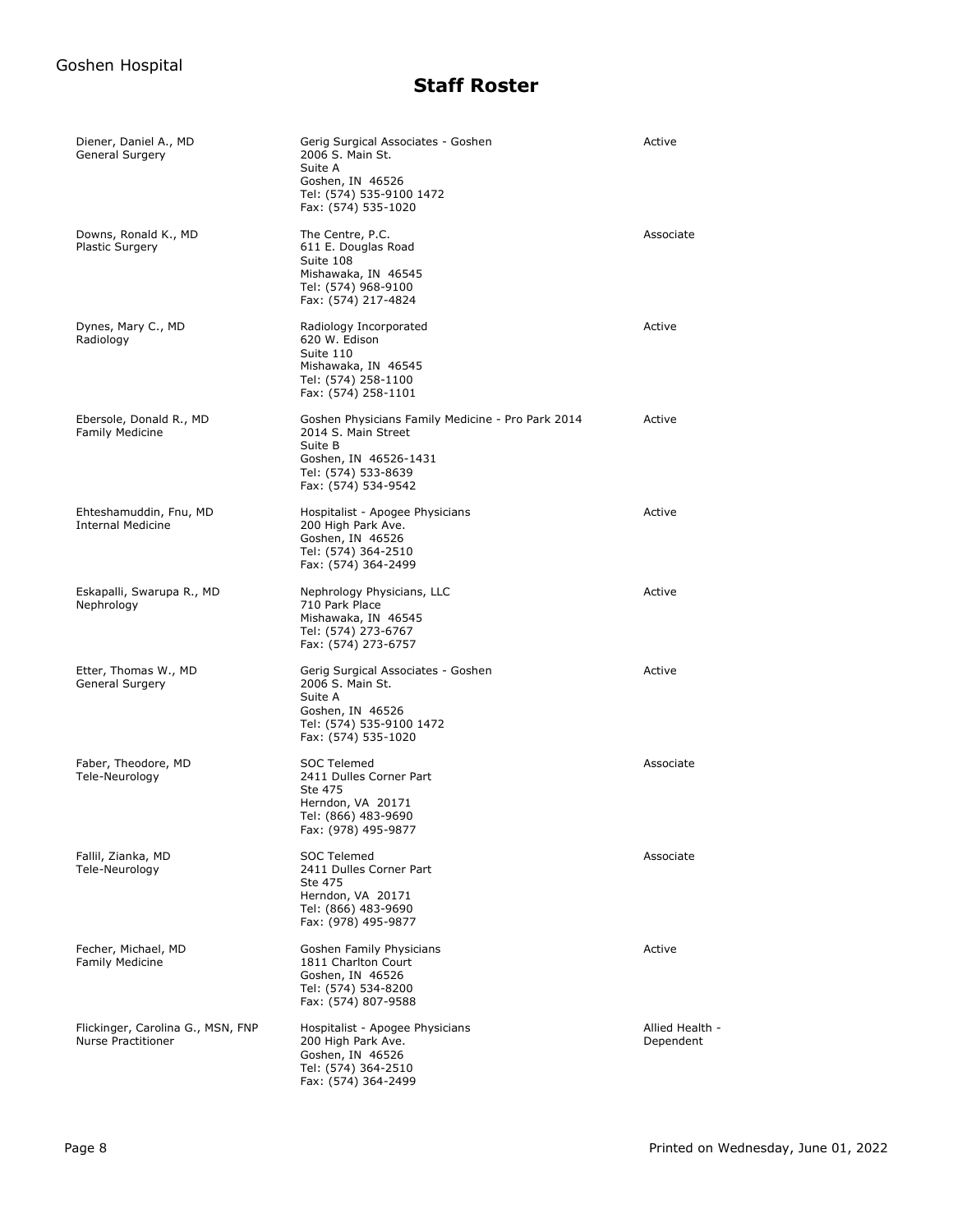| Floyd, Amanda C., MD<br>Tele-Neurology                | <b>SOC Telemed</b><br>2411 Dulles Corner Part<br>Ste 475<br>Herndon, VA 20171<br>Tel: (866) 483-9690<br>Fax: (978) 495-9877                                        | Associate                    |
|-------------------------------------------------------|--------------------------------------------------------------------------------------------------------------------------------------------------------------------|------------------------------|
| Fong, Nepenthe I., MD<br>Tele-Radiology               | Vision Radiology- Credentialing Office<br>2825 Oak Lawn Avenue<br>#192749<br>Dallas, TX 75219-9998<br>Tel: (510) 683-9500<br>Fax: (877) 880-2039                   | Associate                    |
| Foster, Tricia K., DO<br><b>Family Medicine</b>       | Goshen Physicians Osteopathic Family Medicine Nappanee<br>1953 Waterfall Drive<br>Suite A<br>Nappanee, IN 46550-8961<br>Tel: (574) 773-4101<br>Fax: (574) 773-5483 | Affiliate                    |
| Fowler, Martin, DO<br>Tele-Neurology                  | SOC Telemed<br>2411 Dulles Corner Part<br>Ste 475<br>Herndon, VA 20171<br>Tel: (866) 483-9690<br>Fax: (978) 495-9877                                               | Associate                    |
| Freeze, Julia M., MD<br><b>Family Medicine</b>        | Goshen Physicians Family Medicine Dorchester<br>2024 Dorchester Ct.<br>Suite 1<br>Goshen, IN 46526-6546<br>Tel: (574) 534-6752<br>Fax: (574) 534-7641              | Affiliate                    |
| Fretz, Peter C., MD<br>Urology                        | Urology Associates of Elkhart, Inc.<br>105 N. Nappanee St.<br>Elkhart, IN 46514<br>Tel: (574) 295-1131<br>Fax: (574) 522-7690                                      | Active                       |
| Friesen, Benjamin C., NP<br><b>Nurse Practitioner</b> | Apogee Physicians<br>8117 Preston Road<br>Suite 800<br>Dallas, TX 75225<br>Tel: (214) 368-9600<br>Fax: (480) 393-2986                                              | Allied Health -<br>Dependent |
| Frimpong, James N., MD<br>OB/Gyn                      | Goshen Physicians OB/GYN<br>1122 Professional Drive<br>Goshen, IN 46526-3819<br>Tel: (574) 533-0560<br>Fax: (574) 533-1716                                         | Active                       |
| Fulks, Ann M., CST<br>Surgical Tech                   | Goshen Hospital - Surgery<br>200 High Park Avenue<br>Goshen, IN 46526<br>Tel: (574) 364-2721<br>Fax: (574) 364-2789                                                | Allied Health -<br>Dependent |
| Garcia-Rivera, Ricardo, MD<br>Tele-Neurology          | <b>SOC Telemed</b><br>2411 Dulles Corner Part<br>Ste 475<br>Herndon, VA 20171<br>Tel: (866) 483-9690<br>Fax: (978) 495-9877                                        | Associate                    |
| Gasper, Mason C., DO<br>Tele-Neurology                | <b>SOC Telemed</b><br>2411 Dulles Corner Part<br>Ste 475<br>Herndon, VA 20171<br>Tel: (866) 483-9690<br>Fax: (978) 495-9877                                        | Associate                    |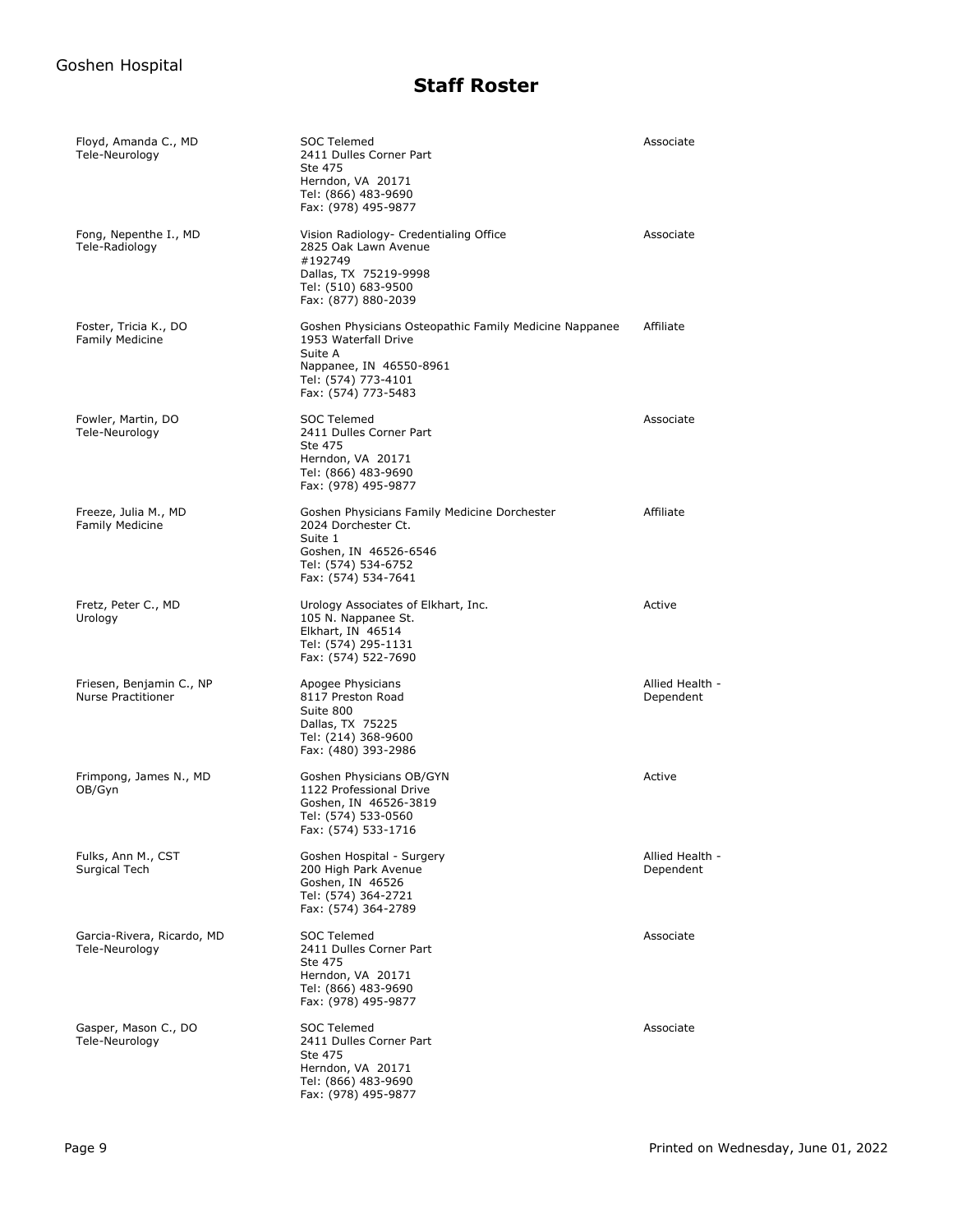| Gephart, James M., MD<br>Anesthesiology           | Southeast Anesthesiologists, PC<br>200 High Park Avenue<br>Goshen, IN 46526<br>Tel:<br>Fax:                                              | Active                       |
|---------------------------------------------------|------------------------------------------------------------------------------------------------------------------------------------------|------------------------------|
| Gerig, Kevin D., MD<br>General Surgery            | Gerig Surgical Associates - Goshen<br>2006 S. Main St.<br>Suite A<br>Goshen, IN 46526<br>Tel: (574) 535-9100 1472<br>Fax: (574) 535-1020 | Active                       |
| Gerig, Winston C., MD<br>General Surgery          | Gerig Surgical Associates - Goshen<br>2006 S. Main St.<br>Suite A<br>Goshen, IN 46526<br>Tel: (574) 535-9100 1472<br>Fax: (574) 535-1020 | Active                       |
| Getz, Jessica N., CST<br>Surgical Tech            | Goshen Hospital - Surgery<br>200 High Park Avenue<br>Goshen, IN 46526<br>Tel: (574) 364-2721<br>Fax: (574) 364-2789                      | Allied Health -<br>Dependent |
| Giannini Bean, Marchelle J., MD<br>Tele-Radiology | Vision Radiology-Corporate<br>112 Washington Place<br>Suite 17A<br>Pittsburgh, PA 15219<br>Tel: (510) 683-9500<br>Fax: (866) 826-9577    | Associate                    |
| Gibson, Sharrell E., MD<br>OB/Gyn                 | Goshen Physicians OB/GYN<br>1122 Professional Drive<br>Goshen, IN 46526-3819<br>Tel: (574) 533-0560<br>Fax: (574) 533-1716               | Active                       |
| Gillin, Rose M., MD<br><b>Family Medicine</b>     | Center for Healing and Hope - Goshen<br>400 W. Lincoln Ave<br>Goshen, IN 46526<br>Tel: (574) 534-4744<br>Fax: (574) 537-1186             | Affiliate                    |
| Gindelberger, Rebecca, DO<br>OB/Gyn               | Goshen Physicians OB/GYN<br>1122 Professional Drive<br>Goshen, IN 46526-3819<br>Tel: (574) 533-0560<br>Fax: (574) 533-1716               | Active                       |
| Gingerich, James N., MD<br><b>Family Medicine</b> | Hospitalist - Apogee Physicians<br>200 High Park Ave.<br>Goshen, IN 46526<br>Tel: (574) 364-2510<br>Fax: (574) 364-2499                  | Active                       |
| Gokaldas, Reshma, MD<br>Tele-Neurology            | <b>SOC Telemed</b><br>2411 Dulles Corner Part<br>Ste 475<br>Herndon, VA 20171<br>Tel: (866) 483-9690<br>Fax: (978) 495-9877              | Associate                    |
| Goshen, Test O., DO<br>Family Medicine            | 200 High Park Ave<br>Goshen, IN 46526<br>Tel: (574) 364-2693<br>Fax: (574) 364-2577                                                      | Active                       |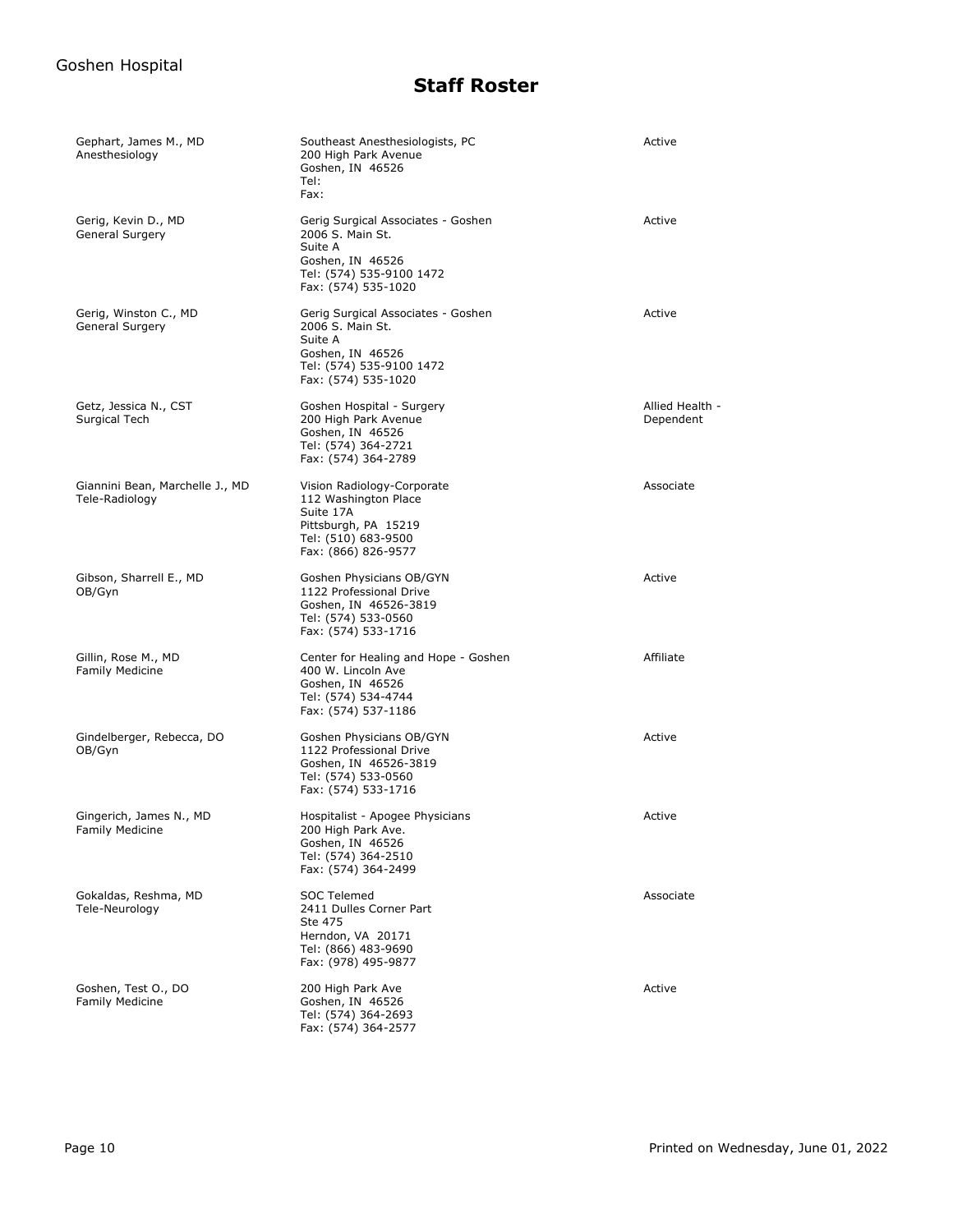| Gosselin, Marc, MD<br>Tele-Radiology               | Vision Radiology- Credentialing Office<br>2825 Oak Lawn Avenue<br>#192749<br>Dallas, TX 75219-9998<br>Tel: (510) 683-9500<br>Fax: (877) 880-2039 | Associate                    |
|----------------------------------------------------|--------------------------------------------------------------------------------------------------------------------------------------------------|------------------------------|
| Grady, Anna W., MD<br><b>Family Medicine</b>       | Maple City Health Care Center<br>213 Middlebury Street<br>Goshen, IN 46528<br>Tel: (574) 534-3300<br>Fax: (574) 534-5412                         | Active                       |
| Graham, John M., DO<br>Orthopedics                 | River Valley Orthopedics & Sports Medicine, PC<br>320 Lincolnway East<br>Osceola, IN 46561<br>Tel: (574) 674-6700<br>Fax: (574) 674-7171         | Suspension<br>Administrative |
| Grantham, Michael F., MD<br>Radiology              | Radiology Incorporated<br>620 W. Edison<br>Suite 110<br>Mishawaka, IN 46545<br>Tel: (574) 258-1100<br>Fax: (574) 258-1101                        | Associate                    |
| Grove, Gene W., MD<br>Pain Management              | <b>OSMC</b><br>2310 California Road<br>Elkhart, IN 46514<br>Tel: (574) 264-0791<br>Fax: (574) 262-5183                                           | Associate                    |
| Gupta, Ajay S., MD<br>Tele-Neurology               | Fort Wayne Neurological Center<br>7956 W. Jefferson Blvd<br>Fort Wayne, IN 46804<br>Tel: (260) 436-2416<br>Fax: (260) 436-9662                   | Associate                    |
| Gurme, Mohini, MD<br>Tele-Neurology                | SOC Telemed<br>2411 Dulles Corner Part<br>Ste 475<br>Herndon, VA 20171<br>Tel: (866) 483-9690<br>Fax: (978) 495-9877                             | Associate                    |
| Hadian, Djavid, MD<br>Cardiology                   | Goshen Physicians Heart & Vascular<br>1855 S. Main St.<br>Suite A<br>Goshen, IN 46526-4723<br>Tel: (574) 533-7476<br>Fax: (574) 533-7145         | Active                       |
| Haimes, Christina L., MD<br><b>Family Medicine</b> | Goshen Physicians Family Medicine Pro Park 2016<br>2016 S. Main Street<br>Goshen, IN 46526-5236<br>Tel: (574) 533-7600<br>Fax: (574) 533-7666    | Active                       |
| Haller, Andrea, MD<br>Tele-Neurology               | Fort Wayne Neurological Center<br>7956 W. Jefferson Blvd<br>Fort Wayne, IN 46804<br>Tel: (260) 436-2416<br>Fax: (260) 436-9662                   | Associate                    |
| Hamer, Harriet A., MD<br>Anesthesiology            | Southeast Anesthesiologists, PC<br>200 High Park Avenue<br>Goshen, IN 46526<br>Tel:<br>Fax:                                                      | Associate                    |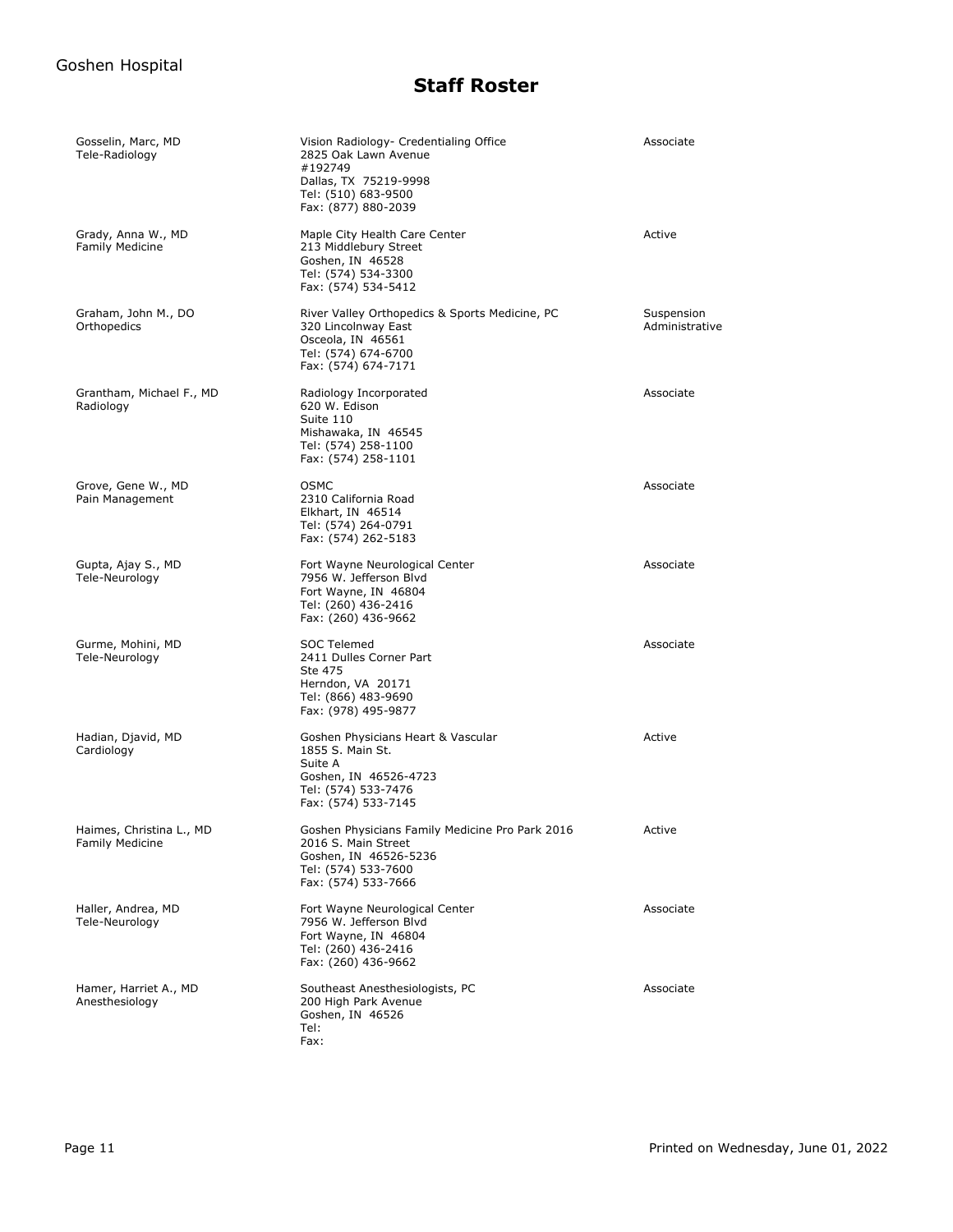| Harding, Alphonse H., MD<br>Interventional Radiology  | Radiology Incorporated<br>620 W. Edison<br>Suite 110<br>Mishawaka, IN 46545<br>Tel: (574) 258-1100<br>Fax: (574) 258-1101                                  | Associate                      |
|-------------------------------------------------------|------------------------------------------------------------------------------------------------------------------------------------------------------------|--------------------------------|
| Hardy, Ashley N., MD<br>General Surgery               | Goshen Center for Cancer Care<br>200 High Park Ave.<br>Goshen, IN 46526<br>Tel: (574) 364-2888<br>Fax: (574) 364-2590                                      | Active                         |
| Harmon, Stephen D., MD<br><b>Family Medicine</b>      | Vista Community Health Center<br>808 N. 3rd St.<br>Goshen, IN 46528<br>Tel: (574) 534-0088<br>Fax: (574) 971-8434                                          | Active                         |
| Harrison, Amy, MD<br>Tele-Neurology                   | SOC Telemed<br>2411 Dulles Corner Part<br>Ste 475<br>Herndon, VA 20171<br>Tel: (866) 483-9690<br>Fax: (978) 495-9877                                       | Associate                      |
| Hartman, Michael J., DVM, MD<br>Orthopedics           | Goshen Physicians Orthopedics & Sports Medicine<br>1824 Dorchester Court<br>Suite A<br>Goshen, IN 46526-6819<br>Tel: (574) 534-2548<br>Fax: (574) 534-3622 | Active                         |
| Hatton, Jennifer L., MD                               | Goshen Center for Cancer Care<br>200 High Park Ave.<br>Goshen, IN 46526<br>Tel: (574) 364-2888<br>Fax: (574) 364-2590                                      | Locum Tenens                   |
| Heide, Aaron, MD<br>Tele-Neurology                    | SOC Telemed<br>2411 Dulles Corner Part<br>Ste 475<br>Herndon, VA 20171<br>Tel: (866) 483-9690<br>Fax: (978) 495-9877                                       | Associate                      |
| Heil, Megan N., DO<br>Ophthalmology                   | Boling Vision Center Goshen<br>1615 Winsted Drive<br>Goshen, IN 46526<br>Tel: (574) 533-8633<br>Fax: (574) 533-9314                                        | Associate                      |
| Heil, Ross A., DO<br>Gastroenterology                 | Goshen Physicians Gastroenterology<br>1615 Winsted Drive<br>Suite 2<br>Goshen, IN 46526-5236<br>Tel: (574) 537-1625 6751<br>Fax: (574) 537-9384            | Active                         |
| Hembree, Brittany N., NP<br><b>Nurse Practitioner</b> | Gerig Surgical Associates - Goshen<br>2006 S. Main St.<br>Suite A<br>Goshen, IN 46526<br>Tel: (574) 535-9100 1472<br>Fax: (574) 535-1020                   | Allied Health -<br>Dependent   |
| Henning, Sean M., DPM<br>Podiatry                     | <b>OSMC</b><br>2310 California Road<br>Elkhart, IN 46514<br>Tel: (574) 264-0791<br>Fax: (574) 262-9650                                                     | Allied Health -<br>Independent |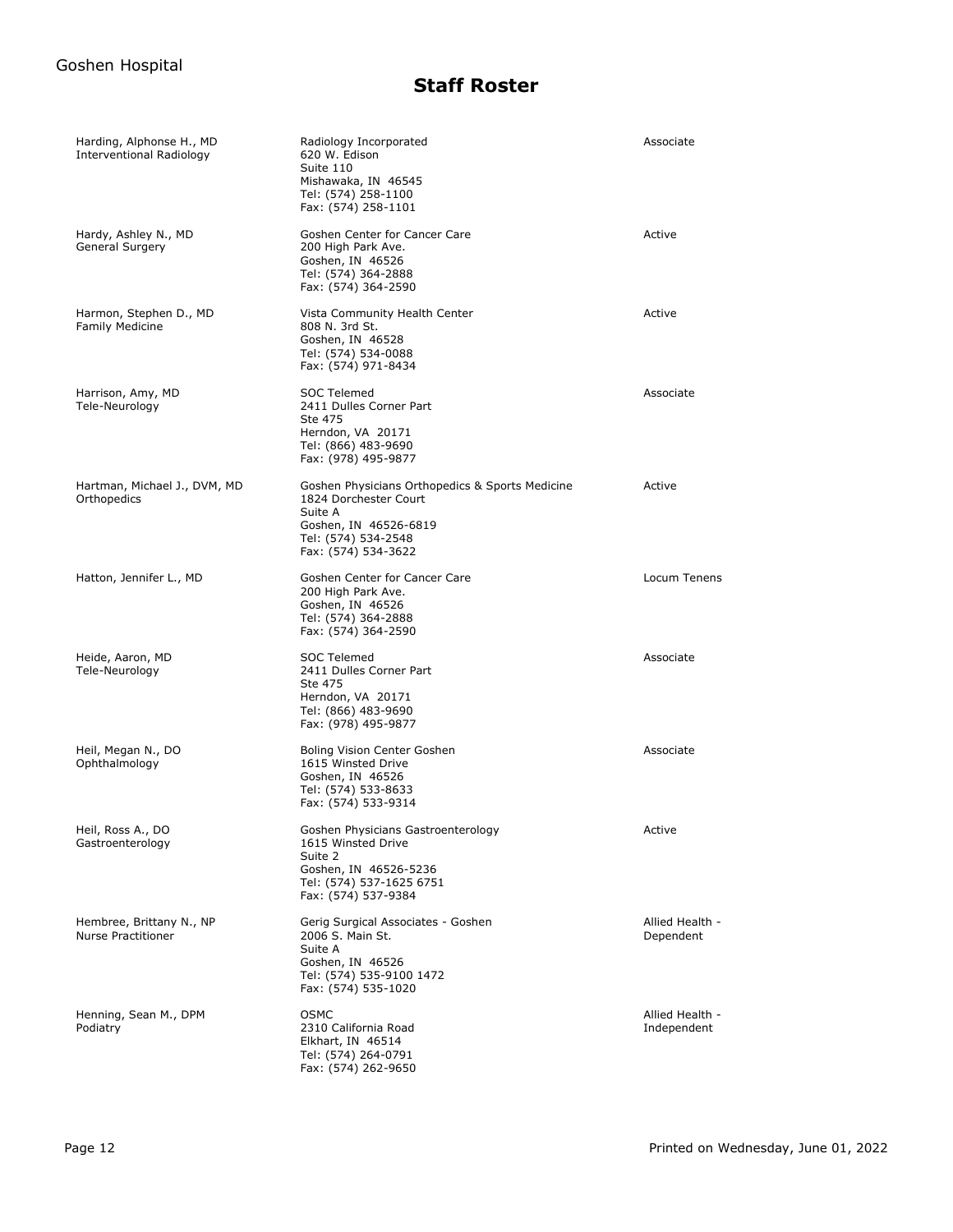| Henry, Leonard R., MD<br>General Surgery                 | Goshen Center for Cancer Care<br>200 High Park Ave.<br>Goshen, IN 46526<br>Tel: (574) 364-2888<br>Fax: (574) 364-2590                                      | Active                         |
|----------------------------------------------------------|------------------------------------------------------------------------------------------------------------------------------------------------------------|--------------------------------|
| Hice, Audrey E., NP<br>Nurse Practitioner                | Elite Emergency Physicians<br>600 East Blvd.<br>Elkhart, IN 46514<br>Tel: (574) 523-3160<br>Fax: (574) 523-3221                                            | Allied Health -<br>Dependent   |
| Hill, Robert T., MD<br>Anesthesiology<br>Pain Management | Southeast Anesthesiologists, PC<br>200 High Park Avenue<br>Goshen, IN 46526<br>Tel:<br>Fax:                                                                | Active                         |
| Hirschler, Andre N., MD<br><b>Emergency Medicine</b>     | Elite Emergency Physicians<br>600 East Blvd.<br>Elkhart, IN 46514<br>Tel: (574) 523-3160<br>Fax: (574) 523-3221                                            | Active                         |
| Hirschler, Lenora, MD<br><b>Family Medicine</b>          | Goshen Physicians Family Medicine - Pro Park 2014<br>2014 S. Main Street<br>Suite B<br>Goshen, IN 46526-1431<br>Tel: (574) 533-8639<br>Fax: (574) 534-9542 | Affiliate                      |
| Hito, Rania, MD<br>Tele-Radiology                        | Vision Radiology- Credentialing Office<br>2825 Oak Lawn Avenue<br>#192749<br>Dallas, TX 75219-9998<br>Tel: (510) 683-9500<br>Fax: (877) 880-2039           | Associate                      |
| Hochstetler, Jerald A., MD<br>Urology                    | Urology Associates of Elkhart, Inc.<br>105 N. Nappanee St.<br>Elkhart, IN 46514<br>Tel: (574) 295-1131<br>Fax: (574) 522-7690                              | Active                         |
| Hora, James, MD<br>Tele-Neurology                        | SOC Telemed<br>2411 Dulles Corner Part<br>Ste 475<br>Herndon, VA 20171<br>Tel: (866) 483-9690<br>Fax: (978) 495-9877                                       | Associate                      |
| Horsch, Jon E., MD<br>Anesthesiology                     | Southeast Anesthesiologists, PC<br>200 High Park Avenue<br>Goshen, IN 46526<br>Tel:<br>Fax:                                                                | Active                         |
| Horvath, Susanna E., MD<br>Tele-Neurology                | SOC Telemed<br>2411 Dulles Corner Part<br>Ste 475<br>Herndon, VA 20171<br>Tel: (866) 483-9690<br>Fax: (978) 495-9877                                       | Associate                      |
| Houseman, Kevin M., DPM<br>Podiatry                      | Goshen Physicians Orthopedics & Sports Medicine<br>1824 Dorchester Court<br>Suite A<br>Goshen, IN 46526-6819<br>Tel: (574) 534-2548<br>Fax: (574) 534-3622 | Allied Health -<br>Independent |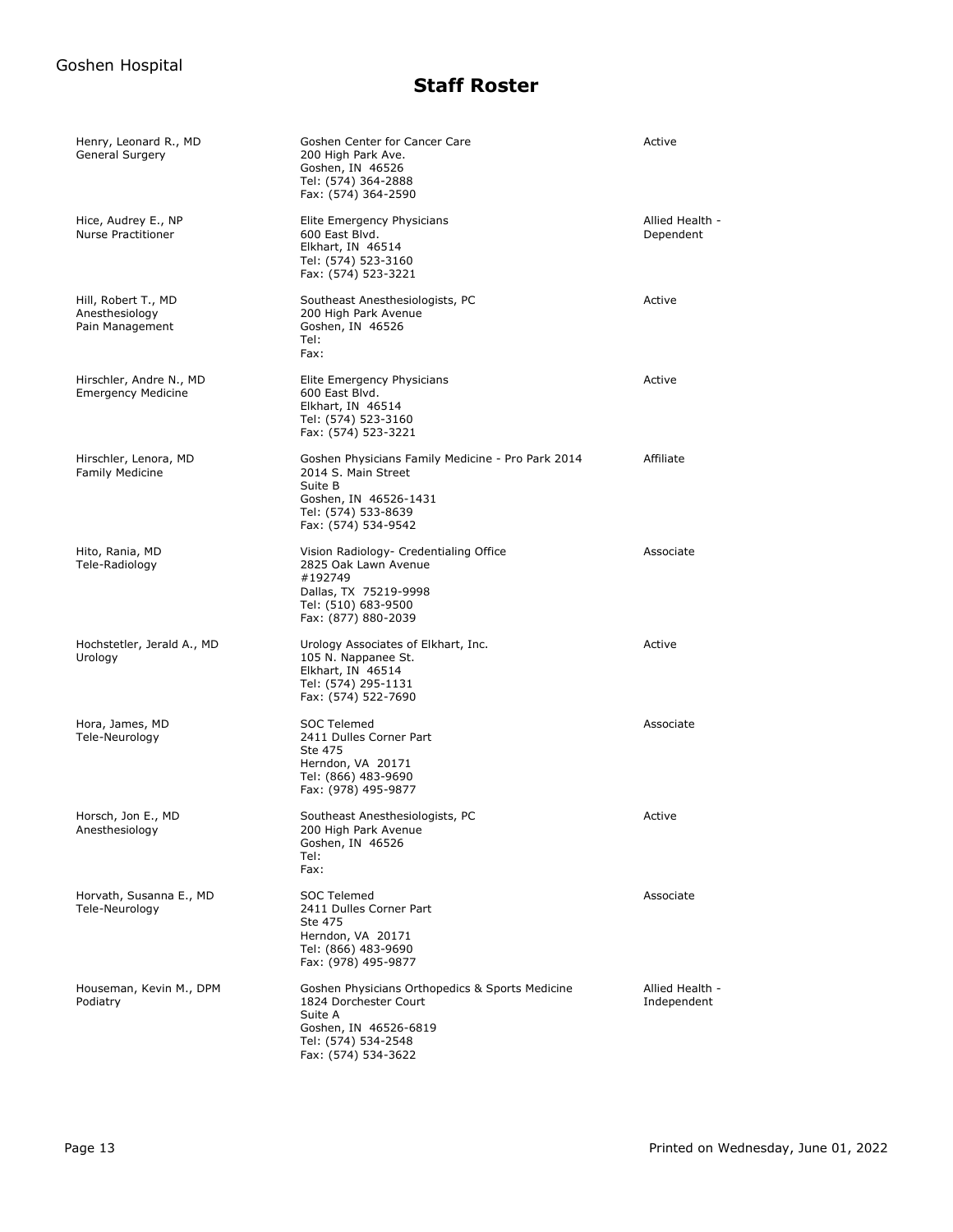| Hsu, Raymond M., MD<br>Tele-Radiology                         | Vision Radiology- Credentialing Office<br>2825 Oak Lawn Avenue<br>#192749<br>Dallas, TX 75219-9998<br>Tel: (510) 683-9500<br>Fax: (877) 880-2039 | Associate                      |
|---------------------------------------------------------------|--------------------------------------------------------------------------------------------------------------------------------------------------|--------------------------------|
| Huchko, John A., MD<br>Anesthesiology                         | Southeast Anesthesiologists, PC<br>200 High Park Avenue<br>Goshen, IN 46526<br>Tel:<br>Fax:                                                      | Associate                      |
| Hughes, Bruce N., MD<br><b>Emergency Medicine</b>             | Elite Emergency Physicians<br>600 East Blvd.<br>Elkhart, IN 46514<br>Tel: (574) 523-3160<br>Fax: (574) 523-3221                                  | Active                         |
| Hura, Stefan A., MD<br>Tele-Radiology                         | Vision Radiology- Credentialing Office<br>2825 Oak Lawn Avenue<br>#192749<br>Dallas, TX 75219-9998<br>Tel: (510) 683-9500<br>Fax: (877) 880-2039 | Associate                      |
| Iqbal, Arshad, MD<br>Tele-Neurology                           | SOC Telemed<br>2411 Dulles Corner Part<br>Ste 475<br>Herndon, VA 20171<br>Tel: (866) 483-9690<br>Fax: (978) 495-9877                             | Associate                      |
| Jacobs, Melissa A., MD<br>Tele-Radiology                      | Vision Radiology-Corporate<br>112 Washington Place<br>Suite 17A<br>Pittsburgh, PA 15219<br>Tel: (510) 683-9500<br>Fax: (866) 826-9577            | Associate                      |
| Jaffer, Salim A., MD<br>Gastroenterology                      | Goshen Physicians Gastroenterology<br>1615 Winsted Drive<br>Suite 2<br>Goshen, IN 46526-5236<br>Tel: (574) 537-1625 6751<br>Fax: (574) 537-9384  | Active                         |
| Jalinous, Farid, MD<br>Cardiology                             | Goshen Physicians Heart & Vascular<br>1855 S. Main St.<br>Suite A<br>Goshen, IN 46526-4723<br>Tel: (574) 533-7476<br>Fax: (574) 533-7145         | Active                         |
| Johnson, Eric M., MD<br>Otolaryngology                        | Elkhart Clinic<br>303 S. Nappanee St.<br>Elkhart, IN 46514-2066<br>Tel: (574) 296-3200<br>Fax: (574) 296-3992                                    | Active                         |
| Johnson, Gregory L., MD<br>Tele-Radiology                     | Vision Radiology-Corporate<br>112 Washington Place<br>Suite 17A<br>Pittsburgh, PA 15219<br>Tel: (510) 683-9500<br>Fax: (866) 826-9577            | Associate                      |
| Johnson, Rebecca E., C.N.M.<br><b>Certified Nurse Midwife</b> | Vista Community Health Center<br>808 N. 3rd St.<br>Goshen, IN 46528<br>Tel: (574) 534-0088<br>Fax: (574) 971-8434                                | Allied Health -<br>Independent |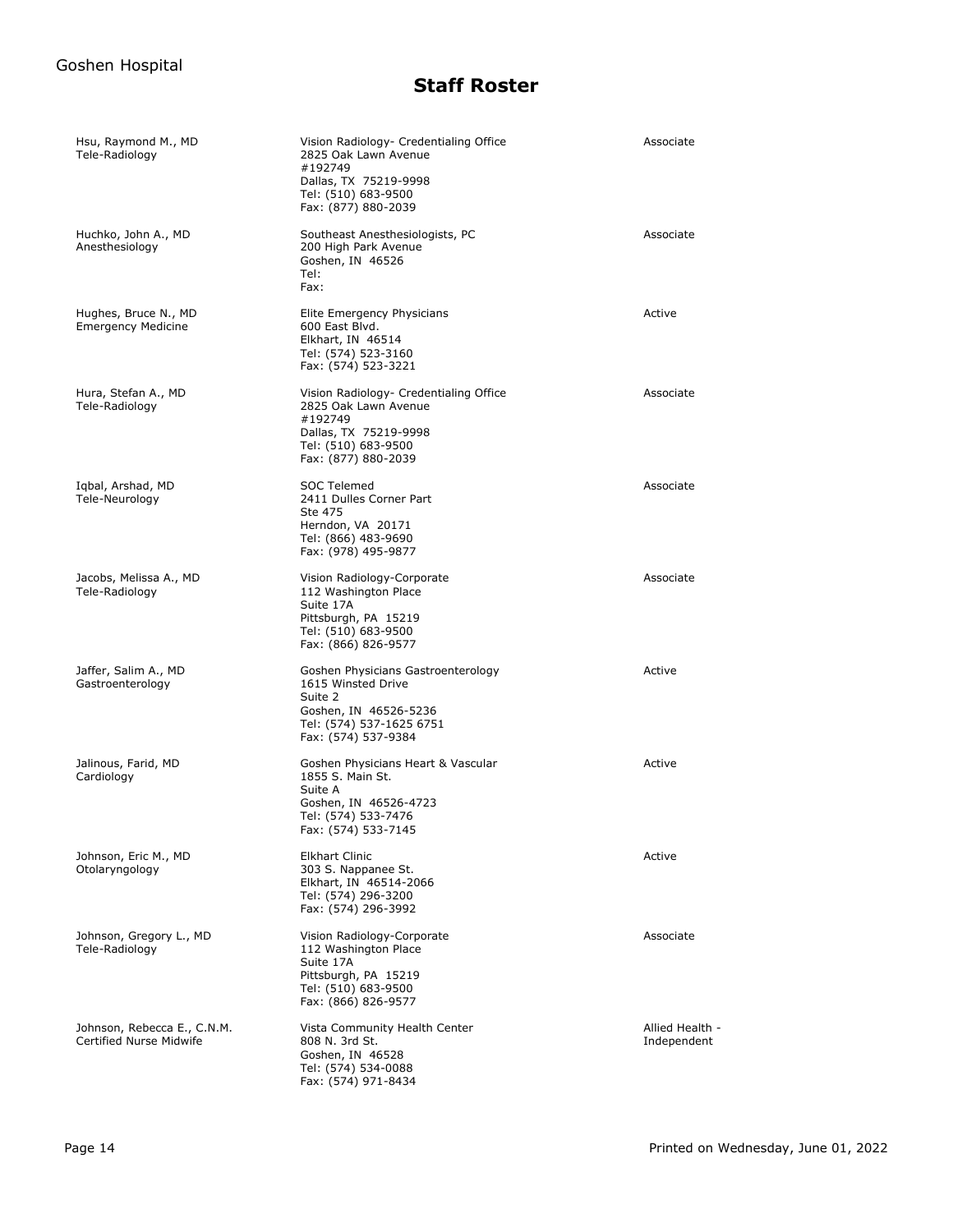| Johnson, Rebecca J., DO<br><b>Family Medicine</b>                          | Goshen Physicians Family Medicine Ligonier<br>1150 1/2 Lincolnway South<br>PO Box 319<br>Ligonier, IN 46767-1735<br>Tel: (260) 894-7135<br>Fax: (260) 894-7221 | Affiliate                    |
|----------------------------------------------------------------------------|----------------------------------------------------------------------------------------------------------------------------------------------------------------|------------------------------|
| Jones, Beth A., NP<br><b>Nurse Practitioner</b>                            | Goshen Physicians NeuroCare Center<br>2832 Elkhart Road<br>Goshen, IN 46526-1014<br>Tel: (574) 537-0219<br>Fax: (574) 534-0435                                 | Allied Health -<br>Dependent |
| Jongsma, Kenneth A., DO<br>Anesthesiology                                  | Southeast Anesthesiologists, PC<br>200 High Park Avenue<br>Goshen, IN 46526<br>Tel:<br>Fax:                                                                    | Active                       |
| Juarez Aguilar, Talhia Y., NP<br><b>Nurse Practitioner</b>                 | Elite Emergency Physicians<br>600 East Blvd.<br>Elkhart, IN 46514<br>Tel: (574) 523-3160<br>Fax: (574) 523-3221                                                | Allied Health -<br>Dependent |
| Kahler, Kim W., NP<br><b>Nurse Practitioner</b>                            | Goshen Physicians Heart & Vascular<br>1855 S. Main St.<br>Suite A<br>Goshen, IN 46526-4723<br>Tel: (574) 533-7476<br>Fax: (574) 533-7145                       | Allied Health -<br>Dependent |
| Kalthia, Rupesh H., MD<br>Tele-Radiology                                   | Vision Radiology- Credentialing Office<br>2825 Oak Lawn Avenue<br>#192749<br>Dallas, TX 75219-9998<br>Tel: (510) 683-9500<br>Fax: (877) 880-2039               | Associate                    |
| Kamath, Sreenivas P., MD<br>Cardiology<br><b>Interventional Cardiology</b> | Goshen Physicians Heart & Vascular<br>1855 S. Main St.<br>Suite A<br>Goshen, IN 46526-4723<br>Tel: (574) 533-7476<br>Fax: (574) 533-7145                       | Active                       |
| Kamp, Jami K., NP<br>Nurse Practitioner                                    | Goshen Physicians Heart & Vascular<br>1855 S. Main St.<br>Suite A<br>Goshen, IN 46526-4723<br>Tel: (574) 533-7476<br>Fax: (574) 533-7145                       | Allied Health -<br>Dependent |
| Kanuri, Sridevi, MD<br>Radiology                                           | Radiology Incorporated<br>620 W. Edison<br>Suite 110<br>Mishawaka, IN 46545<br>Tel: (574) 258-1100<br>Fax: (574) 258-1101                                      | Active                       |
| Karagiannis, John P., MD<br>Gastroenterology                               | <b>Elkhart Clinic</b><br>303 S. Nappanee St.<br>Elkhart, IN 46514-2066<br>Tel: (574) 296-3200<br>Fax: (574) 296-3992                                           | Associate                    |
| Kauffman, Brittany, MD                                                     | Goshen Physicians Family Medicine Pro Park 2016<br>2016 S. Main Street<br>Goshen, IN 46526-5236<br>Tel: (574) 533-7600<br>Fax: (574) 533-7666                  | Application in<br>Process    |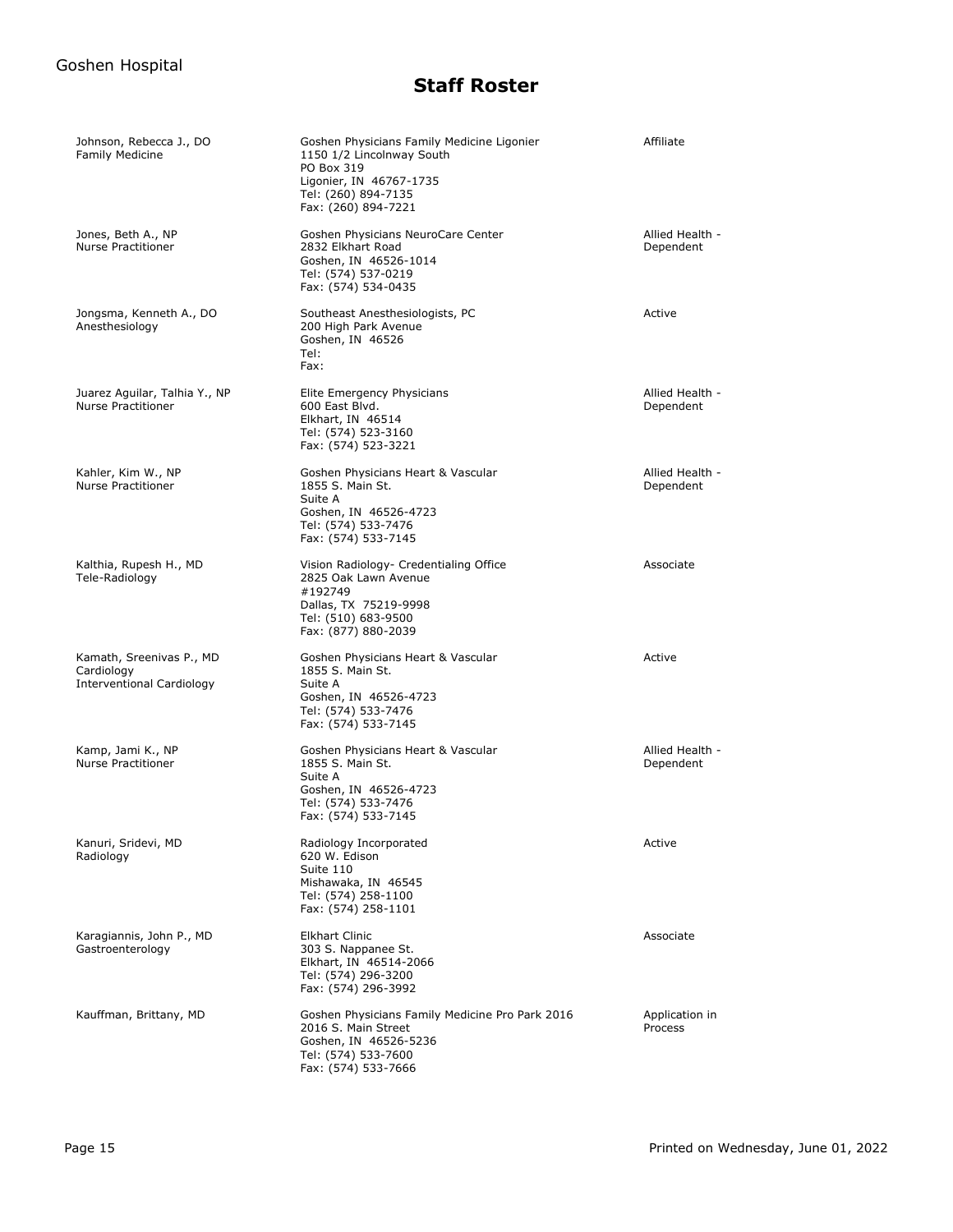| Kaufman, Jeanine, NP<br><b>Nurse Practitioner</b>      | Goshen Home Care & Hospice<br>1147 Professional Dr<br>Goshen, IN 46526<br>Tel: (574) 364-2700<br>Fax: (574) 364-2815                             | Allied Health -<br>Dependent |
|--------------------------------------------------------|--------------------------------------------------------------------------------------------------------------------------------------------------|------------------------------|
| Kawar, Yaser, MD<br>Pulmonary<br><b>Critical Care</b>  | Goshen Center for Cancer Care<br>200 High Park Ave.<br>Goshen, IN 46526<br>Tel: (574) 364-2888<br>Fax: (574) 364-2590                            | Locum Tenens                 |
| Kay, David C., MD<br><b>Internal Medicine</b>          | Goshen Physicians Internal Medicine<br>2024 Dorchester Court<br>Suite 2<br>Goshen, IN 46526-6534<br>Tel: (574) 537-1626<br>Fax: (574) 364-2939   | Active                       |
| Keaffaber, Kerry M., MD<br><b>Family Medicine</b>      | Goshen Physicians Family Medicine Shipshewana<br>450 E. Country Lane<br>Shipshewana, IN 46565-8568<br>Tel: (260) 768-4141<br>Fax: (260) 768-7295 | Affiliate                    |
| Kelley IV, Russell P., MD<br>Tele-Radiology            | Vision Radiology- Credentialing Office<br>2825 Oak Lawn Avenue<br>#192749<br>Dallas, TX 75219-9998<br>Tel: (510) 683-9500<br>Fax: (877) 880-2039 | Associate                    |
| Kermani, Tamara J., DO<br><b>Family Medicine</b>       | Goshen Physicians Milford Family Medicine<br>Box 128<br>201 S. Main St<br>Milford, IN 46542-0128<br>Tel: (574) 658-4142<br>Fax: (574) 658-3160   | Affiliate                    |
| Kertes, Stephanie, NP<br><b>Nurse Practitioner</b>     | Apogee Physicians<br>8117 Preston Road<br>Suite 800<br>Dallas, TX 75225<br>Tel: (214) 368-9600<br>Fax: (480) 393-2986                            | Allied Health -<br>Dependent |
| Keup, Christopher P., MD                               | Vision Radiology- Credentialing Office<br>2825 Oak Lawn Avenue<br>#192749<br>Dallas, TX 75219-9998<br>Tel: (510) 683-9500<br>Fax: (877) 880-2039 |                              |
| Khattri Chettri, Ram, FNP<br><b>Nurse Practitioner</b> | Goshen Physicians Heart & Vascular<br>1855 S. Main St.<br>Suite A<br>Goshen, IN 46526-4723<br>Tel: (574) 533-7476<br>Fax: (574) 533-7145         | Allied Health -<br>Dependent |
| Kim, Brian J., MD<br>Tele-Radiology                    | Vision Radiology- Credentialing Office<br>2825 Oak Lawn Avenue<br>#192749<br>Dallas, TX 75219-9998<br>Tel: (510) 683-9500<br>Fax: (877) 880-2039 | Associate                    |
| Kim, George S., MD<br><b>Emergency Medicine</b>        | Elite Emergency Physicians<br>600 East Blvd.<br>Elkhart, IN 46514<br>Tel: (574) 523-3160<br>Fax: (574) 523-3221                                  | Active                       |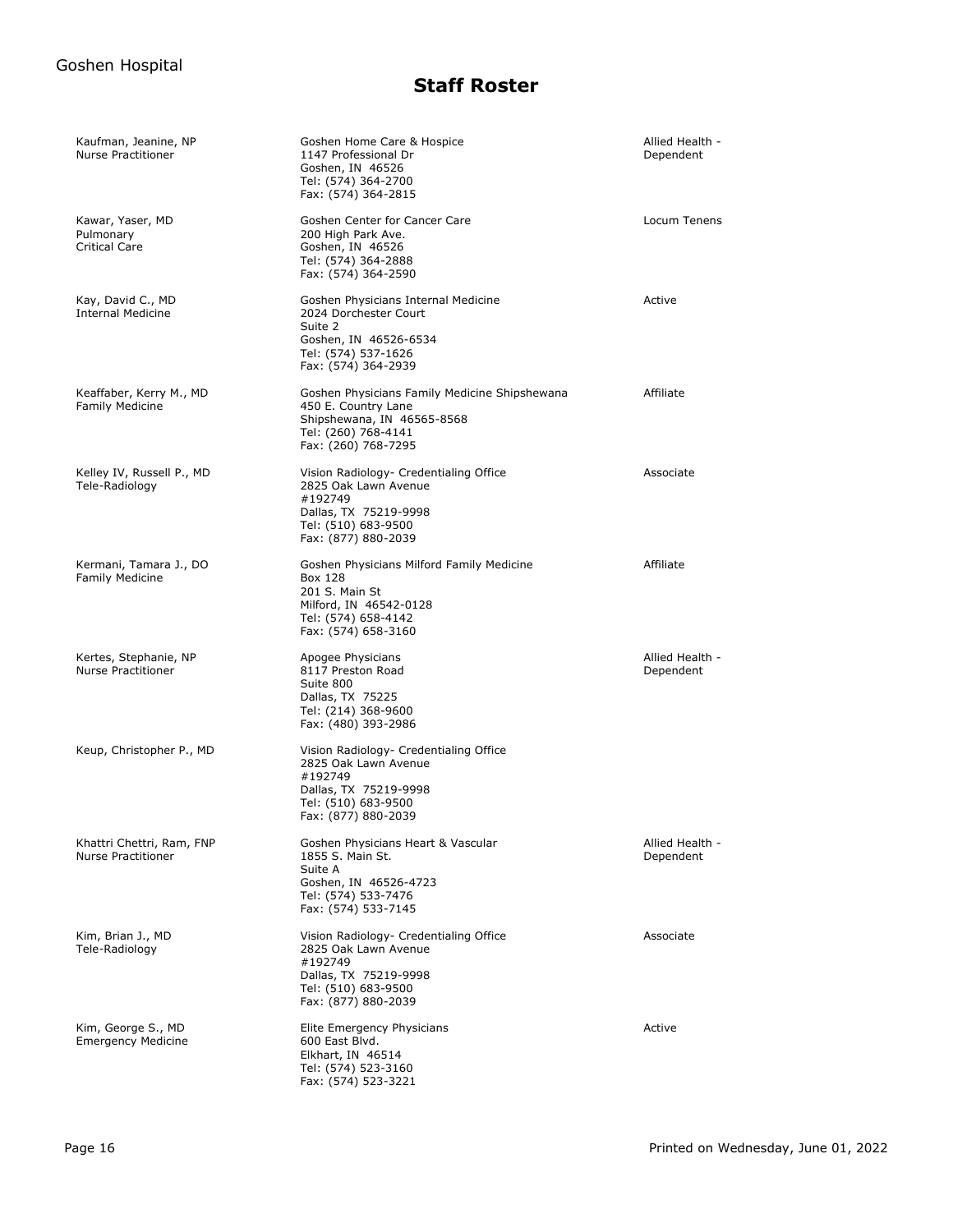| Kim, Jiun, MD<br><b>Internal Medicine</b>       | Hospitalist - Apogee Physicians<br>200 High Park Ave.<br>Goshen, IN 46526<br>Tel: (574) 364-2510<br>Fax: (574) 364-2499                                    | Active                       |
|-------------------------------------------------|------------------------------------------------------------------------------------------------------------------------------------------------------------|------------------------------|
| Kinsey, Daniel L., MD<br>Psychiatry             | Oaklawn - Goshen<br>330 Lakeview Drive<br>P.O. Box 809<br>Goshen, IN 46527-0809<br>Tel: (574) 533-1234<br>Fax: (574) 537-2673                              | Associate                    |
| Kio, Ebenezer, MD<br>Oncology                   | Goshen Center for Cancer Care<br>200 High Park Ave.<br>Goshen, IN 46526<br>Tel: (574) 364-2888<br>Fax: (574) 364-2590                                      | Active                       |
| Kolbus, Dana A., NP<br>Nurse Practitioner       | Beacon Medical Group<br>710 North Niles<br>South Bend, IN 46617<br>Tel:<br>Fax:                                                                            | Allied Health -<br>Dependent |
| Kor, Carolyn L., MD                             | Apogee Physicians<br>8117 Preston Road<br>Suite 800<br>Dallas, TX 75225<br>Tel: (214) 368-9600<br>Fax: (480) 393-2986                                      | Application in<br>Process    |
| Koronkiewicz, David C., DO<br>Orthopedics       | Goshen Physicians Orthopedics & Sports Medicine<br>1824 Dorchester Court<br>Suite A<br>Goshen, IN 46526-6819<br>Tel: (574) 534-2548<br>Fax: (574) 534-3622 | Active                       |
| Korya, Dani, MD<br>Tele-Neurology               | SOC Telemed<br>2411 Dulles Corner Part<br>Ste 475<br>Herndon, VA 20171<br>Tel: (866) 483-9690<br>Fax: (978) 495-9877                                       | Associate                    |
| Kosel, Zdzislaw J., MD<br>Anesthesiology        | Southeast Anesthesiologists, PC<br>200 High Park Avenue<br>Goshen, IN 46526<br>Tel:<br>Fax:                                                                | Active                       |
| Krabill, Sarah T., MD<br><b>Family Medicine</b> | Sarah Krabill, MD<br>1806 Charlton Court<br>Goshen, IN 46526<br>Tel: (574) 534-2400<br>Fax: (574) 312-6923                                                 | Affiliate                    |
| Kramp, Sherri, RDN<br><b>Dietetics</b>          | Goshen Hospital - Nutrition Therapy<br>200 High Park Ave.<br>Goshen, IN 46526<br>Tel: (574) 364-2679<br>Fax: (574) 364-2965                                | Allied Health -<br>Dependent |
| Kreider, Thomas E., MD<br>Psychiatry            | Maple City Health Care Center<br>213 Middlebury Street<br>Goshen, IN 46528<br>Tel: (574) 534-3300<br>Fax: (574) 534-5412                                   | Associate                    |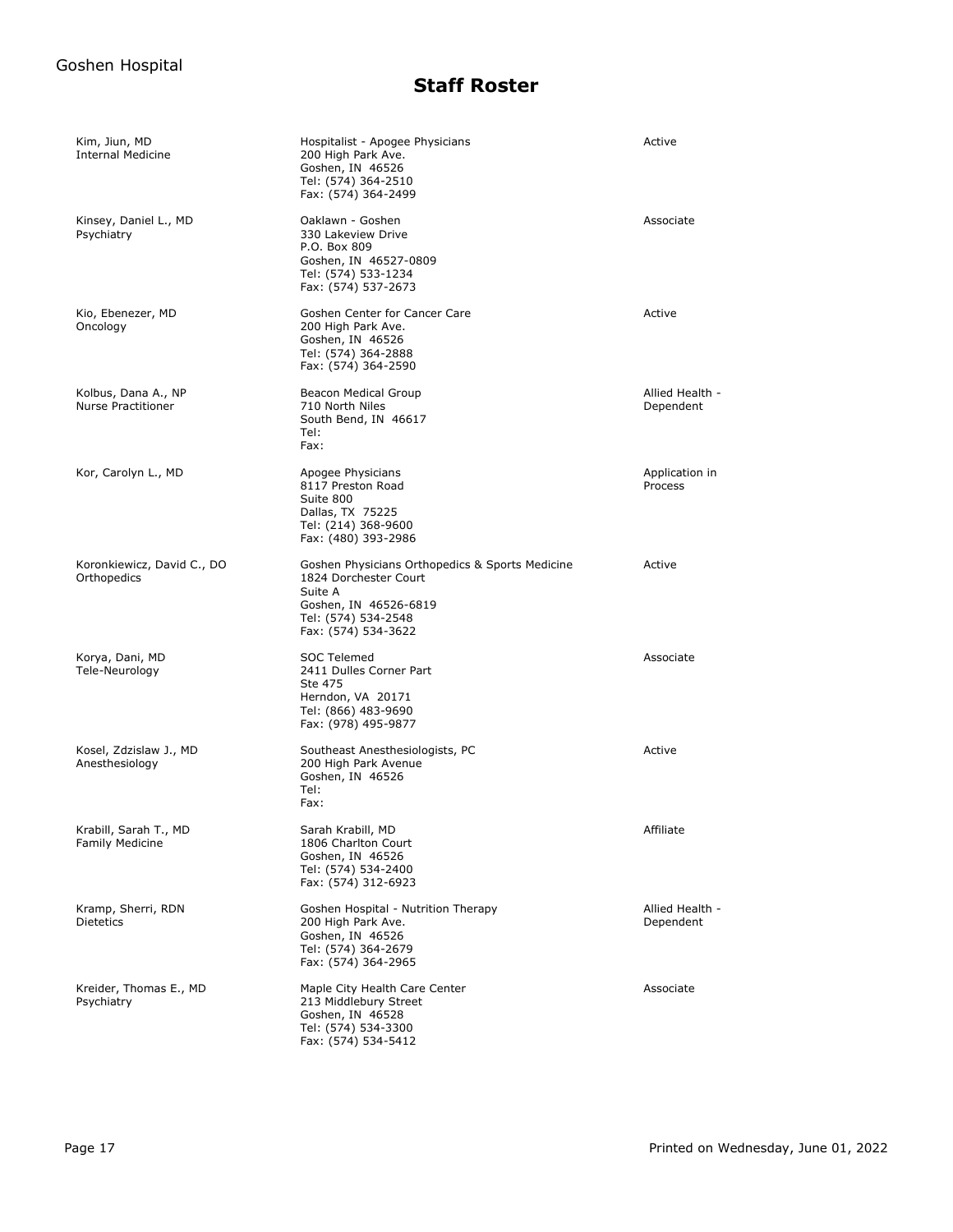| Kuhn, Andrew L., MD<br><b>Family Medicine</b>                   | Kuhn, Andrew<br>121 E. Waterford Street<br>Wakarusa, IN 46573<br>Tel: (574) 537-8880 6880<br>Fax: (574) 537-8881                                           | Affiliate                    |
|-----------------------------------------------------------------|------------------------------------------------------------------------------------------------------------------------------------------------------------|------------------------------|
| Kulyk, Iryna, MD<br><b>Internal Medicine</b>                    | Hospitalist - Apogee Physicians<br>200 High Park Ave.<br>Goshen, IN 46526<br>Tel: (574) 364-2510<br>Fax: (574) 364-2499                                    | Active                       |
| Kurtz, Natalie A., MD<br>Pediatrics                             | Goshen Physicians Pediatrics<br>1852 Ashburn Dr.<br>Goshen, IN 46526-6537<br>Tel: (574) 533-5808<br>Fax: (574) 534-7215                                    | Affiliate                    |
| Kwatampora, Lily, MD<br>Endocrinology                           | Goshen Physicians Endocrinology<br>2012 S. Main St.<br>Suite C<br>Goshen, IN 46526-5200<br>Tel: (574) 537-1221<br>Fax: (574) 537-1225                      | Affiliate                    |
| Lain, Jeffery S., NP<br>Nurse Practitioner                      | Goshen Physicians Orthopedics & Sports Medicine<br>1824 Dorchester Court<br>Suite A<br>Goshen, IN 46526-6819<br>Tel: (574) 534-2548<br>Fax: (574) 534-3622 | Allied Health -<br>Dependent |
| Lambdin, Hollyann, NP<br><b>Nurse Practitioner</b>              | Goshen Physicians OB/GYN<br>1122 Professional Drive<br>Goshen, IN 46526-3819<br>Tel: (574) 533-0560<br>Fax: (574) 533-1716                                 | Allied Health -<br>Dependent |
| Lambourne, Kathryn P., MD<br>Anesthesiology                     | Hospital Based<br>200 High Park Ave<br>Goshen, IN 46526<br>Tel: (574) 533-2141<br>Fax:                                                                     |                              |
| Lamont, Allison M., MD<br>Radiology                             | Radiology Incorporated<br>620 W. Edison<br>Suite 110<br>Mishawaka, IN 46545<br>Tel: (574) 258-1100<br>Fax: (574) 258-1101                                  | Associate                    |
| Lane, Robert D., DO<br>Orthopedics                              | Goshen Physicians Orthopedics & Sports Medicine<br>1824 Dorchester Court<br>Suite A<br>Goshen, IN 46526-6819<br>Tel: (574) 534-2548<br>Fax: (574) 534-3622 | Active                       |
| Larsen, Kimberly S., RNFA<br>Registered Nurse First Assist RNFA | Goshen Hospital - Surgery<br>200 High Park Avenue<br>Goshen, IN 46526<br>Tel: (574) 364-2721<br>Fax: (574) 364-2789                                        | Allied Health -<br>Dependent |
| Larson, John R., MD<br>Family Medicine                          | John R. Larson, MD<br>1724 West Plymouth St.<br>Bremen, IN 46506<br>Tel: (574) 546-3649<br>Fax: (574) 546-3952                                             | Associate                    |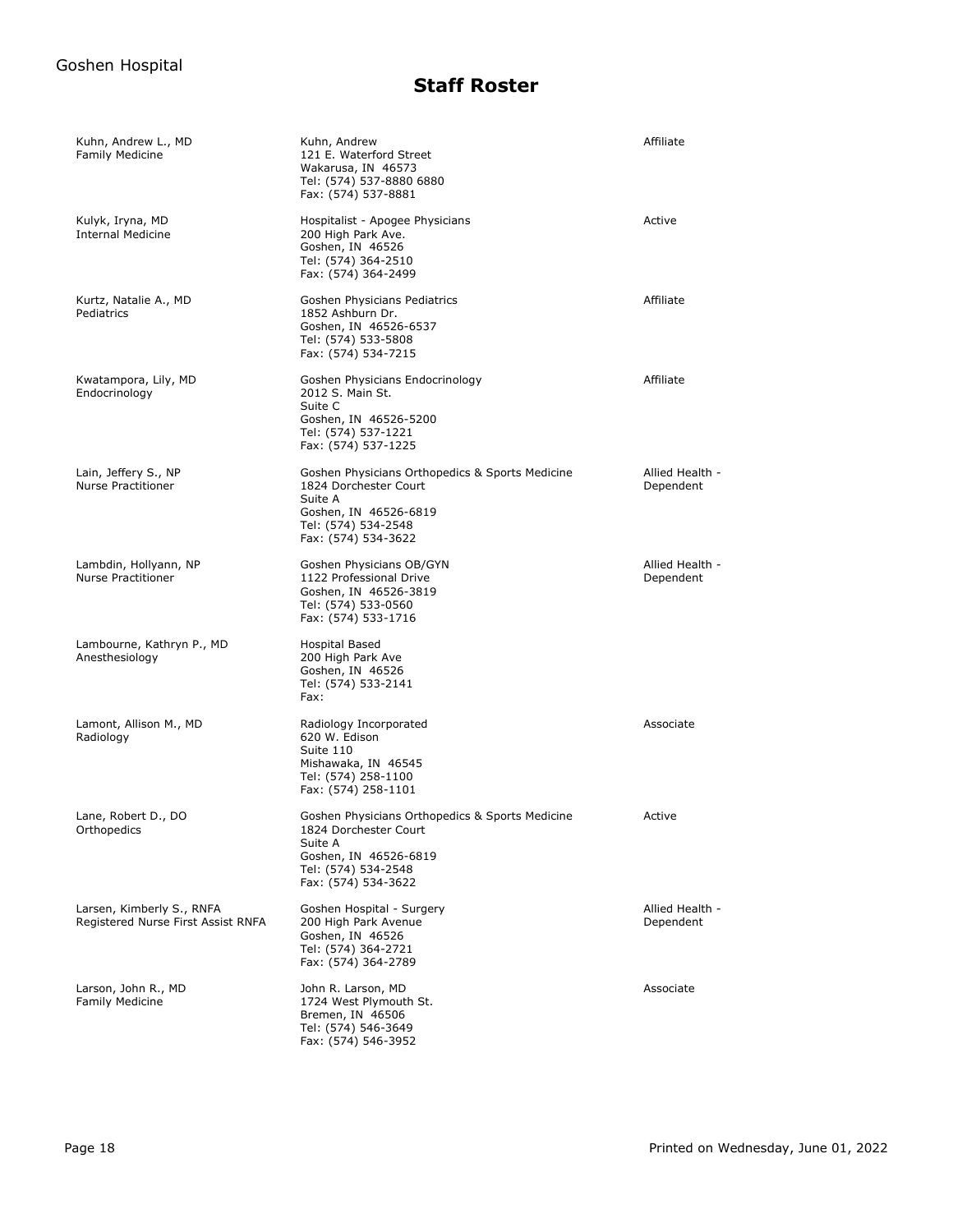| Larson, Melissa, NP<br><b>Nurse Practitioner</b>                      | Goshen Physicians Gastroenterology<br>1615 Winsted Drive<br>Suite 2<br>Goshen, IN 46526-5236<br>Tel: (574) 537-1625 6751<br>Fax: (574) 537-9384     | Allied Health -<br>Dependent |
|-----------------------------------------------------------------------|-----------------------------------------------------------------------------------------------------------------------------------------------------|------------------------------|
| Lasater, Malinda, DO<br><b>Family Medicine</b>                        | Goshen Physicians Family Medicine and Urgent Care<br>2824 Elkhart Road<br>Goshen, IN 46526-1014<br>Tel: (574) 535-1700<br>Fax: (574) 535-1799       | Affiliate                    |
| Li, Jingpin, MD<br><b>Family Medicine</b>                             | Goshen Physicians Family Medicine Pro Park 2016<br>2016 S. Main Street<br>Goshen, IN 46526-5236<br>Tel: (574) 533-7600<br>Fax: (574) 533-7666       | Active                       |
| Liepert, Douglas, MD<br>Otolaryngology                                | Center for Sleep and Nasal Sinus Disorders, LLC<br>2012 S. Main Street<br>Suite B<br>Goshen, IN 46526<br>Tel: (574) 500-2010<br>Fax: (855) 803-2422 | Associate                    |
| Lightburn, Justin, MD<br><b>Interventional Radiology</b><br>Radiology | Goshen Physicians Heart & Vascular<br>1855 S. Main St.<br>Suite A<br>Goshen, IN 46526-4723<br>Tel: (574) 533-7476<br>Fax: (574) 533-7145            | Active                       |
| Lindemulder, James R., DO<br>OB/Gyn                                   | Fairhaven OB/GYN<br>1111 Lighthouse Lane<br>Goshen, IN 46526<br>Tel: (574) 533-0348 1348,1349<br>Fax: (574) 533-0277                                | Active                       |
| Ling, Johnny, MD<br>Tele-Radiology                                    | Vision Radiology- Credentialing Office<br>2825 Oak Lawn Avenue<br>#192749<br>Dallas, TX 75219-9998<br>Tel: (510) 683-9500<br>Fax: (877) 880-2039    | Associate                    |
| Lisa, Cooper G.                                                       | Tel:<br>Fax:                                                                                                                                        |                              |
| Lobert, Philip F., MD<br>Tele-Radiology                               | Vision Radiology- Credentialing Office<br>2825 Oak Lawn Avenue<br>#192749<br>Dallas, TX 75219-9998<br>Tel: (510) 683-9500<br>Fax: (877) 880-2039    | Associate                    |
| Lopez, Maricel N., RDN<br><b>Dietetics</b>                            | Goshen Hospital - Nutrition Therapy<br>200 High Park Ave.<br>Goshen, IN 46526<br>Tel: (574) 364-2679<br>Fax: (574) 364-2965                         | Allied Health -<br>Dependent |
| Losch, Adam C., MD<br><b>Emergency Medicine</b>                       | Elite Emergency Physicians<br>600 East Blvd.<br>Elkhart, IN 46514<br>Tel: (574) 523-3160<br>Fax: (574) 523-3221                                     | Affiliate                    |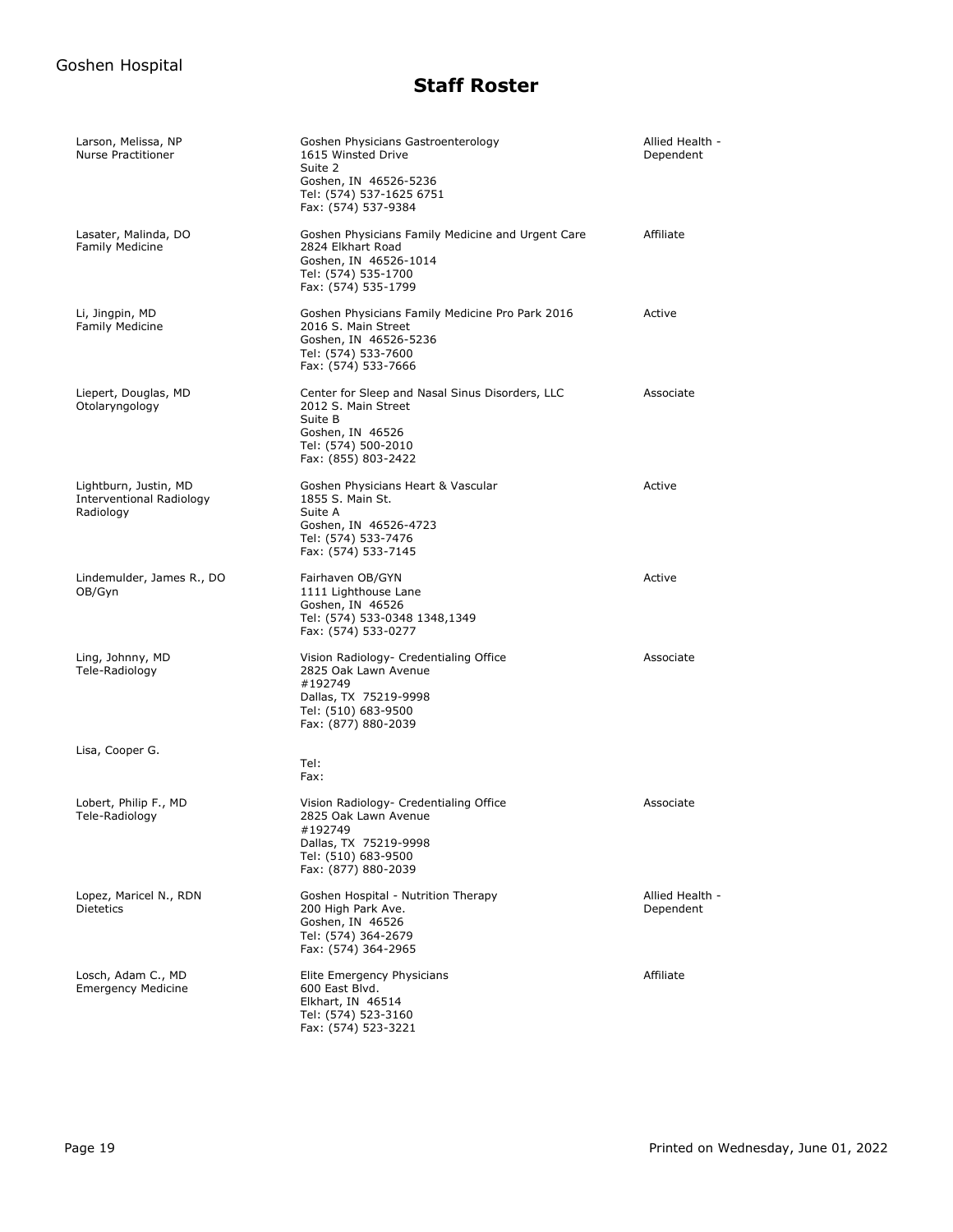| Lowe, Thomas P., MD<br>Radiology                 | Radiology Incorporated<br>620 W. Edison<br>Suite 110<br>Mishawaka, IN 46545<br>Tel: (574) 258-1100<br>Fax: (574) 258-1101                | Active       |
|--------------------------------------------------|------------------------------------------------------------------------------------------------------------------------------------------|--------------|
| Maas, Daniel P., MD<br><b>Emergency Medicine</b> | Elite Emergency Physicians<br>600 East Blvd.<br>Elkhart, IN 46514<br>Tel: (574) 523-3160<br>Fax: (574) 523-3221                          | Active       |
| Macias, Rachel, MD<br>Plastic Surgery            | The Centre, P.C.<br>611 E. Douglas Road<br>Suite 108<br>Mishawaka, IN 46545<br>Tel: (574) 968-9100<br>Fax: (574) 217-4824                | Active       |
| MacPhail, Blair, MD<br>Cardiology                | Goshen Physicians Heart & Vascular<br>1855 S. Main St.<br>Suite A<br>Goshen, IN 46526-4723<br>Tel: (574) 533-7476<br>Fax: (574) 533-7145 | Active       |
| Maes, Vernon L., DO<br>OB/Gyn                    | Fairhaven OB/GYN<br>1111 Lighthouse Lane<br>Goshen, IN 46526<br>Tel: (574) 533-0348 1348,1349<br>Fax: (574) 533-0277                     | Active       |
| Mark, James M., MD<br>Anesthesiology             | Southeast Anesthesiologists, PC<br>200 High Park Avenue<br>Goshen, IN 46526<br>Tel:<br>Fax:                                              | Associate    |
| Markiewicz, Jack, MD<br>Radiology                | Radiology Incorporated<br>620 W. Edison<br>Suite 110<br>Mishawaka, IN 46545<br>Tel: (574) 258-1100<br>Fax: (574) 258-1101                | Associate    |
| Martens, John C., MD<br>General Surgery          | Gerig Surgical Associates - Goshen<br>2006 S. Main St.<br>Suite A<br>Goshen, IN 46526<br>Tel: (574) 535-9100 1472<br>Fax: (574) 535-1020 | Active       |
| Martin, Peter, MD<br><b>Emergency Medicine</b>   | Elite Emergency Physicians<br>600 East Blvd.<br>Elkhart, IN 46514<br>Tel: (574) 523-3160<br>Fax: (574) 523-3221                          | Active       |
| Mbianda, Christiane N., MD<br>Nephrology         | Nephrology Physicians, LLC<br>710 Park Place<br>Mishawaka, IN 46545<br>Tel: (574) 273-6767<br>Fax: (574) 273-6757                        | Active       |
| McGowan II, Hugh, MD<br>OB/Gyn                   | Goshen Physicians OB/GYN<br>1122 Professional Drive<br>Goshen, IN 46526-3819<br>Tel: (574) 533-0560<br>Fax: (574) 533-1716               | Locum Tenens |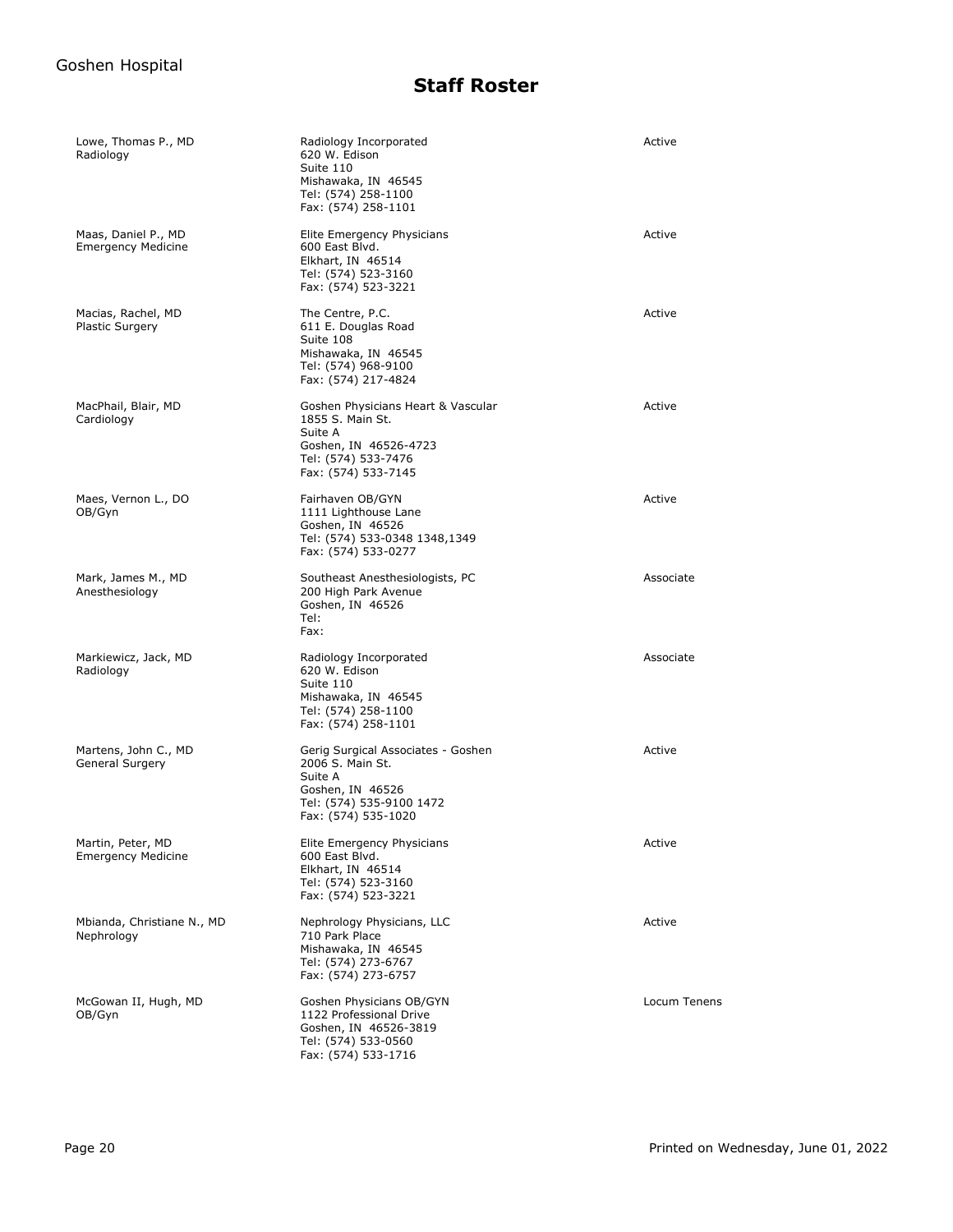| Meersman, Amanda, MD<br><b>Family Medicine</b>       | Goshen Physicians Parkway at 17<br>851 Parkway Ave<br>Elkhart, IN 46516-9334<br>Tel: (574) 537-0521<br>Fax: (574) 537-1217                               | Affiliate                      |
|------------------------------------------------------|----------------------------------------------------------------------------------------------------------------------------------------------------------|--------------------------------|
| Mertz, Max R., MD<br><b>Family Medicine</b>          | Goshen Physicians Family Medicine Keystone<br>1814 Charlton Court<br>Suite A<br>Goshen, IN 46526-6463<br>Tel: (574) 533-4169 4169<br>Fax: (574) 534-8822 | Active                         |
| Metts, Lesley, NP<br><b>Nurse Practitioner</b>       | Elite Emergency Physicians<br>600 East Blvd.<br>Elkhart, IN 46514<br>Tel: (574) 523-3160<br>Fax: (574) 523-3221                                          | Allied Health -<br>Dependent   |
| Meyer, Barbara J., MD<br><b>Family Medicine</b>      | Goshen Family Physicians<br>1811 Charlton Court<br>Goshen, IN 46526<br>Tel: (574) 534-8200<br>Fax: (574) 807-9588                                        | Active                         |
| Michalczyk, Kathryn E., MD<br><b>Family Medicine</b> | Goshen Family Physicians<br>1811 Charlton Court<br>Goshen, IN 46526<br>Tel: (574) 534-8200<br>Fax: (574) 807-9588                                        | Active                         |
| Midkiff, Russell B., MD<br>Radiology                 | Radiology Incorporated<br>620 W. Edison<br>Suite 110<br>Mishawaka, IN 46545<br>Tel: (574) 258-1100<br>Fax: (574) 258-1101                                | Associate                      |
| Miller, Brian A., MD<br><b>Family Medicine</b>       | Goshen Physicians Family Medicine Keystone<br>1814 Charlton Court<br>Suite A<br>Goshen, IN 46526-6463<br>Tel: (574) 533-4169 4169<br>Fax: (574) 534-8822 | Affiliate                      |
| Miller, Duane A., DNP                                | Elite Emergency Physicians<br>600 East Blvd.<br>Elkhart, IN 46514<br>Tel: (574) 523-3160<br>Fax: (574) 523-3221                                          | Application in<br>Process      |
| Miller, Leah R., NP, RN<br><b>Nurse Practitioner</b> | Goshen Physicians NeuroCare Center<br>2832 Elkhart Road<br>Goshen, IN 46526-1014<br>Tel: (574) 537-0219<br>Fax: (574) 534-0435                           | Allied Health -<br>Dependent   |
| Miro, Pedro A., MD<br>Radiology                      | Radiology Incorporated<br>620 W. Edison<br>Suite 110<br>Mishawaka, IN 46545<br>Tel: (574) 258-1100<br>Fax: (574) 258-1101                                | Associate                      |
| Moore, Emily M., N.D., MSA<br>Acupuncture            | Goshen Center for Cancer Care<br>200 High Park Ave.<br>Goshen, IN 46526<br>Tel: (574) 364-2888<br>Fax: (574) 364-2590                                    | Allied Health -<br>Independent |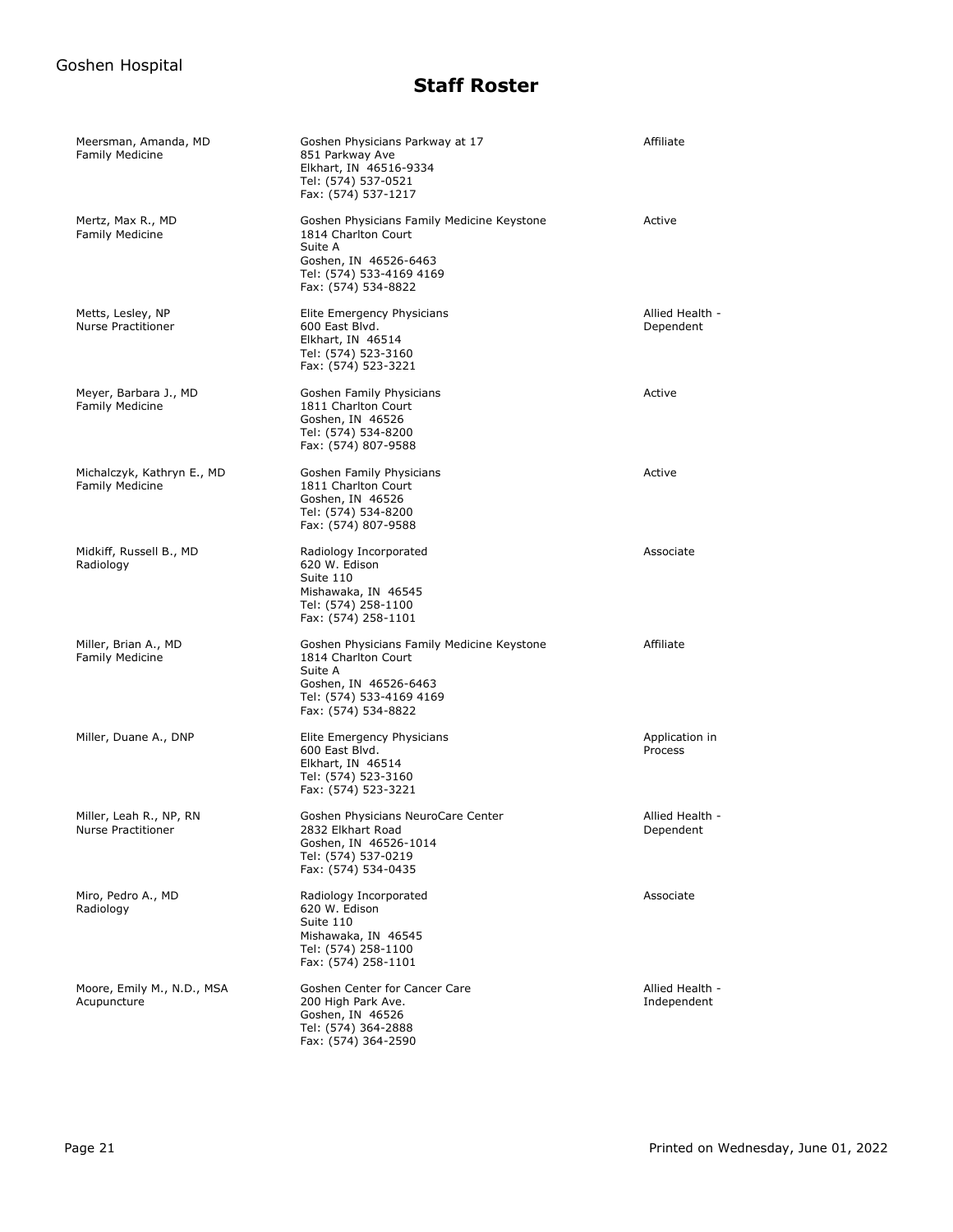| Moore, Janice R., CRNA<br>Certified Registered Nurse Anesthetist<br><b>CRNA</b> | Southeast Anesthesiologists, PC<br>200 High Park Avenue<br>Goshen, IN 46526<br>Tel:<br>Fax:                                                      | Allied Health -<br>Dependent |
|---------------------------------------------------------------------------------|--------------------------------------------------------------------------------------------------------------------------------------------------|------------------------------|
| Moreno, Yvonne C., MD<br>Tele-Radiology                                         | Vision Radiology- Credentialing Office<br>2825 Oak Lawn Avenue<br>#192749<br>Dallas, TX 75219-9998<br>Tel: (510) 683-9500<br>Fax: (877) 880-2039 | Associate                    |
| Morris, Laura L., MD<br>General Surgery                                         | Retreat<br>1135 Professional Dr.<br>Goshen, IN 46526<br>Tel: (574) 364-4600<br>Fax: (574) 364-4670                                               | Active                       |
| Moshier, Jason L., MD<br><b>Internal Medicine</b>                               | Goshen Physicians Internal Medicine<br>2024 Dorchester Court<br>Suite 2<br>Goshen, IN 46526-6534<br>Tel: (574) 537-1626<br>Fax: (574) 364-2939   | Affiliate                    |
| Mrelashvili, Davit, MD<br>Tele-Neurology                                        | SOC Telemed<br>2411 Dulles Corner Part<br>Ste 475<br>Herndon, VA 20171<br>Tel: (866) 483-9690<br>Fax: (978) 495-9877                             | Associate                    |
| Muelly, Michael C., MD<br>Tele-Radiology                                        | Vision Radiology- Credentialing Office<br>2825 Oak Lawn Avenue<br>#192749<br>Dallas, TX 75219-9998<br>Tel: (510) 683-9500<br>Fax: (877) 880-2039 | Associate                    |
| Murphy, Denise C., MD<br>General Surgery                                        | Gerig Surgical Associates - Goshen<br>2006 S. Main St.<br>Suite A<br>Goshen, IN 46526<br>Tel: (574) 535-9100 1472<br>Fax: (574) 535-1020         | Active                       |
| Nafziger, Daniel A., MD<br><b>Infectious Disease</b>                            | Goshen Hospital - Infection Control<br>200 High Park Ave<br>Goshen, IN 46526<br>Tel: (574) 364-2865<br>Fax: (574) 364-2935                       | Active                       |
| Nafziger, Elizabeth J., MD<br>Neurology<br>Palliative Care                      | Goshen Physicians NeuroCare Center<br>2832 Elkhart Road<br>Goshen, IN 46526-1014<br>Tel: (574) 537-0219<br>Fax: (574) 534-0435                   | Active                       |
| Nayee, Anish H., MD<br>Urology                                                  | Urology Associates of Elkhart, Inc.<br>105 N. Nappanee St.<br>Elkhart, IN 46514<br>Tel: (574) 295-1131<br>Fax: (574) 522-7690                    | Active                       |
| Neer, Jody M., MD<br>Neurology                                                  | Goshen Physicians NeuroCare Center<br>2832 Elkhart Road<br>Goshen, IN 46526-1014<br>Tel: (574) 537-0219<br>Fax: (574) 534-0435                   | Active                       |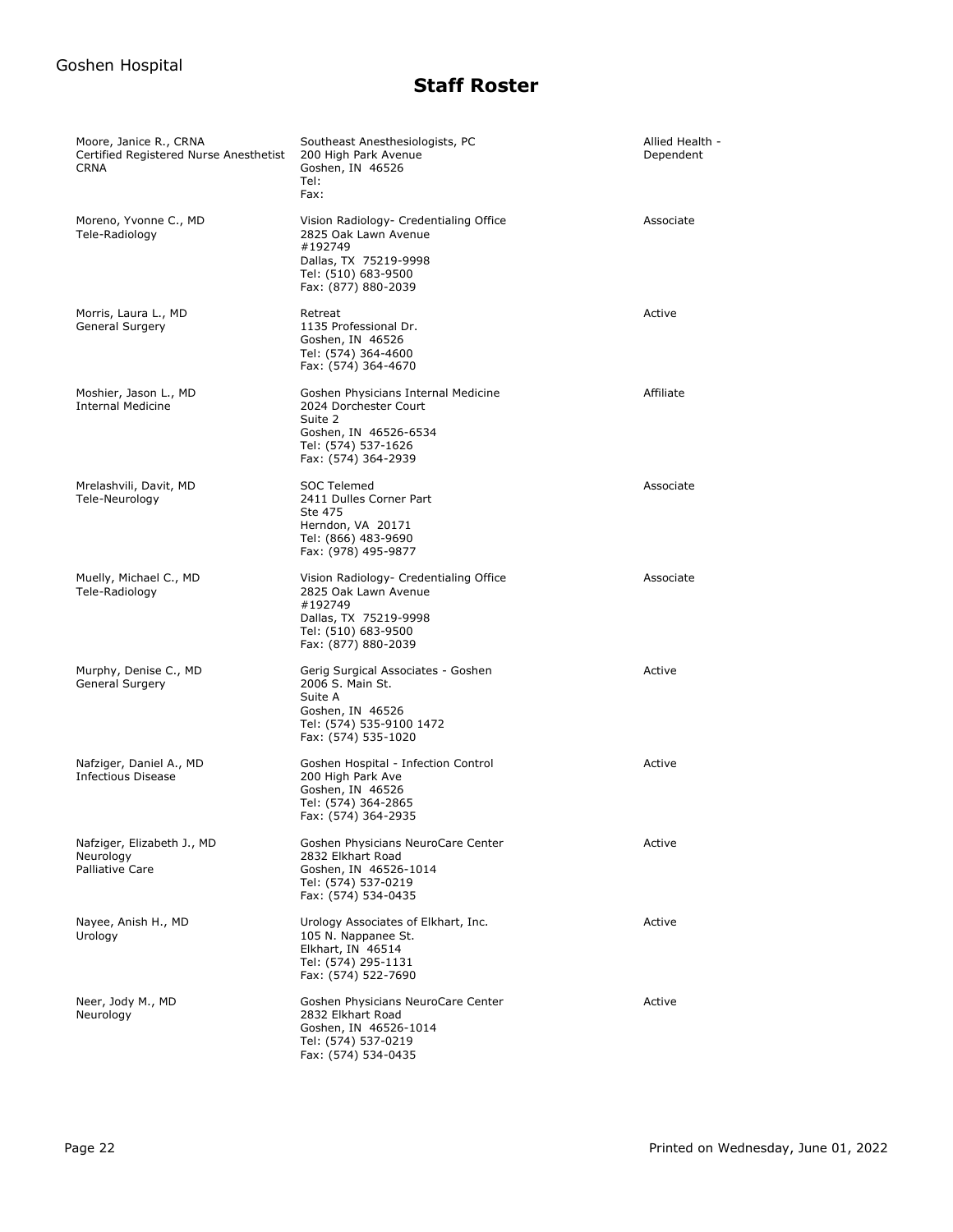| Neff, Lindsay M., NP<br>Nurse Practitioner         | Goshen Physicians Orthopedics & Sports Medicine<br>1824 Dorchester Court<br>Suite A<br>Goshen, IN 46526-6819<br>Tel: (574) 534-2548<br>Fax: (574) 534-3622 | Allied Health -<br>Dependent |
|----------------------------------------------------|------------------------------------------------------------------------------------------------------------------------------------------------------------|------------------------------|
| Nelson, Benjamin H., MD<br>Orthopedics             | Maple City Health Care Center<br>213 Middlebury Street<br>Goshen, IN 46528<br>Tel: (574) 534-3300<br>Fax: (574) 534-5412                                   | Affiliate                    |
| Newswanger, Bruce, DO<br><b>Emergency Medicine</b> | Elite Emergency Physicians<br>600 East Blvd.<br>Elkhart, IN 46514<br>Tel: (574) 523-3160<br>Fax: (574) 523-3221                                            | Affiliate                    |
| Niazi, Sultan, MD<br><b>Internal Medicine</b>      | Goshen Physicians - ICU<br>200 High Park Avenue<br>Goshen, IN 46526<br>Tel: (574) 364-2217 2218<br>Fax: (574) 364-2794                                     | Active                       |
| Nofziger, Jenna R., MD                             | Elite Emergency Physicians<br>600 East Blvd.<br>Elkhart, IN 46514<br>Tel: (574) 523-3160<br>Fax: (574) 523-3221                                            | Application in<br>Process    |
| Norton, Matthew, DO<br><b>Internal Medicine</b>    | Goshen Physicians Family Medicine Keystone<br>1814 Charlton Court<br>Suite A<br>Goshen, IN 46526-6463<br>Tel: (574) 533-4169 4169<br>Fax: (574) 534-8822   | Active                       |
| Nush, Timothy W., MD<br><b>Family Medicine</b>     | Goshen Physicians Family Medicine Dorchester<br>2024 Dorchester Ct.<br>Suite 1<br>Goshen, IN 46526-6546<br>Tel: (574) 534-6752<br>Fax: (574) 534-7641      | Active                       |
| O'Brien, Kevin, MD<br>Radiology                    | Radiology Incorporated<br>620 W. Edison<br>Suite 110<br>Mishawaka, IN 46545<br>Tel: (574) 258-1100<br>Fax: (574) 258-1101                                  | Active                       |
| Oduor, Georgette A., RN                            | Goshen Hospital - OR<br>200 High Park Avenue<br>Goshen, IN 46526<br>Tel:<br>Fax:                                                                           |                              |
| Okolo, Cindy, NP<br><b>Nurse Practitioner</b>      | Hospitalist - Apogee Physicians<br>200 High Park Ave.<br>Goshen, IN 46526<br>Tel: (574) 364-2510<br>Fax: (574) 364-2499                                    | Allied Health -<br>Dependent |
| O'Malley, Christine M., MD<br>Radiology            | Radiology Incorporated<br>620 W. Edison<br>Suite 110<br>Mishawaka, IN 46545<br>Tel: (574) 258-1100<br>Fax: (574) 258-1101                                  | Active                       |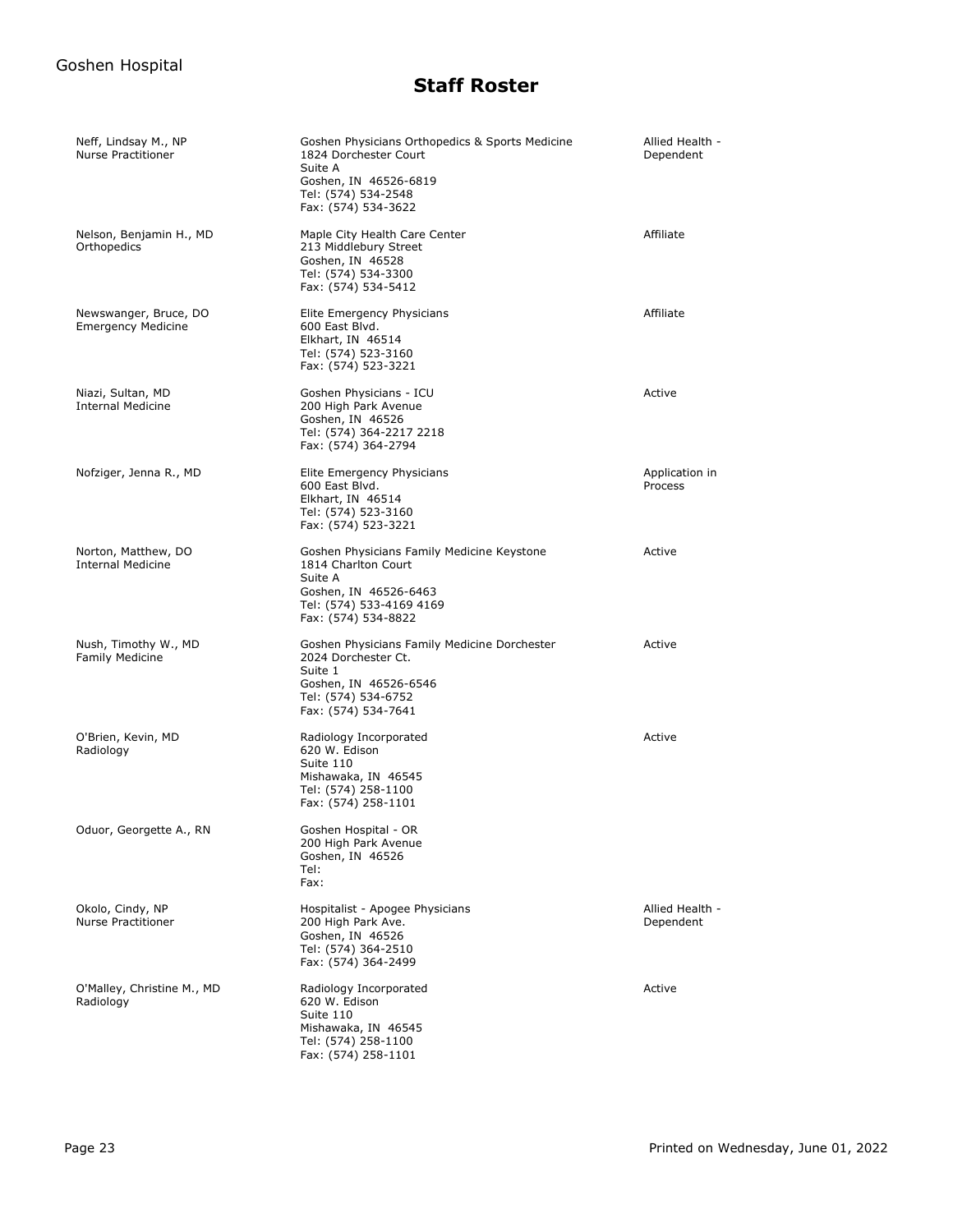| Orlev-Shitrit, Eithan, MD<br><b>Internal Medicine</b> | Apogee Physicians<br>8117 Preston Road<br>Suite 800<br>Dallas, TX 75225<br>Tel: (214) 368-9600<br>Fax: (480) 393-2986                                              | Associate                      |
|-------------------------------------------------------|--------------------------------------------------------------------------------------------------------------------------------------------------------------------|--------------------------------|
| Orn, Lisa A., DO<br><b>Family Medicine</b>            | Goshen Physicians Osteopathic Family Medicine Nappanee<br>1953 Waterfall Drive<br>Suite A<br>Nappanee, IN 46550-8961<br>Tel: (574) 773-4101<br>Fax: (574) 773-5483 | Affiliate                      |
| Oshmyansky, Alexander R., MD<br>Tele-Radiology        | Vision Radiology- Credentialing Office<br>2825 Oak Lawn Avenue<br>#192749<br>Dallas, TX 75219-9998<br>Tel: (510) 683-9500<br>Fax: (877) 880-2039                   | Associate                      |
| Owens, Christopher J., MD<br>Orthopedics              | Goshen Physicians Orthopedics & Sports Medicine<br>1824 Dorchester Court<br>Suite A<br>Goshen, IN 46526-6819<br>Tel: (574) 534-2548<br>Fax: (574) 534-3622         | Active                         |
| Owens, Victoria, MD<br>Pathology                      | <b>Hospital Based</b><br>200 High Park Ave<br>Goshen, IN 46526<br>Tel: (574) 533-2141<br>Fax:                                                                      | Active                         |
| Pagano, Julia K., DPM<br>Podiatry                     | <b>OSMC</b><br>2310 California Road<br>Elkhart, IN 46514<br>Tel: (574) 264-0791<br>Fax: (574) 262-9650                                                             | Allied Health -<br>Independent |
| Patel, Neelam V., MD<br><b>Family Medicine</b>        | Goshen Physicians Family Medicine Middlebury<br>226 West US 20<br>Middlebury, IN 46540<br>Tel: (574) 825-8068 6068<br>Fax: (574) 825-4873                          | Affiliate                      |
| Patel, Samir B., MD<br>Radiology                      | Radiology Incorporated<br>620 W. Edison<br>Suite 110<br>Mishawaka, IN 46545<br>Tel: (574) 258-1100<br>Fax: (574) 258-1101                                          | Associate                      |
| Patel, Yatin J., MD<br>Sleep Medicine                 | Sneeze & Snooze Clinic<br>2417 S. Berkshire Drive<br>Goshen, IN 46526<br>Tel: (574) 534-9911 4991<br>Fax: (574) 534-6915                                           | Associate                      |
| Pechin II, Thomas A., MD<br><b>Family Medicine</b>    | Goshen Physicians Family Medicine Shipshewana<br>450 E. Country Lane<br>Shipshewana, IN 46565-8568<br>Tel: (260) 768-4141<br>Fax: (260) 768-7295                   | Affiliate                      |
| Pechin III, Thomas, MD<br><b>Family Medicine</b>      | Goshen Physicians Family Medicine - Pro Park 2014<br>2014 S. Main Street<br>Suite B<br>Goshen, IN 46526-1431<br>Tel: (574) 533-8639<br>Fax: (574) 534-9542         | Active                         |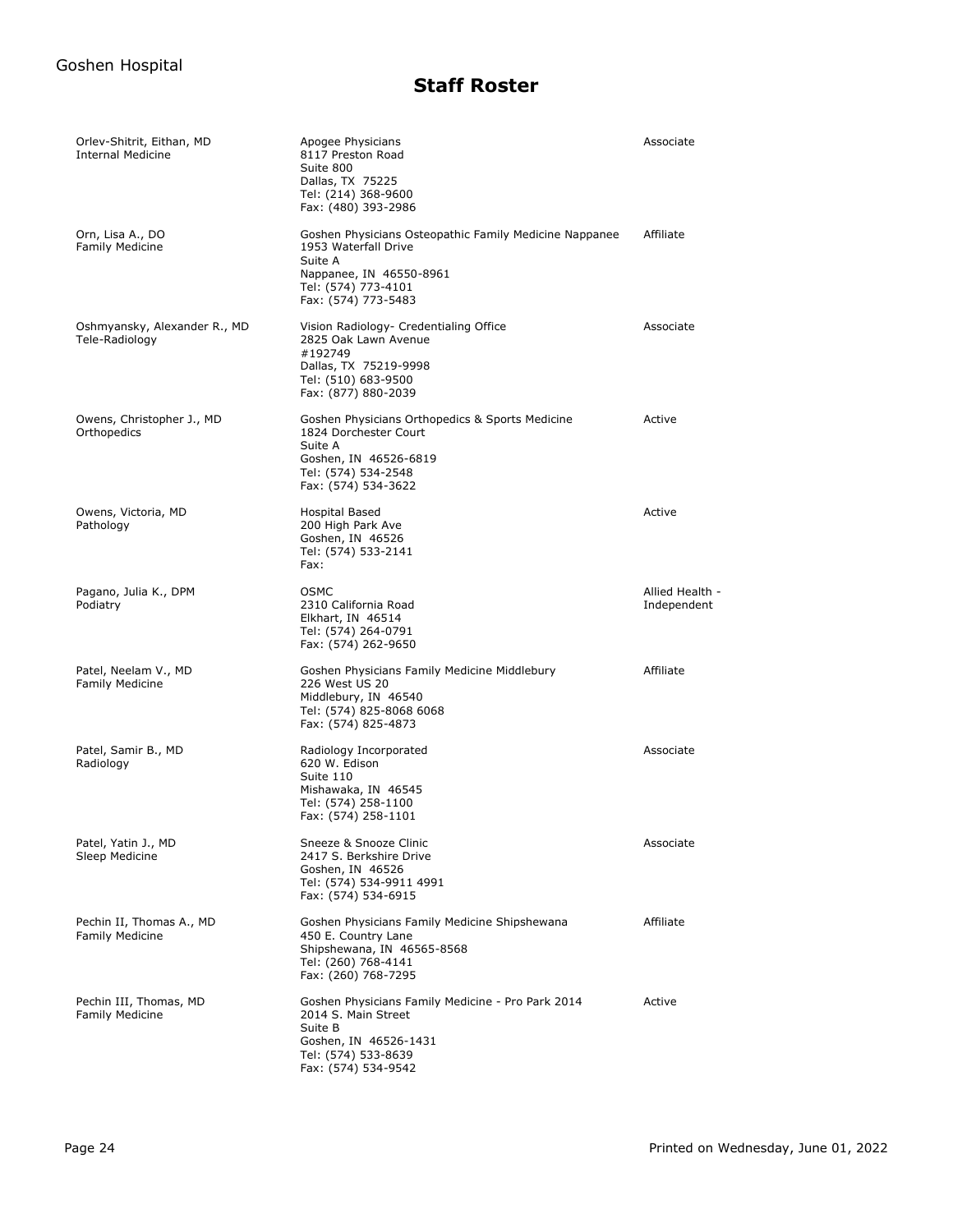| Perrin, Bethany, DO<br><b>Family Medicine</b>     | Goshen Physicians Family Medicine Pro Park 2016<br>2016 S. Main Street<br>Goshen, IN 46526-5236<br>Tel: (574) 533-7600<br>Fax: (574) 533-7666    | Active                         |
|---------------------------------------------------|--------------------------------------------------------------------------------------------------------------------------------------------------|--------------------------------|
| Pham, Tu Thao H., MD<br>Tele-Radiology            | Vision Radiology- Credentialing Office<br>2825 Oak Lawn Avenue<br>#192749<br>Dallas, TX 75219-9998<br>Tel: (510) 683-9500<br>Fax: (877) 880-2039 | Associate                      |
| Pillai, Krishna R., MD<br>Radiology               | Radiology Incorporated<br>620 W. Edison<br>Suite 110<br>Mishawaka, IN 46545<br>Tel: (574) 258-1100<br>Fax: (574) 258-1101                        | Associate                      |
| Pointon, Amy, NP<br>Nurse Practitioner            | Goshen Physicians Gastroenterology<br>1615 Winsted Drive<br>Suite 2<br>Goshen, IN 46526-5236<br>Tel: (574) 537-1625 6751<br>Fax: (574) 537-9384  | Allied Health -<br>Dependent   |
| Pope, Amy, PA<br>Physician Assistant              | Elite Emergency Physicians<br>600 East Blvd.<br>Elkhart, IN 46514<br>Tel: (574) 523-3160<br>Fax: (574) 523-3221                                  | Allied Health -<br>Dependent   |
| Porile, James L., MD<br>Nephrology                | Nephrology Physicians, LLC<br>710 Park Place<br>Mishawaka, IN 46545<br>Tel: (574) 273-6767<br>Fax: (574) 273-6757                                | Associate                      |
| Powell, Anthony F., MD<br>Tele-Radiology          | Vision Radiology- Credentialing Office<br>2825 Oak Lawn Avenue<br>#192749<br>Dallas, TX 75219-9998<br>Tel: (510) 683-9500<br>Fax: (877) 880-2039 | Associate                      |
| Prinzivalli-Rolfe, Brigitte, MD<br>Tele-Neurology | <b>SOC Telemed</b><br>2411 Dulles Corner Part<br>Ste 475<br>Herndon, VA 20171<br>Tel: (866) 483-9690<br>Fax: (978) 495-9877                      | Associate                      |
| Qazi, Naila, MD<br>Radiology                      | Radiology Incorporated<br>620 W. Edison<br>Suite 110<br>Mishawaka, IN 46545<br>Tel: (574) 258-1100<br>Fax: (574) 258-1101                        | Associate                      |
| Quiring, Mark A., MD<br><b>Emergency Medicine</b> | Elite Emergency Physicians<br>600 East Blvd.<br>Elkhart, IN 46514<br>Tel: (574) 523-3160<br>Fax: (574) 523-3221                                  | Active                         |
| Quist, Timothy A., DPM<br>Podiatry                | Concord Foot and Ankle Clinic<br>24021 US 33 East<br>Elkhart, IN 46517<br>Tel: (574) 875-8698<br>Fax: (574) 875-8749                             | Allied Health -<br>Independent |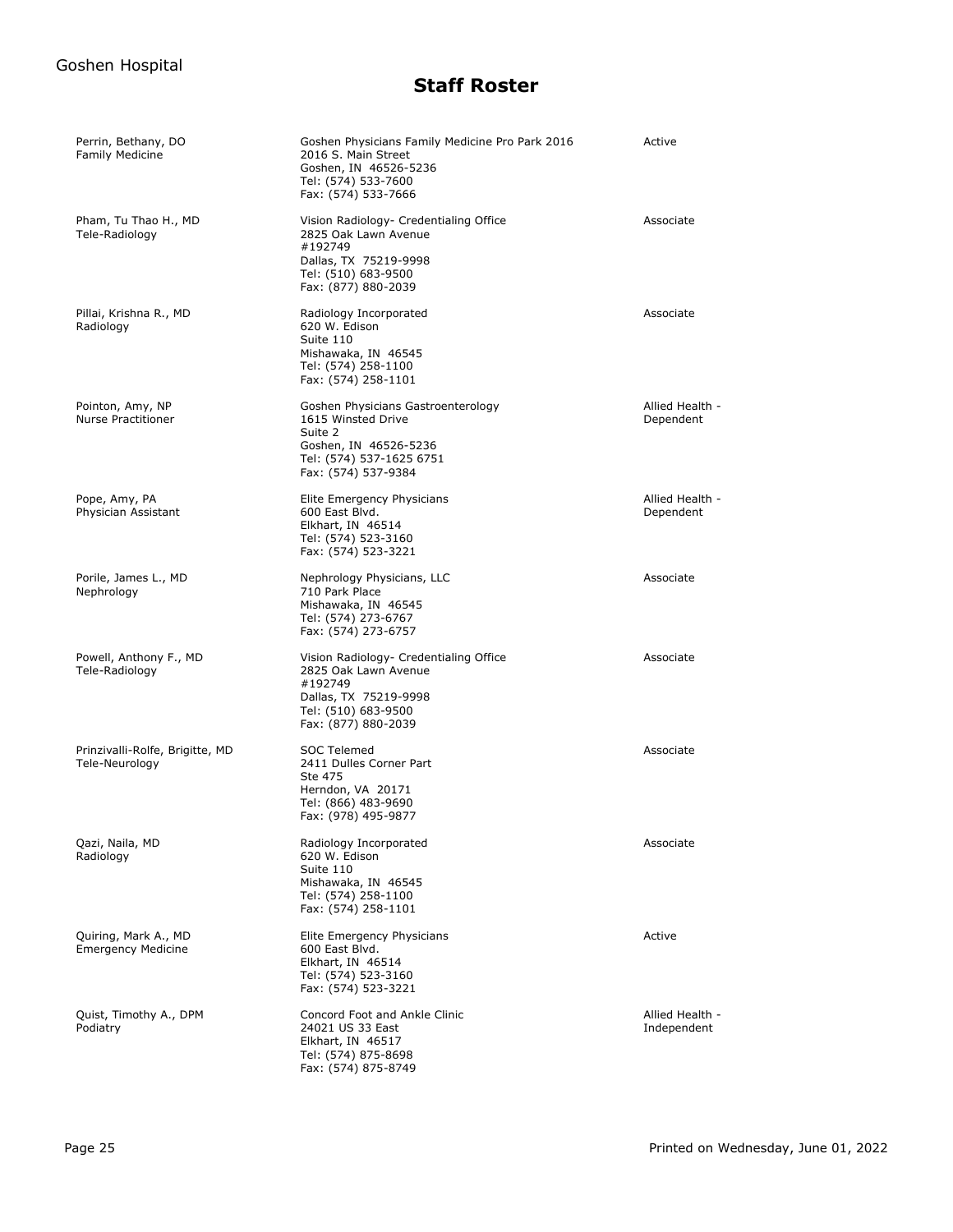| Ralston, Nickie D., NP<br><b>Nurse Practitioner</b>      | Goshen Physicians Heart & Vascular<br>1855 S. Main St.<br>Suite A<br>Goshen, IN 46526-4723<br>Tel: (574) 533-7476<br>Fax: (574) 533-7145        | Allied Health -<br>Dependent |
|----------------------------------------------------------|-------------------------------------------------------------------------------------------------------------------------------------------------|------------------------------|
| Ranzinger, Mark R., MD<br>General Surgery                | Gerig Surgical Associates - Goshen<br>2006 S. Main St.<br>Suite A<br>Goshen, IN 46526<br>Tel: (574) 535-9100 1472<br>Fax: (574) 535-1020        | Active                       |
| Rao, Madhu, DO<br>Orthopedics                            | i-Spine Institute Ortho and Sports Care<br>615 Fulmer Road<br>Mishawaka, IN 46544<br>Tel: (574) 252-2663<br>Fax: (574) 252-5940                 | Active                       |
| Raqeem, Muhammad W., MD<br><b>Internal Medicine</b>      | Apogee Physicians<br>8117 Preston Road<br>Suite 800<br>Dallas, TX 75225<br>Tel: (214) 368-9600<br>Fax: (480) 393-2986                           | Active                       |
| Rashid, Sadat, MD<br>Gastroenterology                    | Goshen Physicians Gastroenterology<br>1615 Winsted Drive<br>Suite 2<br>Goshen, IN 46526-5236<br>Tel: (574) 537-1625 6751<br>Fax: (574) 537-9384 | Active                       |
| Raza, Mamoon A., MD<br>Gastroenterology                  | <b>Elkhart Clinic</b><br>303 S. Nappanee St.<br>Elkhart, IN 46514-2066<br>Tel: (574) 296-3200<br>Fax: (574) 296-3992                            | Associate                    |
| Reed, Lane C., MD<br><b>Family Medicine</b>              | Goshen Family Physicians<br>1811 Charlton Court<br>Goshen, IN 46526<br>Tel: (574) 534-8200<br>Fax: (574) 807-9588                               | Active                       |
| Reser, David W., MD<br><b>Emergency Medicine</b>         | Elite Emergency Physicians<br>600 East Blvd.<br>Elkhart, IN 46514<br>Tel: (574) 523-3160<br>Fax: (574) 523-3221                                 | Active                       |
| Rhee, Thomas K., MD<br>Radiology                         | Radiology Incorporated<br>620 W. Edison<br>Suite 110<br>Mishawaka, IN 46545<br>Tel: (574) 258-1100<br>Fax: (574) 258-1101                       | Active                       |
| Rheinheimer, Kristan M., NP<br><b>Nurse Practitioner</b> | Goshen Center for Cancer Care<br>200 High Park Ave.<br>Goshen, IN 46526<br>Tel: (574) 364-2888<br>Fax: (574) 364-2590                           | Allied Health -<br>Dependent |
| Rice, Jamie L., NP<br><b>Nurse Practitioner</b>          | Elite Emergency Physicians<br>600 East Blvd.<br>Elkhart, IN 46514<br>Tel: (574) 523-3160<br>Fax: (574) 523-3221                                 | Allied Health -<br>Dependent |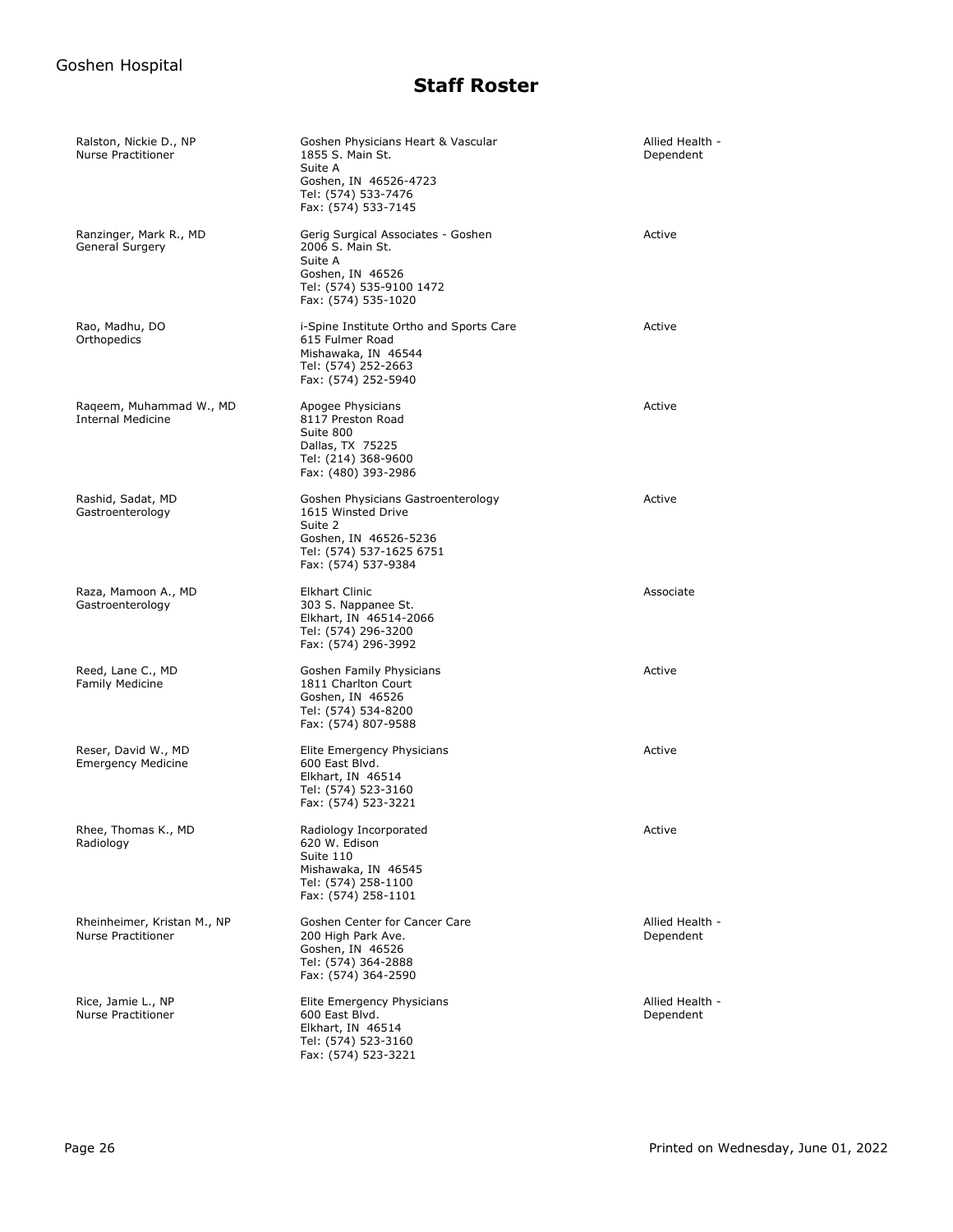| Rice, John T., MD<br><b>Emergency Medicine</b>        | Elite Emergency Physicians<br>600 East Blvd.<br>Elkhart, IN 46514<br>Tel: (574) 523-3160<br>Fax: (574) 523-3221                                                    | Active                       |
|-------------------------------------------------------|--------------------------------------------------------------------------------------------------------------------------------------------------------------------|------------------------------|
| Ruckersfeldt, Frederick, MD<br><b>Family Medicine</b> | Goshen Family Physicians<br>1811 Charlton Court<br>Goshen, IN 46526<br>Tel: (574) 534-8200<br>Fax: (574) 807-9588                                                  | Active                       |
| Runkel, Lindsay, CST<br>Surgical Tech                 | Goshen Hospital - Surgery<br>200 High Park Avenue<br>Goshen, IN 46526<br>Tel: (574) 364-2721<br>Fax: (574) 364-2789                                                | Allied Health -<br>Dependent |
| Sahin, Azize, MD<br>Tele-Radiology                    | Vision Radiology- Credentialing Office<br>2825 Oak Lawn Avenue<br>#192749<br>Dallas, TX 75219-9998<br>Tel: (510) 683-9500<br>Fax: (877) 880-2039                   | Associate                    |
| Santiago, Jason A., MD<br>Neurology                   | Fort Wayne Neurological Center<br>7956 W. Jefferson Blyd<br>Fort Wayne, IN 46804<br>Tel: (260) 436-2416<br>Fax: (260) 436-9662                                     | Application in<br>Process    |
| Sayeed, Abrar, MD<br>Cardiology                       | Goshen Physicians Heart & Vascular<br>1855 S. Main St.<br>Suite A<br>Goshen, IN 46526-4723<br>Tel: (574) 533-7476<br>Fax: (574) 533-7145                           | Active                       |
| Schafer, Phillip E., DO<br><b>Emergency Medicine</b>  | Elite Emergency Physicians<br>600 East Blvd.<br>Elkhart, IN 46514<br>Tel: (574) 523-3160<br>Fax: (574) 523-3221                                                    | Active                       |
| Schlorke, Alfred J., DO<br><b>Family Medicine</b>     | Goshen Physicians Osteopathic Family Medicine Nappanee<br>1953 Waterfall Drive<br>Suite A<br>Nappanee, IN 46550-8961<br>Tel: (574) 773-4101<br>Fax: (574) 773-5483 | Affiliate                    |
| Schmidt, Aidan J., MD                                 | Goshen Physicians OB/GYN<br>1122 Professional Drive<br>Goshen, IN 46526-3819<br>Tel: (574) 533-0560<br>Fax: (574) 533-1716                                         | Locum Tenens                 |
| Schrock, Jonathan D., MD<br>Pain Management           | <b>OSMC</b><br>2310 California Road<br>Elkhart, IN 46514<br>Tel: (574) 264-0791<br>Fax: (574) 262-5183                                                             | Associate                    |
| Schrock, Steven D., MD<br><b>Family Medicine</b>      | Medicine Reimagined DPC<br>1720 Lincoln Avenue<br>Goshen, IN 46526<br>Tel: (574) 319-1420<br>Fax: (574) 406-7449                                                   | Active                       |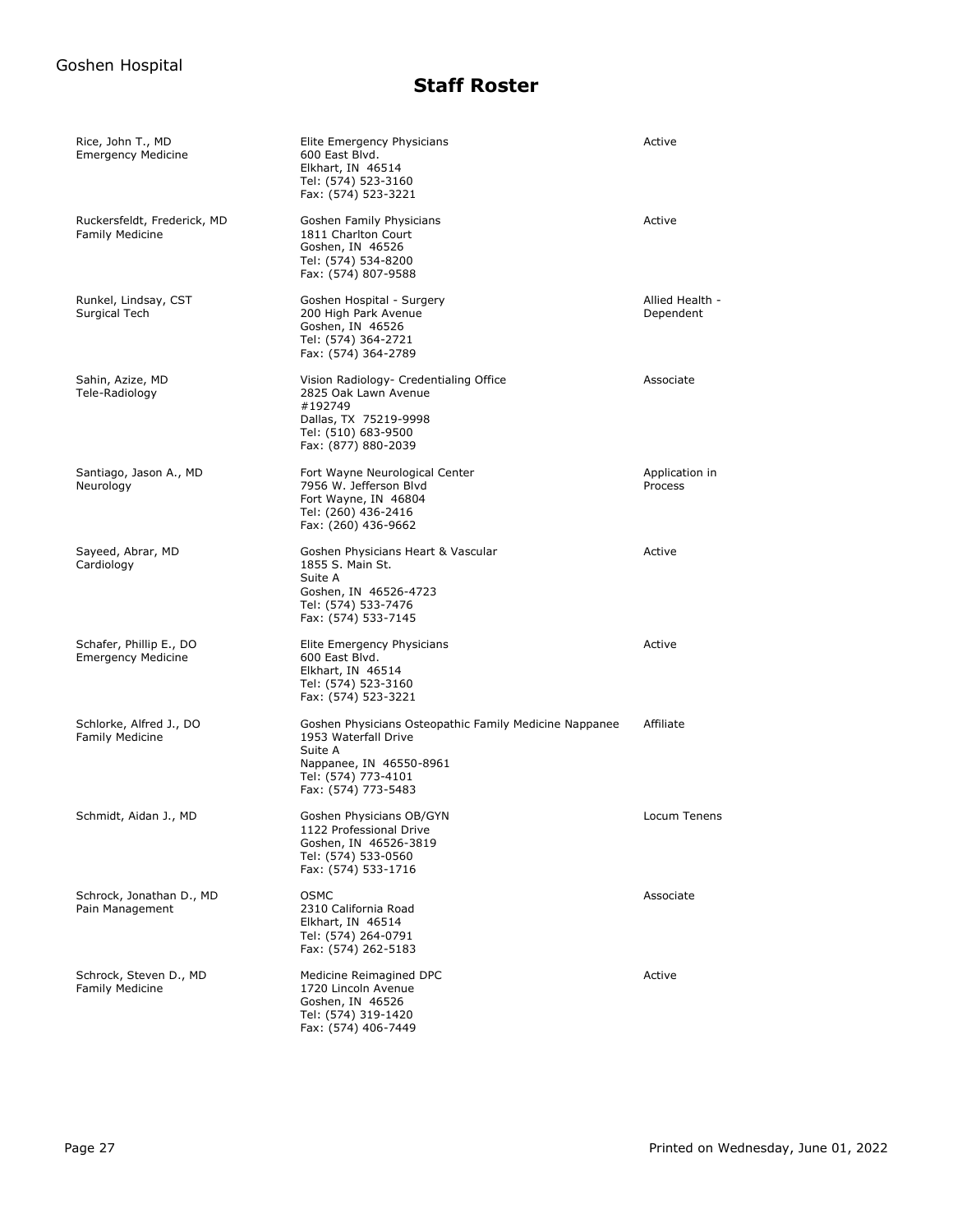| Schultz, Karl W., MD<br>Radiology                   | Radiology Incorporated<br>620 W. Edison<br>Suite 110<br>Mishawaka, IN 46545<br>Tel: (574) 258-1100<br>Fax: (574) 258-1101                               | Associate                    |
|-----------------------------------------------------|---------------------------------------------------------------------------------------------------------------------------------------------------------|------------------------------|
| Shaffer, Chelsea, RDN<br><b>Dietetics</b>           | Goshen Hospital - Nutrition Therapy<br>200 High Park Ave.<br>Goshen, IN 46526<br>Tel: (574) 364-2679<br>Fax: (574) 364-2965                             | Allied Health -<br>Dependent |
| Shah, Panna R., MD<br>Tele-Neurology                | <b>SOC Telemed</b><br>2411 Dulles Corner Part<br>Ste 475<br>Herndon, VA 20171<br>Tel: (866) 483-9690<br>Fax: (978) 495-9877                             | Associate                    |
| Shammah, Alaa, MD<br><b>Internal Medicine</b>       | Hospitalist - Apogee Physicians<br>200 High Park Ave.<br>Goshen, IN 46526<br>Tel: (574) 364-2510<br>Fax: (574) 364-2499                                 | Active                       |
| Shelly, Michelle D., MD<br><b>Family Medicine</b>   | Beacon Medical Group Goshen-Family Medicine Center<br>2120 Rieth Blvd<br>Suite A<br>Goshen, IN 46526<br>Tel: (574) 875-5126 2560<br>Fax: (574) 875-1874 | Affiliate                    |
| Shenk, Anne L., MD<br><b>Family Medicine</b>        | Goshen Family Physicians<br>1811 Charlton Court<br>Goshen, IN 46526<br>Tel: (574) 534-8200<br>Fax: (574) 807-9588                                       | Active                       |
| Shenk, Jonathan N., MD<br><b>Emergency Medicine</b> | Elite Emergency Physicians<br>600 East Blvd.<br>Elkhart, IN 46514<br>Tel: (574) 523-3160<br>Fax: (574) 523-3221                                         | Active                       |
| Singer, Paul H., MD<br>Tele-Neurology               | <b>SOC Telemed</b><br>2411 Dulles Corner Part<br>Ste 475<br>Herndon, VA 20171<br>Tel: (866) 483-9690<br>Fax: (978) 495-9877                             | Associate                    |
| Skupski, Richard W., MD<br>Anesthesiology           | Southeast Anesthesiologists, PC<br>200 High Park Avenue<br>Goshen, IN 46526<br>Tel:<br>Fax:                                                             | Associate                    |
| Slasky, Shira E., MD<br>Tele-Radiology              | Vision Radiology- Credentialing Office<br>2825 Oak Lawn Avenue<br>#192749<br>Dallas, TX 75219-9998<br>Tel: (510) 683-9500<br>Fax: (877) 880-2039        | Associate                    |
| Smith, David B., MD                                 | Southeast Anesthesiologists, PC<br>200 High Park Avenue<br>Goshen, IN 46526<br>Tel:<br>Fax:                                                             | Temporary                    |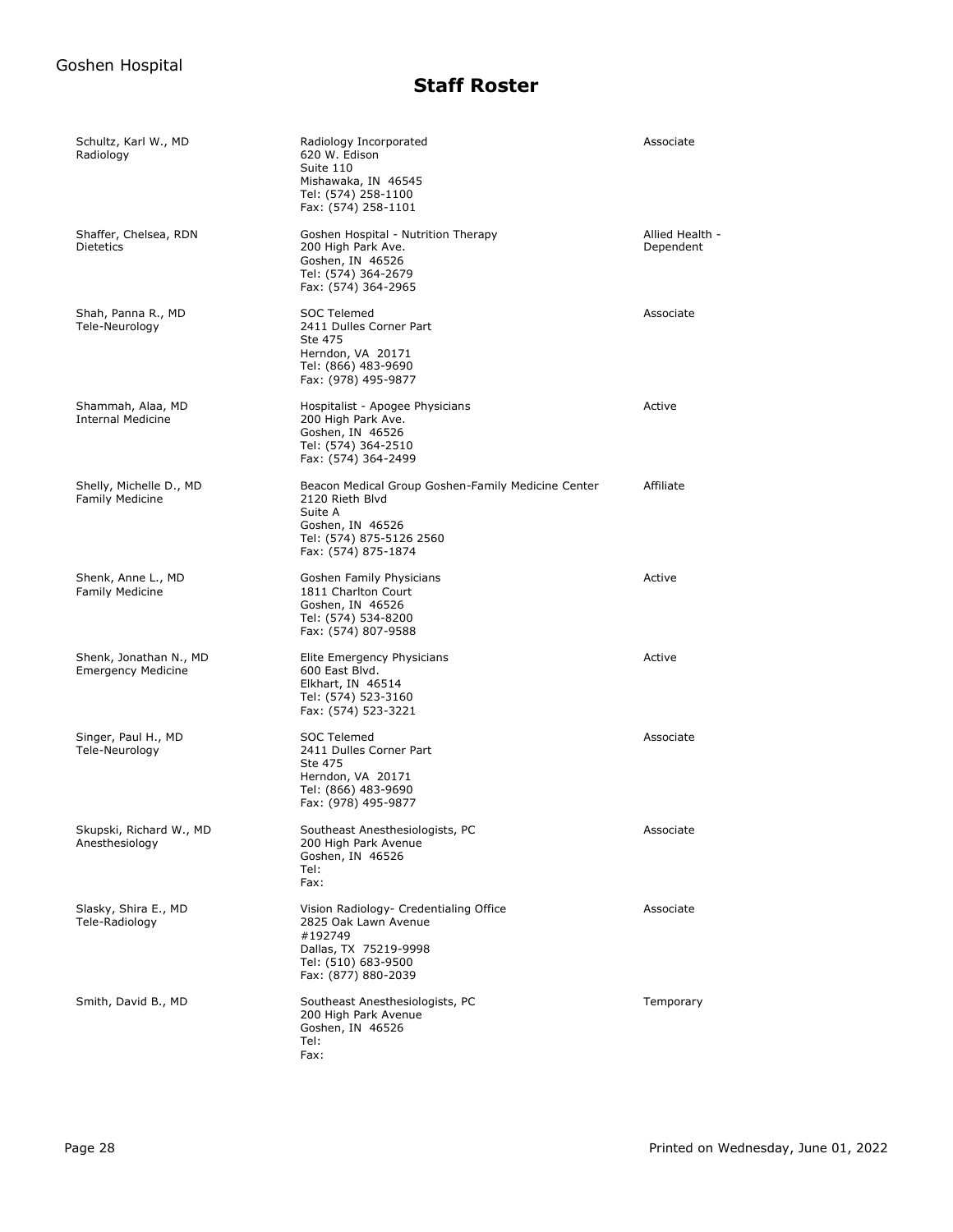| Smith, Michele M., NP<br><b>Nurse Practitioner</b>         | i-Spine Institute Ortho and Sports Care<br>615 Fulmer Road<br>Mishawaka, IN 46544<br>Tel: (574) 252-2663<br>Fax: (574) 252-5940                                    | Allied Health -<br>Dependent |
|------------------------------------------------------------|--------------------------------------------------------------------------------------------------------------------------------------------------------------------|------------------------------|
| Somvanshi, Rahul, MD<br>Tele-Radiology                     | Vision Radiology- Credentialing Office<br>2825 Oak Lawn Avenue<br>#192749<br>Dallas, TX 75219-9998<br>Tel: (510) 683-9500<br>Fax: (877) 880-2039                   | Associate                    |
| Sparks, Irina V., MD<br>Radiation Oncology                 | Goshen Center for Cancer Care<br>200 High Park Ave.<br>Goshen, IN 46526<br>Tel: (574) 364-2888<br>Fax: (574) 364-2590                                              | Active                       |
| Spear, Sharon L., NP<br><b>Nurse Practitioner</b>          | Hospitalist - Apogee Physicians<br>200 High Park Ave.<br>Goshen, IN 46526<br>Tel: (574) 364-2510<br>Fax: (574) 364-2499                                            | Allied Health -<br>Dependent |
| Springer, Sharon K., NP                                    | Hospitalist - Apogee Physicians<br>200 High Park Ave.<br>Goshen, IN 46526<br>Tel: (574) 364-2510<br>Fax: (574) 364-2499                                            | Allied Health -<br>Dependent |
| Stephens, Kendell G., DO<br><b>Family Medicine</b>         | Goshen Physicians Osteopathic Family Medicine Nappanee<br>1953 Waterfall Drive<br>Suite A<br>Nappanee, IN 46550-8961<br>Tel: (574) 773-4101<br>Fax: (574) 773-5483 | Affiliate                    |
| Stevens, James C., MD<br>Tele-Neurology                    | Fort Wayne Neurological Center<br>7956 W. Jefferson Blvd<br>Fort Wayne, IN 46804<br>Tel: (260) 436-2416<br>Fax: (260) 436-9662                                     | Associate                    |
| Stevens, Patrick L., DO<br>Family Medicine                 | Goshen Physicians Osteopathic Family Medicine Nappanee<br>1953 Waterfall Drive<br>Suite A<br>Nappanee, IN 46550-8961<br>Tel: (574) 773-4101<br>Fax: (574) 773-5483 | Affiliate                    |
| Stone, Pamela J., MD<br>Gynecologic Oncology               | Goshen Center for Cancer Care<br>200 High Park Ave.<br>Goshen, IN 46526<br>Tel: (574) 364-2888<br>Fax: (574) 364-2590                                              | Active                       |
| Strauss, Louis S., MD<br><b>Family Medicine</b>            | Apogee Physicians<br>8117 Preston Road<br>Suite 800<br>Dallas, TX 75225<br>Tel: (214) 368-9600<br>Fax: (480) 393-2986                                              | Associate                    |
| Stuckey-Schrock, Kimberly S., MD<br><b>Family Medicine</b> | Medicine Reimagined DPC<br>1720 Lincoln Avenue<br>Goshen, IN 46526<br>Tel: (574) 319-1420<br>Fax: (574) 406-7449                                                   | Active                       |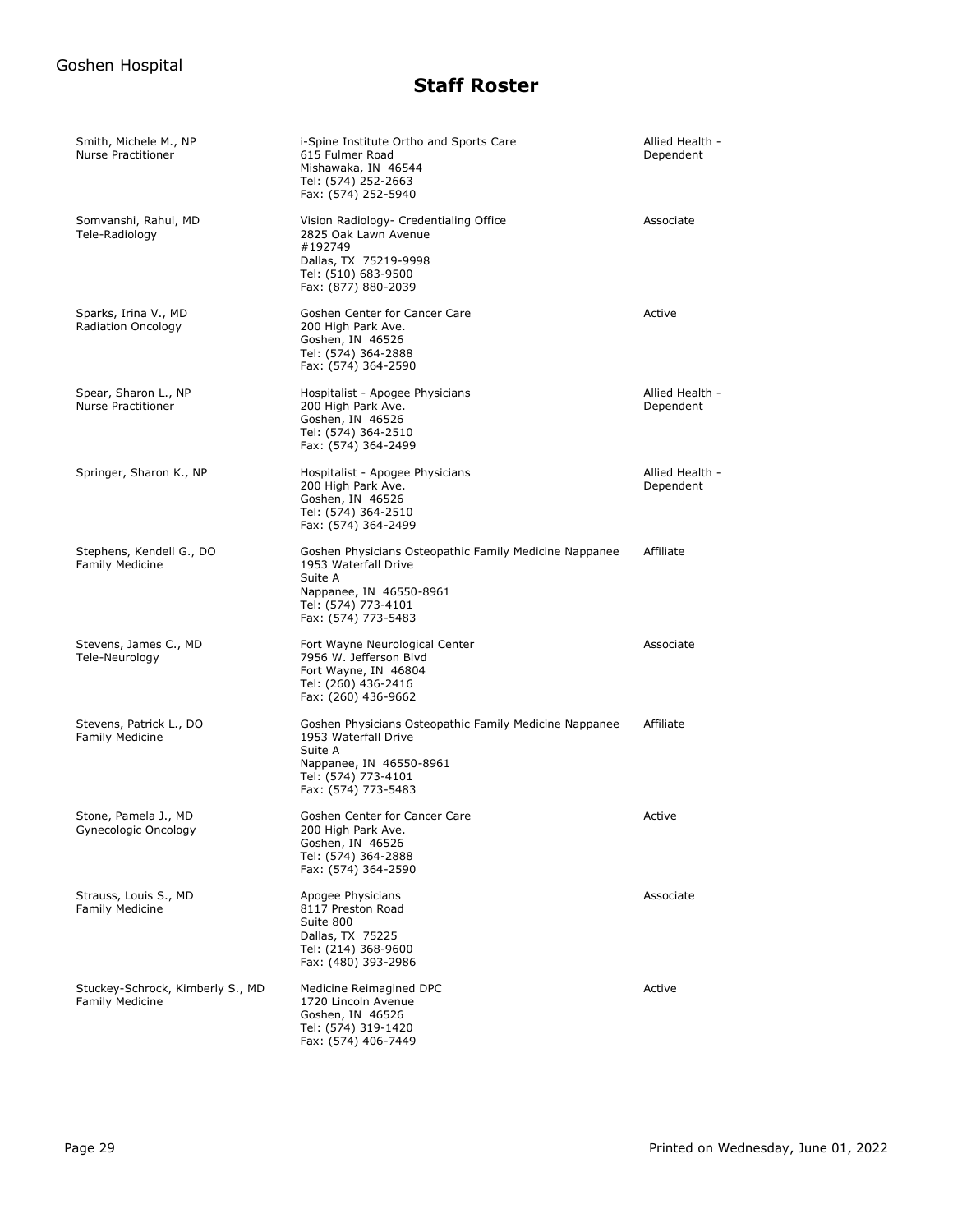| Sunio, Lily Kristine F., MD<br>Nephrology      | Nephrology Physicians, LLC<br>710 Park Place<br>Mishawaka, IN 46545<br>Tel: (574) 273-6767<br>Fax: (574) 273-6757                                | Active                       |
|------------------------------------------------|--------------------------------------------------------------------------------------------------------------------------------------------------|------------------------------|
| Szynal, Joan K., MD<br>Physiatry               | Michiana Physical Medicine PC<br>1775 E. Kercher Rd<br>Goshen, IN 46526<br>Tel: (574) 534-4648<br>Fax: (574) 537-9048                            | Affiliate                    |
| Tawadros, Alexander M., MD<br>Radiology        | Radiology Incorporated<br>620 W. Edison<br>Suite 110<br>Mishawaka, IN 46545<br>Tel: (574) 258-1100<br>Fax: (574) 258-1101                        | Active                       |
| Terre, Amanda A., CST<br>Surgical Tech         | Goshen Hospital - Surgery<br>200 High Park Avenue<br>Goshen, IN 46526<br>Tel: (574) 364-2721<br>Fax: (574) 364-2789                              | Allied Health -<br>Dependent |
| Thordarson, Smari, MD<br>Radiology             | Radiology Incorporated<br>620 W. Edison<br>Suite 110<br>Mishawaka, IN 46545<br>Tel: (574) 258-1100<br>Fax: (574) 258-1101                        | Associate                    |
| Thut, Timothy D., MD<br><b>Family Medicine</b> | Center for Healing and Hope - Goshen<br>400 W. Lincoln Ave<br>Goshen, IN 46526<br>Tel: (574) 534-4744<br>Fax: (574) 537-1186                     | Affiliate                    |
| Timm, Floyd, MD<br><b>Emergency Medicine</b>   | Elite Emergency Physicians<br>600 East Blvd.<br>Elkhart, IN 46514<br>Tel: (574) 523-3160<br>Fax: (574) 523-3221                                  | Active                       |
| Todd, Gregory L., MD<br>OB/Gyn                 | Fairhaven OB/GYN<br>1111 Lighthouse Lane<br>Goshen, IN 46526<br>Tel: (574) 533-0348 1348,1349<br>Fax: (574) 533-0277                             | Active                       |
| Troyer, Brittany, NP<br>Nurse Practitioner     | Elite Emergency Physicians<br>600 East Blvd.<br>Elkhart, IN 46514<br>Tel: (574) 523-3160<br>Fax: (574) 523-3221                                  | Allied Health -<br>Dependent |
| Tsai, Salina D., MD<br>Tele-Radiology          | Vision Radiology- Credentialing Office<br>2825 Oak Lawn Avenue<br>#192749<br>Dallas, TX 75219-9998<br>Tel: (510) 683-9500<br>Fax: (877) 880-2039 | Associate                    |
| Tsai, Timothy L., MD<br>Radiology              | Radiology Incorporated<br>620 W. Edison<br>Suite 110<br>Mishawaka, IN 46545<br>Tel: (574) 258-1100<br>Fax: (574) 258-1101                        | Active                       |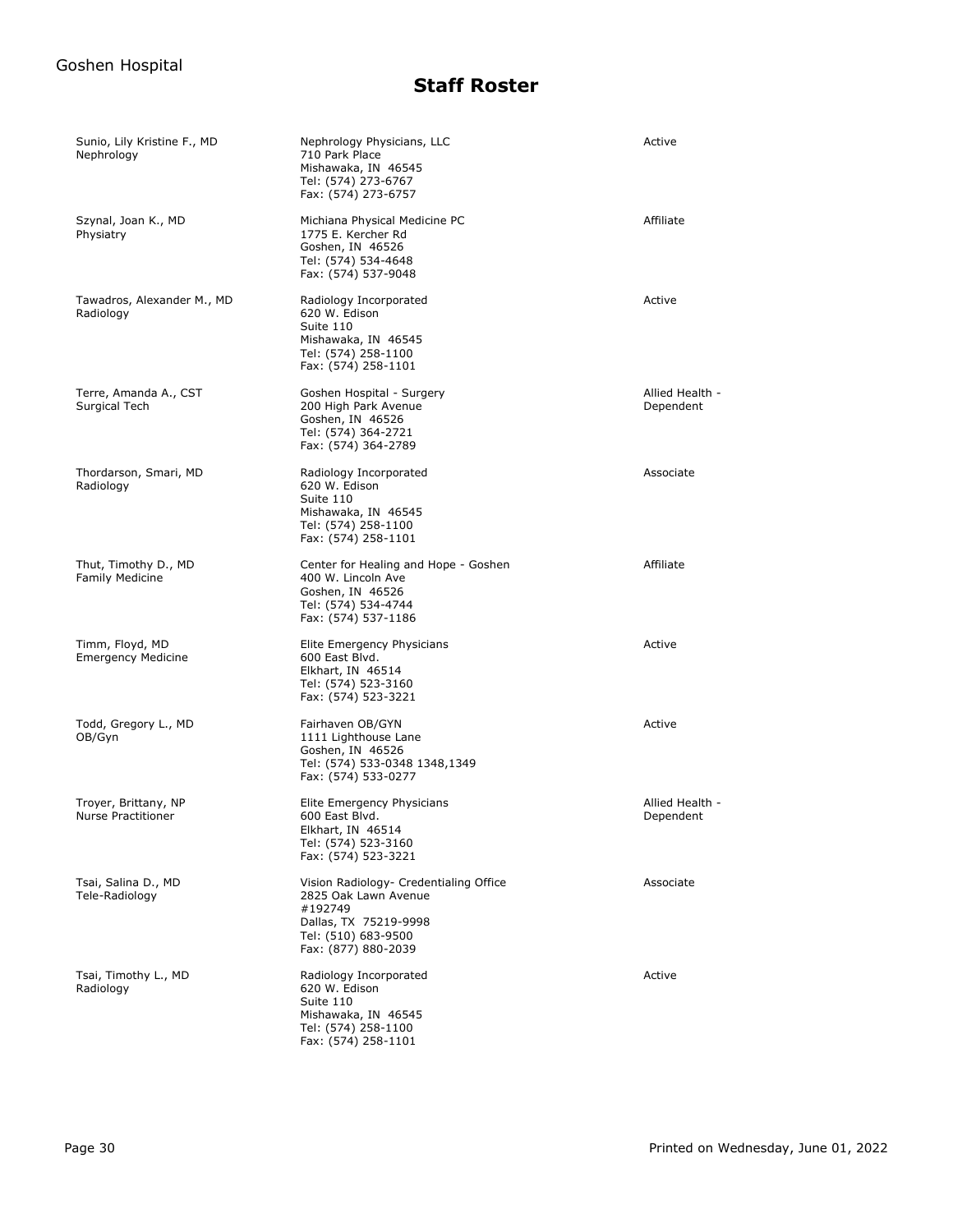| Tung, Christie E., MD<br>Tele-Neurology                                        | <b>SOC Telemed</b><br>2411 Dulles Corner Part<br>Ste 475<br>Herndon, VA 20171<br>Tel: (866) 483-9690<br>Fax: (978) 495-9877              | Associate                    |
|--------------------------------------------------------------------------------|------------------------------------------------------------------------------------------------------------------------------------------|------------------------------|
| Vachon, Christopher, MD<br>Tele-Neurology                                      | Fort Wayne Neurological Center<br>7956 W. Jefferson Blvd<br>Fort Wayne, IN 46804<br>Tel: (260) 436-2416<br>Fax: (260) 436-9662           | Associate                    |
| Vaghefi, Houman, MD<br>Radiation Oncology                                      | Goshen Center for Cancer Care<br>200 High Park Ave.<br>Goshen, IN 46526<br>Tel: (574) 364-2888<br>Fax: (574) 364-2590                    | Active                       |
| Van Elk, Kimberly S., MD<br>Anesthesiology                                     | Southeast Anesthesiologists, PC<br>200 High Park Avenue<br>Goshen, IN 46526<br>Tel:<br>Fax:                                              | Active                       |
| Vandecappelle, Madeline M., MD<br><b>Family Medicine</b>                       | Goshen Physicians Family Medicine Middlebury<br>226 West US 20<br>Middlebury, IN 46540<br>Tel: (574) 825-8068<br>Fax: (574) 825-4873     | Application in<br>Process    |
| Vander Reyden, Tracy L., NP<br><b>Nurse Practitioner</b>                       | Gerig Surgical Associates - Goshen<br>2006 S. Main St.<br>Suite A<br>Goshen, IN 46526<br>Tel: (574) 535-9100 1472<br>Fax: (574) 535-1020 | Allied Health -<br>Dependent |
| Vanderveen, Katrina T., MD<br>Radiology                                        | Radiology Incorporated<br>620 W. Edison<br>Suite 110<br>Mishawaka, IN 46545<br>Tel: (574) 258-1100<br>Fax: (574) 258-1101                | Associate                    |
| VanRyn, David E., MD<br><b>Emergency Medicine</b>                              | Elite Emergency Physicians<br>600 East Blvd.<br>Elkhart, IN 46514<br>Tel: (574) 523-3160<br>Fax: (574) 523-3221                          | Associate                    |
| Vardaman, Janet, CRNA<br>Certified Registered Nurse Anesthetist<br><b>CRNA</b> | Southeast Anesthesiologists, PC<br>200 High Park Avenue<br>Goshen, IN 46526<br>Tel:<br>Fax:                                              | Allied Health -<br>Dependent |
| Vecchione, Michael, DO<br>Tele-Neurology                                       | <b>SOC Telemed</b><br>2411 Dulles Corner Part<br>Ste 475<br>Herndon, VA 20171<br>Tel: (866) 483-9690<br>Fax: (978) 495-9877              | Associate                    |
| Viscardi, Patrick J., MD<br><b>Plastic Surgery</b>                             | The Centre, P.C.<br>611 E. Douglas Road<br>Suite 108<br>Mishawaka, IN 46545<br>Tel: (574) 968-9100<br>Fax: (574) 217-4824                | Associate                    |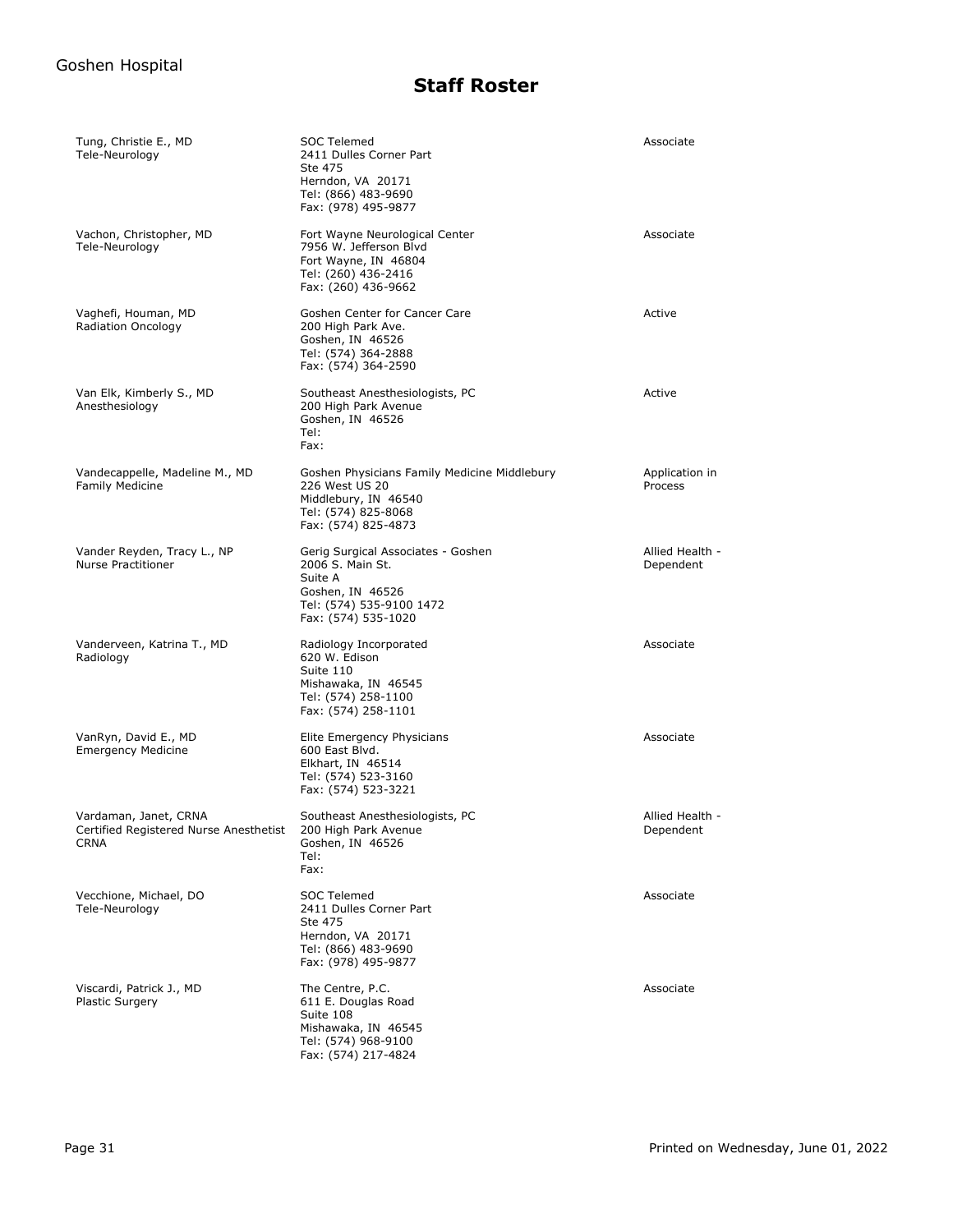| von Holzen, Urs W., MD<br>General Surgery           | Goshen Center for Cancer Care<br>200 High Park Ave.<br>Goshen, IN 46526<br>Tel: (574) 364-2888<br>Fax: (574) 364-2590                                       | Active                       |
|-----------------------------------------------------|-------------------------------------------------------------------------------------------------------------------------------------------------------------|------------------------------|
| Vondee, Noble, MD<br><b>Internal Medicine</b>       | Hospitalist - Apogee Physicians<br>200 High Park Ave.<br>Goshen, IN 46526<br>Tel: (574) 364-2510<br>Fax: (574) 364-2499                                     | Active                       |
| Vu, Quang D., MD<br>Tele-Neurology                  | SOC Telemed<br>2411 Dulles Corner Part<br>Ste 475<br>Herndon, VA 20171<br>Tel: (866) 483-9690<br>Fax: (978) 495-9877                                        | Associate                    |
| Vyakaranam, Sudhir B., MD<br>Nephrology             | Nephrology Physicians, LLC<br>710 Park Place<br>Mishawaka, IN 46545<br>Tel: (574) 273-6767<br>Fax: (574) 273-6757                                           | Active                       |
| Wait, Bethany A., DO<br><b>Family Medicine</b>      | Goshen Family Physicians<br>1811 Charlton Court<br>Goshen, IN 46526<br>Tel: (574) 534-8200<br>Fax: (574) 807-9588                                           | Affiliate                    |
| Wang, Susan, MD<br>Tele-Radiology                   | Vision Radiology- Credentialing Office<br>2825 Oak Lawn Avenue<br>#192749<br>Dallas, TX 75219-9998<br>Tel: (510) 683-9500<br>Fax: (877) 880-2039            | Associate                    |
| Weaver Jr., LeRoy D., MD<br>Radiology               | Radiology Incorporated<br>620 W. Edison<br>Suite 110<br>Mishawaka, IN 46545<br>Tel: (574) 258-1100<br>Fax: (574) 258-1101                                   | Active                       |
| Webber, Marlise A., NP<br><b>Nurse Practitioner</b> | Goshen Center for Cancer Care<br>200 High Park Ave.<br>Goshen, IN 46526<br>Tel: (574) 364-2888<br>Fax: (574) 364-2590                                       | Allied Health -<br>Dependent |
| Weiss, Jonathan W., MD<br>Radiology                 | Radiology Incorporated<br>620 W. Edison<br>Suite 110<br>Mishawaka, IN 46545<br>Tel: (574) 258-1100<br>Fax: (574) 258-1101                                   | Active                       |
| Wells, Matthew S., MD<br><b>Family Medicine</b>     | Goshen Physicians Syracuse Family Medicine<br>1033 N. Indiana Ave<br>P.O. Box. 158<br>Syracuse, IN 46567-1017<br>Tel: (574) 457-5701<br>Fax: (574) 457-5609 | Active                       |
| Wesson, Catherine, NP<br><b>Nurse Practitioner</b>  | Goshen Center for Cancer Care<br>200 High Park Ave.<br>Goshen, IN 46526<br>Tel: (574) 364-2888<br>Fax: (574) 364-2590                                       | Allied Health -<br>Dependent |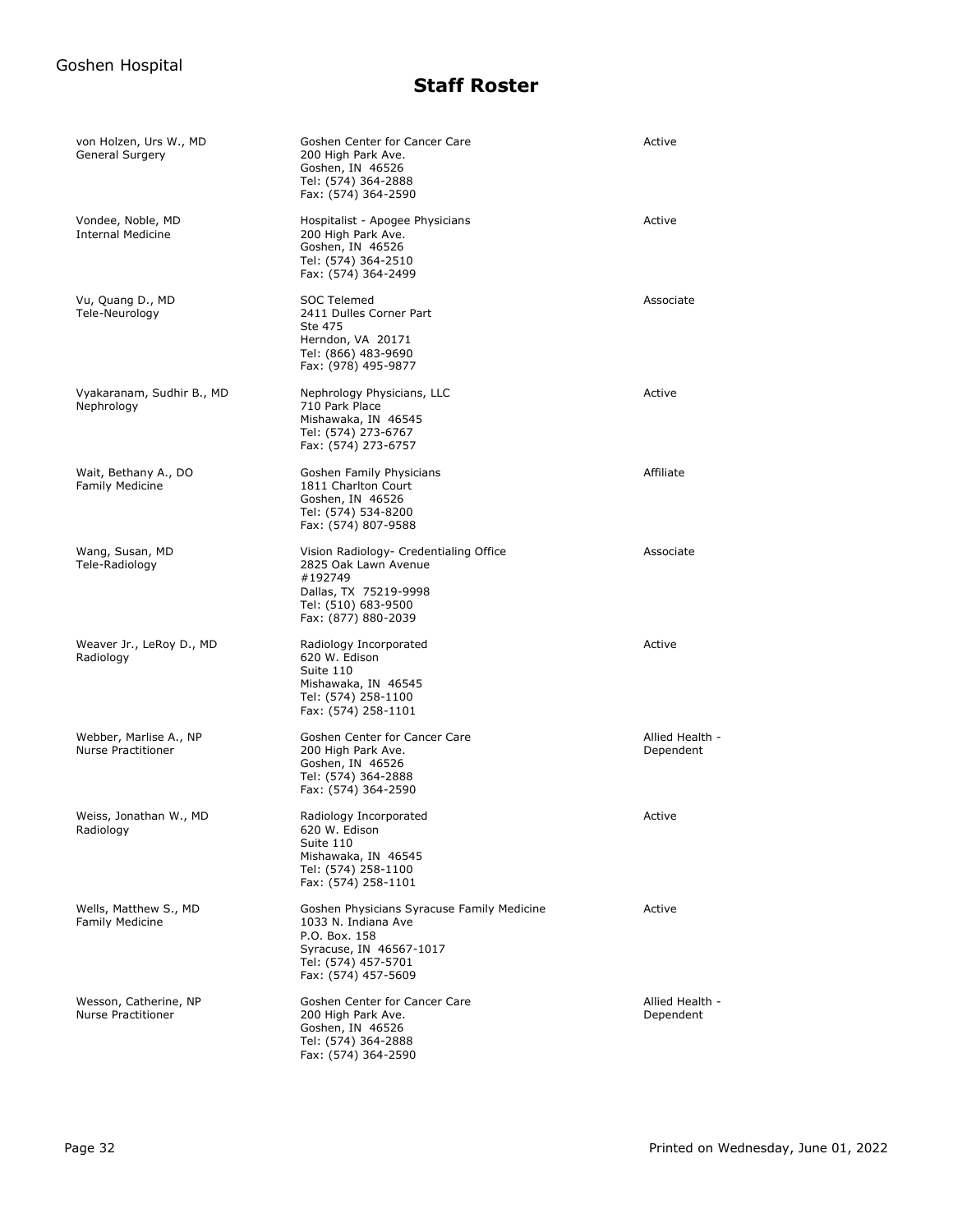| Wheeler, James A., MD<br>Radiation Oncology            | Goshen Center for Cancer Care<br>200 High Park Ave.<br>Goshen, IN 46526<br>Tel: (574) 364-2888<br>Fax: (574) 364-2590                                       | Active                       |
|--------------------------------------------------------|-------------------------------------------------------------------------------------------------------------------------------------------------------------|------------------------------|
| Wilcoxson, Kirby, NP<br><b>Nurse Practitioner</b>      | Goshen Physicians Orthopedics & Sports Medicine<br>1824 Dorchester Court<br>Suite A<br>Goshen, IN 46526-6819<br>Tel: (574) 534-2548<br>Fax: (574) 534-3622  | Allied Health -<br>Dependent |
| Williams, Jason, MD<br>Tele-Neurology                  | <b>SOC Telemed</b><br>2411 Dulles Corner Part<br>Ste 475<br>Herndon, VA 20171<br>Tel: (866) 483-9690<br>Fax: (978) 495-9877                                 | Associate                    |
| Wilson, Michelle S., CST<br>Surgical Tech              | Goshen Hospital - Surgery<br>200 High Park Avenue<br>Goshen, IN 46526<br>Tel: (574) 364-2721<br>Fax: (574) 364-2789                                         | Allied Health -<br>Dependent |
| Withorn, Katharine R., DO<br><b>Emergency Medicine</b> | Elite Emergency Physicians<br>600 East Blvd.<br>Elkhart, IN 46514<br>Tel: (574) 523-3160<br>Fax: (574) 523-3221                                             | Active                       |
| Wolf, Chelsea E., DO<br><b>Family Medicine</b>         | Goshen Physicians Syracuse Family Medicine<br>1033 N. Indiana Ave<br>P.O. Box. 158<br>Syracuse, IN 46567-1017<br>Tel: (574) 457-5701<br>Fax: (574) 457-5609 | Application in<br>Process    |
| Wolf, Judith K., MD<br>Gynecologic Oncology            | Goshen Center for Cancer Care<br>200 High Park Ave.<br>Goshen, IN 46526<br>Tel: (574) 364-2888<br>Fax: (574) 364-2590                                       | Associate                    |
| Wu, Henry, MD<br>Nephrology                            | Nephrology Physicians, LLC<br>710 Park Place<br>Mishawaka, IN 46545<br>Tel: (574) 273-6767<br>Fax: (574) 273-6757                                           | Active                       |
| Wysong, Jennifer M., PA<br>Physician Assistant         | Fairhaven OB/GYN<br>1111 Lighthouse Lane<br>Goshen, IN 46526<br>Tel: (574) 533-0348 1348,1349<br>Fax: (574) 533-0277                                        | Allied Health -<br>Dependent |
| Xiang, Yan, MD<br>Pathology                            | Hospital Based<br>200 High Park Ave<br>Goshen, IN 46526<br>Tel: (574) 533-2141<br>Fax: (574) 364-2787                                                       |                              |
| Yan, Min, MD<br>Pathology                              | Hospital Based<br>200 High Park Ave<br>Goshen, IN 46526<br>Tel: (574) 533-2141<br>Fax:                                                                      | Active                       |